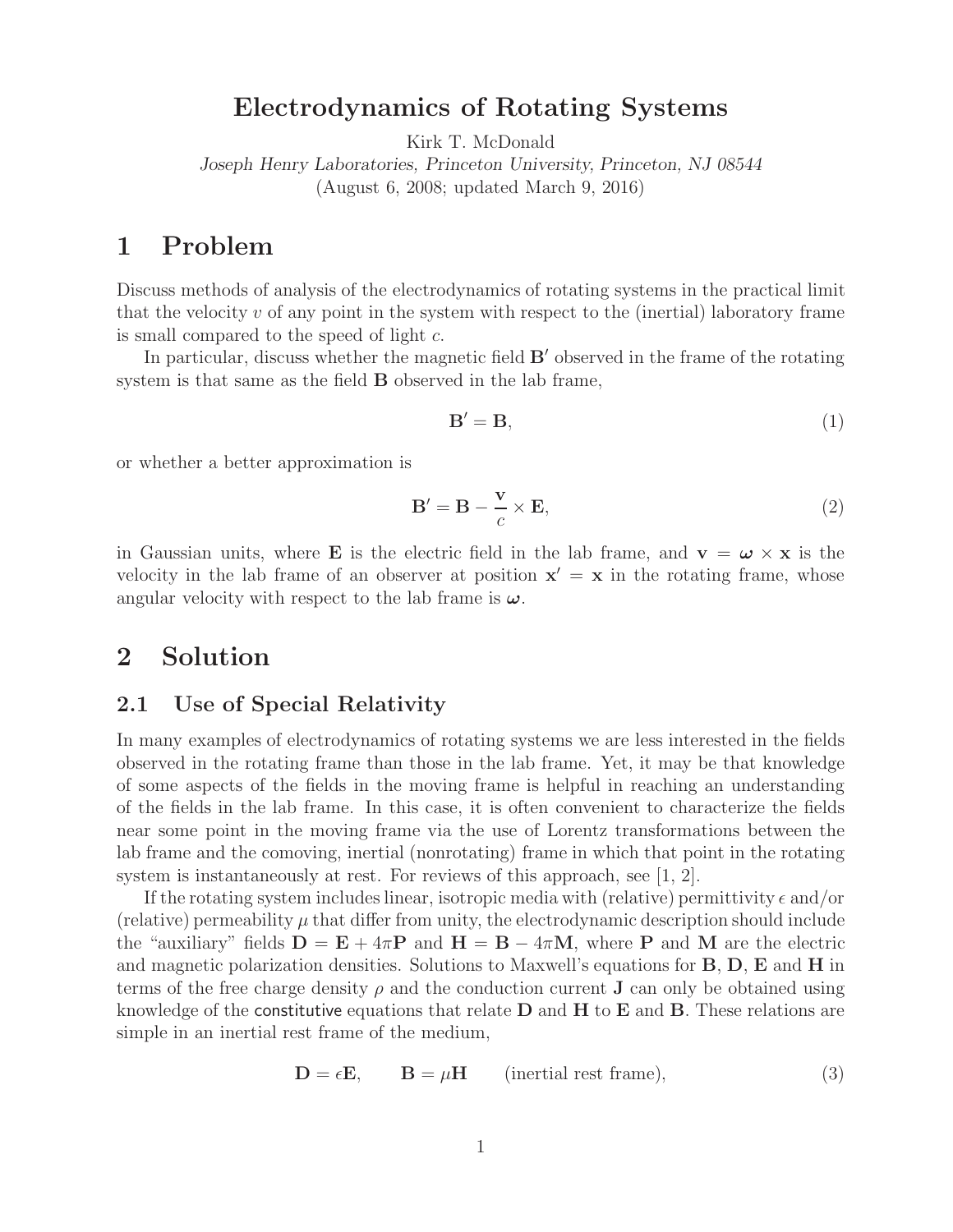and in general take more complicated forms in frames in which the medium is in motion, and in non inertial frames even if the medium is at rest there. For example, the constitutive equations in an inertial frame in which the medium has velocity **v** with  $v \ll c$  can be written

$$
\mathbf{D} = \epsilon \mathbf{E} + (\epsilon \mu - 1) \frac{\mathbf{v}}{c} \times \mathbf{H}, \quad \mathbf{B} = \mu \mathbf{H} + (\epsilon \mu - 1) \frac{\mathbf{v}}{c} \times \mathbf{E}, \quad \begin{pmatrix} \text{medium with velocity } \mathbf{v} \\ \text{w.r.t. an inertial frame} \end{pmatrix} (4)
$$

as first noted by Minkowski [3] (who gave the relations for any  $v < c$ ).

The lab-frame constitutive equations (3) can also be expressed in terms of the polarizations **P** and **M** as

$$
\mathbf{P} = \frac{\epsilon - 1}{4\pi} \mathbf{E} + \left(\epsilon - \frac{1}{\mu}\right) \frac{\mathbf{v}}{c} \times \mathbf{B}, \quad \mathbf{M} = \left(1 - \frac{1}{\mu}\right) \frac{\mathbf{B}}{4\pi} + (\epsilon \mu - 1) \frac{\mathbf{v}}{c} \times \mathbf{E}.
$$
 (5)

In a rotating system with nontrivial electrical media, such as the Wilson-Wilson experiment [4, 5], the use of a comoving inertial frame leads us to understand that the relations (4)-(5) are valid in the lab frame in the small region where the medium has velocity **v**. 1

## **2.2 Electrodynamics in a Rotating Frame**

If a description is desired of the electrodynamics of a rotating system according to an observer at rest in that system, the methods of general relativity should be used.

One of the first analyses of electrodynamics in a rotating frame using general relativity was made by Schiff [6]. See also [7]-[30]. Just as mechanical analyses in rotating frames include "fictitious" forces, electrodynamic analysis in rotating frames include "fictitious" charges and currents.<sup>2</sup>

Sections 2.2.1-2 present a "naive" derivation, due to Modesitt [16], of Schiff's results [6] for media with  $\epsilon = 1 = \mu$ . Section 2.2.3 presents a possible alternative description for rotating electrodynamics that appears more compatible with special relativity, but which is found in sec. 2.2.4 to be in contradiction with a thought experiment at order  $v/c$ . Section 2.2.5 summarizes a description of the electrodynamics of the nontrivial, rotating electrical media. A long Appendix presents a "covariant" discussion of electrodynamics in a rotating frame when  $\epsilon$  and  $\mu$  differ from unity.

#### **2.2.1 Fields Observed in a Rotating Frame**

We desire the fields  $E'$  and  $B'$  seen by an observer in a frame that rotates with angular velocity  $\omega$  with respect to the lab frame, where  $\omega = \omega \hat{z}$  is parallel to the angular velocity  $\omega$ of the rotating system in the lab frame. We restrict our attention to points **x'** in the rotating frame such that the velocity  $\mathbf{v} = \boldsymbol{\omega} \times \mathbf{x}'$  of the points with respect to the lab frame is small

<sup>&</sup>lt;sup>1</sup>We shall find in Appendix A.5 that the constitutive equations have a slightly different form than eq.  $(3)$ in the rotating frame.

<sup>&</sup>lt;sup>2</sup>The adjective "fictitious" is misleading in that to an observer in the rotating frame the "fictitious" forces and charge and current densities appear to be very "real".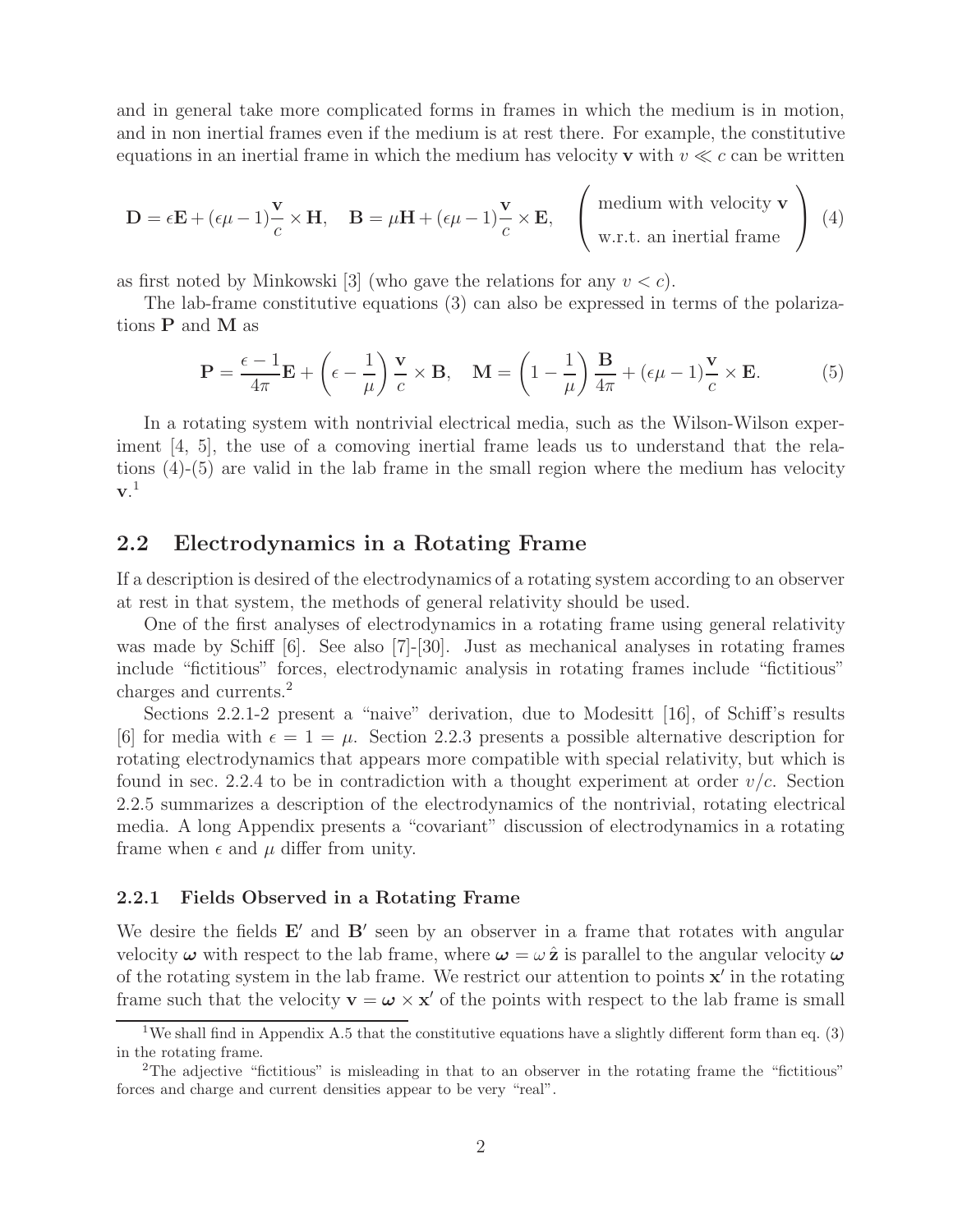compared to the speed of light. Then, we can largely ignore issues of whether rods and clocks in the rotating frame measure the same lengths and time intervals as would similar rods and clocks in the lab frame, and whether the speed of light is the same in both frames. That is, we ignore Ehrenfest's paradox [31].

We also restrict ourselves to the case that all media have unit (relative) permittivity  $\epsilon$ and unit (relative) permeability  $\mu$ .

The (cylindrical) coordinates in the rotating frame are related to those in the lab frame by

$$
r' = r,
$$
  $\phi' = \phi - \omega t,$   $z' = z,$   $t' = t.$  (6)

This transformation preserves volume, so conservation of electric charge implies that the transformation of charge and current density is

$$
\rho' = \rho, \qquad \mathbf{J}' = \mathbf{J} - \rho \mathbf{v}, \tag{7}
$$

where **v** is the velocity of the observer in the rotating frame with respect to the lab frame. Force **F** is also invariant under the transformation  $(6)$ . Thus, a charge q at rest in the rotating frame experiences the Lorentz force

$$
\mathbf{F}' = q\mathbf{E}' = \mathbf{F} = q\left(\mathbf{E} + \frac{\mathbf{v}}{c} \times \mathbf{B}\right),\tag{8}
$$

and hence the transformation of the electric field is

$$
\mathbf{E}' = \mathbf{E} + \frac{\mathbf{v}}{c} \times \mathbf{B}.\tag{9}
$$

The force density on current **J** in a neutral conductor in the lab frame is  $J/c \times B$ . For this to equal the force density  $J'/c \times B'$  in the rotating frame, we find, using (7), that

$$
\mathbf{B}' = \mathbf{B},\tag{10}
$$

which clearly holds on the axis of rotation.<sup>3</sup>

#### **2.2.2 Maxwell's Equation in a Rotating Frame**

According to the transformation (6), intervals of distance, area and volume are measured to be the same in both frames, so that

$$
\nabla = \nabla'.\tag{11}
$$

<sup>&</sup>lt;sup>3</sup>We shall see in sec. 2.2.2 that the transformations (7) and (9)-(10) lead to Schiff's forms for Maxwell's equations in the rotating frame [6]. As remarked in sec. 4 of [32], these transformations do not leave the form of Maxwell's equations for **B** and **E** invariant under a Galilean transformation with  $\mathbf{v} =$  constant. If the transformations (9)-(10) are supplemented by  $\mathbf{D}' = \mathbf{D}$  and  $\mathbf{H}' = \mathbf{H} - \mathbf{v}/c \times \mathbf{D}$  and the transformations (7) are taken to apply to the free charge density and the conduction current, then Maxwell's equations for **B** and **D**, **E** and **H** are invariant under a Galilean transformation with velocity **v**. Using this generalization for the velocity **v** of a rotating observer does not, however, lead to the generalization of Schiff's analysis reported in [27] as it implies that  $\nabla' \cdot \mathbf{D}' = 4\pi \rho'$ ; nor would it lead to an adequate explanation of the Wilson-Wilson experiment [4] (where we must find that  $\mathbf{D} = \epsilon \mathbf{E} + (\epsilon \mu - 1)\mathbf{v}/c \times \mathbf{H}$  in the lab frame [5]) by supposing that the constitutive equations for a linear, isotropic medium are  $D' = \epsilon E'$  and  $B' = \mu H'$  in the rotating frame.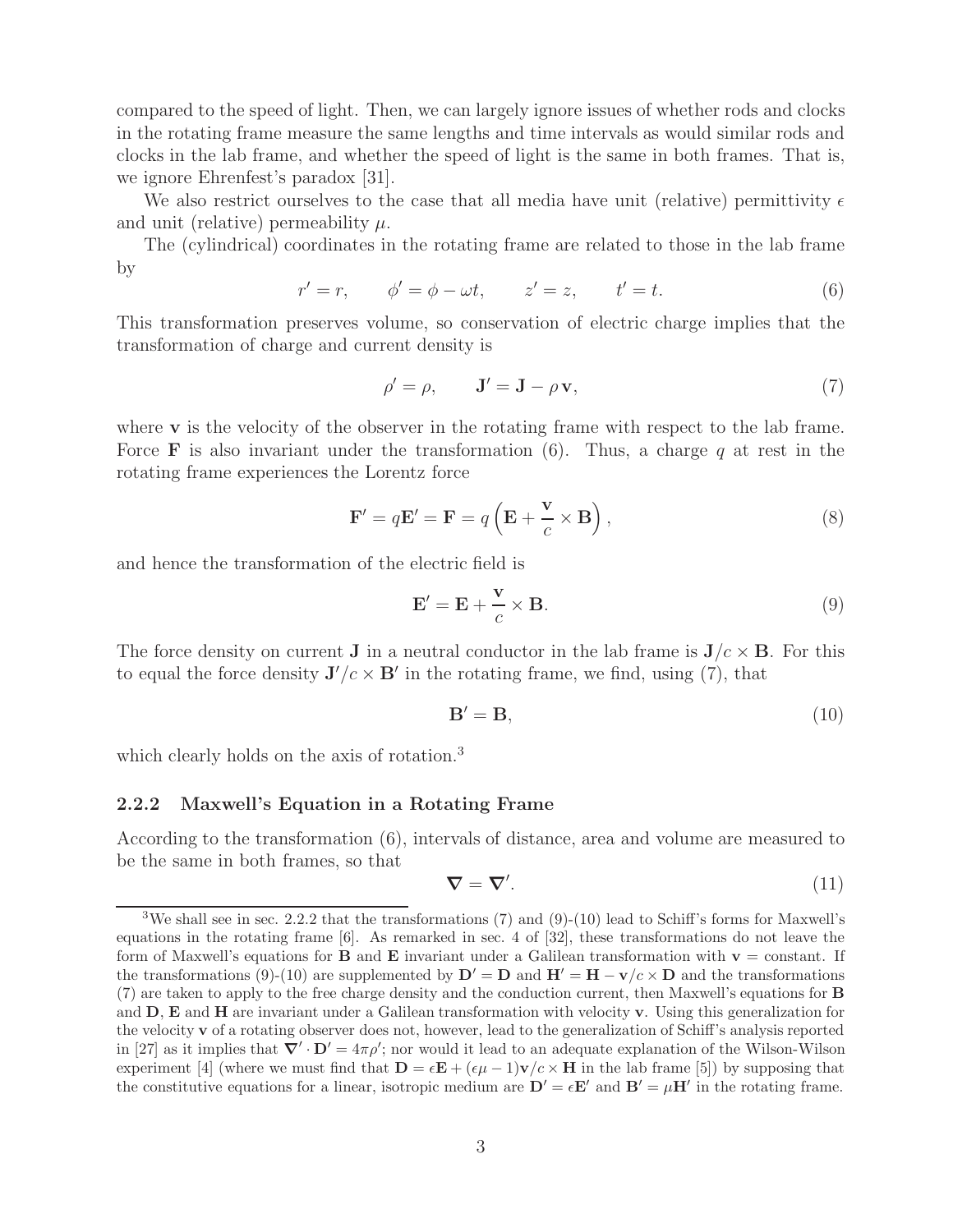Hence, the lab-frame Maxwell equation *∇* · **B** transforms to

$$
\nabla' \cdot \mathbf{B}' = 0,\tag{12}
$$

recalling eq. (10). Similarly, the lab-frame Maxwell equation  $\nabla \cdot \mathbf{E} = 4\pi \rho$  transforms to

$$
\nabla' \cdot \mathbf{E}' = 4\pi \rho' + \nabla' \cdot \left(\frac{\mathbf{v}}{c} \times \mathbf{B}'\right) = 4\pi \rho' + \mathbf{B}' \cdot \nabla' \times \frac{\mathbf{v}}{c} - \frac{\mathbf{v}}{c} \cdot \nabla' \times \mathbf{B}' = 4\pi \rho' + \frac{2\omega \cdot \mathbf{B}'}{c} - \frac{\mathbf{v}}{c} \cdot \nabla' \times \mathbf{B}',\tag{13}
$$

using eqs. (7)-(10) and recalling that  $\mathbf{v} = \boldsymbol{\omega} \times \mathbf{x}'$ , so  $\nabla' \times \mathbf{v} = 2\boldsymbol{\omega}$ .

More care is required in dealing with transformations of time derivatives to the rotating frame. We recall that the total lab-frame time derivative of a lab-frame vector field **A** according to an observer with velocity **v** in the lab is given by the convective derivative,

$$
\frac{d\mathbf{A}}{dt} = \frac{\partial \mathbf{A}}{\partial t} + (\mathbf{v} \cdot \nabla)\mathbf{A}.
$$
 (14)

Similarly, if the observer has velocity  $\mathbf{v}'$  in the rotating frame, the total time derivative in that frame is  $\ddot{\phantom{0}}$ 

$$
\frac{d\mathbf{A}}{dt'} = \frac{\partial \mathbf{A}}{\partial t'} + (\mathbf{v}' \cdot \nabla') \mathbf{A}.
$$
 (15)

These two total time derivative are related by

$$
\frac{d\mathbf{A}}{dt} = \frac{d\mathbf{A}}{dt'} + \boldsymbol{\omega} \times \mathbf{A}.
$$
 (16)

For an observer at rest in the rotating frame,  $\mathbf{v}' = 0$  and  $\mathbf{v} = \boldsymbol{\omega} \times \mathbf{x}$ , so that

$$
\frac{d\mathbf{A}}{dt'} = \frac{\partial \mathbf{A}}{\partial t'},\tag{17}
$$

and eqs. (14) and (16)-(17) can be combined to give<sup>4</sup>

$$
\frac{\partial \mathbf{A}}{\partial t} = \frac{\partial \mathbf{A}}{\partial t'} + \boldsymbol{\omega} \times \mathbf{A} - (\mathbf{v} \cdot \boldsymbol{\nabla}) \mathbf{A}.
$$
 (18)

Some useful vector facts are

$$
\nabla \cdot \mathbf{v} = \nabla \cdot \boldsymbol{\omega} \times \mathbf{x} = -\boldsymbol{\omega} \cdot \nabla \times \mathbf{x} = 0,
$$
\n(19)

$$
\boldsymbol{\omega} \times \mathbf{A} = \boldsymbol{\omega} \times (\mathbf{A} \cdot \boldsymbol{\nabla})\mathbf{x} = (\mathbf{A} \cdot \boldsymbol{\nabla})\boldsymbol{\omega} \times \mathbf{x} = (\mathbf{A} \cdot \boldsymbol{\nabla})\mathbf{v},\tag{20}
$$

and hence,

$$
\nabla \times (\mathbf{v} \times \mathbf{A}) = \mathbf{v}(\nabla \cdot \mathbf{A}) - \mathbf{A}(\nabla \cdot \mathbf{v}) + (\mathbf{A} \cdot \nabla)\mathbf{v} - (\mathbf{v} \cdot \nabla)\mathbf{A}
$$
  
=  $\mathbf{v}(\nabla \cdot \mathbf{A}) + \boldsymbol{\omega} \times \mathbf{A} - (\mathbf{v} \cdot \nabla)\mathbf{A}.$  (21)

<sup>4</sup>A subtle issue here is that the vector **A** that appears in the term  $\partial \mathbf{A}/\partial t'$  is not the transform of lab-frame vector **A** to the rotating frame; rather it is still the lab-frame vector **A**.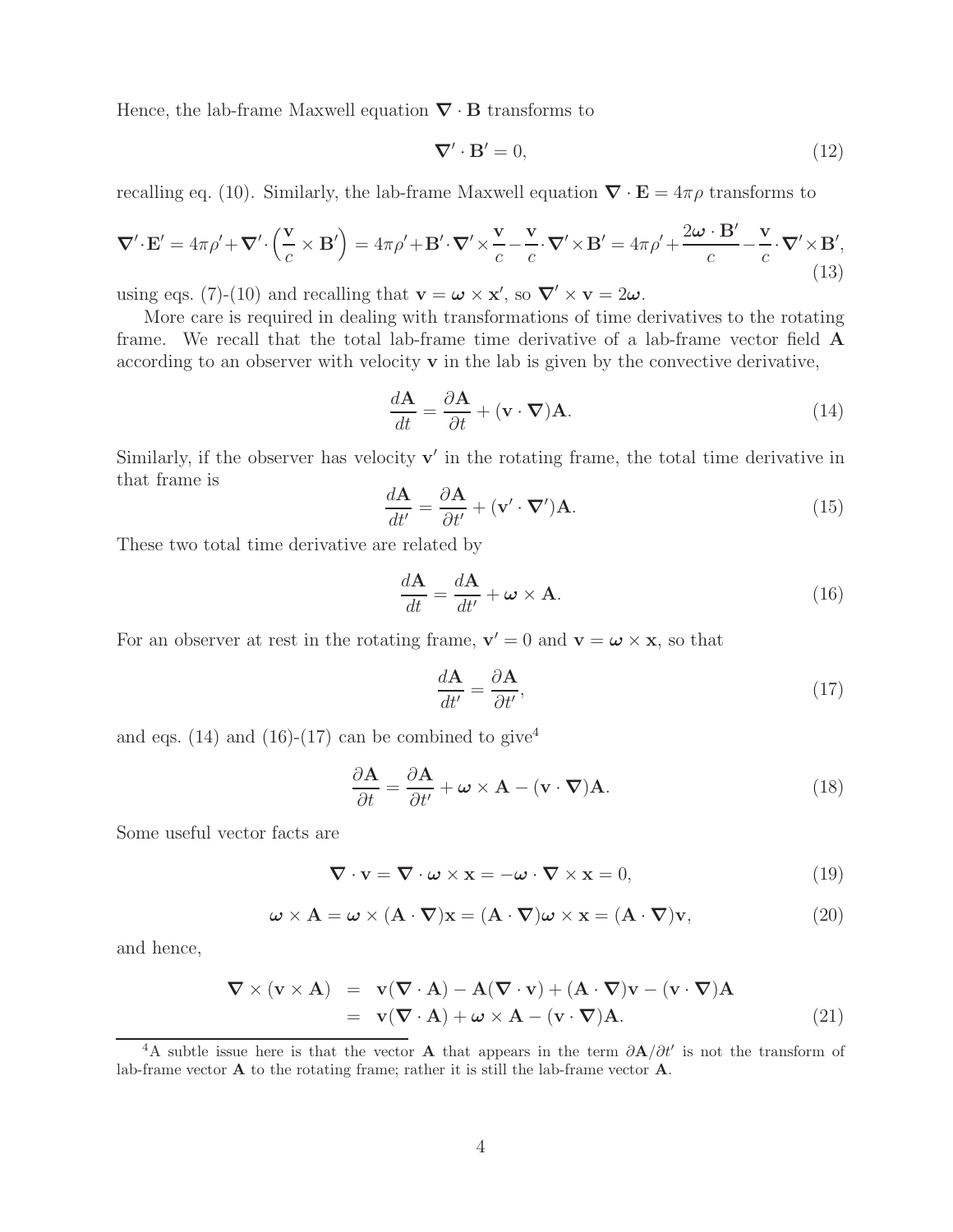For later use we note that  $\mathbf{v} = \boldsymbol{\omega} \times \mathbf{x} = \omega r \hat{\boldsymbol{\phi}}$ , where  $\mathbf{x} = (r, \phi, z)$  in cylindrical coordinates, so that

$$
\nabla \times (\mathbf{v} \times \mathbf{A}) = \mathbf{v}(\nabla \cdot \mathbf{A}) + \boldsymbol{\omega} \times \mathbf{A} - \omega \frac{\partial \mathbf{A}}{\partial \phi}.
$$
 (22)

Using eq.  $(21)$  in  $(18)$ , we have

$$
\frac{\partial \mathbf{A}}{\partial t} + \mathbf{v}(\nabla \cdot \mathbf{A}) = \frac{\partial \mathbf{A}}{\partial t'} + \nabla \times (\mathbf{v} \times \mathbf{A}).
$$
\n(23)

A special case is that  $\mathbf{A} = \mathbf{v}$ , for which  $\partial \mathbf{v}/\partial t' = 0$ , so that eqs. (19), (22) and (23) lead to  $\partial \mathbf{v}/\partial t = \boldsymbol{\omega} \times \mathbf{v}$  as expected.

Thus, the partial time derivatives of the magnetic field **B** are related by

$$
\frac{\partial \mathbf{B}}{\partial t} = \frac{\partial \mathbf{B}}{\partial t'} + \nabla \times (\mathbf{v} \times \mathbf{B}) = \frac{\partial \mathbf{B'}}{\partial t'} + \nabla' \times (\mathbf{v} \times \mathbf{B'})
$$
 (24)

Faraday's law can now be transformed as

$$
\nabla \times \mathbf{E} = \nabla' \times \left( \mathbf{E}' - \frac{\mathbf{v}}{c} \times \mathbf{B}' \right) = -\frac{1}{c} \frac{\partial \mathbf{B}}{\partial t} = -\frac{1}{c} \frac{\partial \mathbf{B}'}{\partial t'} - \nabla' \times \left( \frac{\mathbf{v}}{c} \times \mathbf{B}' \right), \tag{25}
$$

which simplifies to

$$
\nabla' \times \mathbf{E}' = -\frac{1}{c} \frac{\partial \mathbf{B}'}{\partial t'}.
$$
 (26)

The partial time derivative of the electric field  $\mathbf{E} = \mathbf{E}' - \mathbf{v}/c \times \mathbf{B}'$ , where  $\nabla \cdot \mathbf{E} = 4\pi \rho$ , is, according to eq. (23),

$$
\frac{\partial \mathbf{E}}{\partial t} + 4\pi \rho \mathbf{v} = \frac{\partial \mathbf{E}}{\partial t'} + \nabla \times (\mathbf{v} \times \mathbf{E}) = \frac{\partial \mathbf{E'}}{\partial t'} - \frac{\mathbf{v}}{c} \times \frac{\partial \mathbf{B'}}{\partial t'} + \nabla' \times \left[ \mathbf{v} \times \left( \mathbf{E'} - \frac{\mathbf{v}}{c} \times \mathbf{B'} \right) \right]. \tag{27}
$$

Using this, and recalling from eq. (7) that  $J = J' + \rho v$ , the fourth Maxwell equation transforms as

$$
\nabla \times \mathbf{B} = \nabla' \times \mathbf{B}' = \frac{4\pi}{c} \mathbf{J} + \frac{1}{c} \frac{\partial \mathbf{E}}{\partial t} = \frac{4\pi}{c} \mathbf{J}' + \frac{1}{c} \frac{\partial \mathbf{E}'}{\partial t'} - \frac{\mathbf{v}}{c^2} \times \frac{\partial \mathbf{B}'}{\partial t'} + \nabla' \times \left[ \frac{\mathbf{v}}{c} \times \left( \mathbf{E}' - \frac{\mathbf{v}}{c} \times \mathbf{B}' \right) \right].
$$
\n(28)

Maxwell's equations  $(12)-(13)$ ,  $(26)$  and  $(28)$  in the rotating frame are

$$
\nabla' \cdot \mathbf{E}' = 4\pi \rho' + \frac{2\omega \cdot \mathbf{B}'}{c} - \frac{\mathbf{v}}{c} \cdot \nabla' \times \mathbf{B}',\tag{29}
$$

$$
\nabla' \times \mathbf{E}' = -\frac{1}{c} \frac{\partial \mathbf{B}'}{\partial t'},\tag{30}
$$

$$
\nabla' \cdot \mathbf{B}' = 0,\tag{31}
$$

$$
\nabla' \times \mathbf{B}' = \frac{4\pi}{c} \mathbf{J}' + \frac{1}{c} \frac{\partial \mathbf{E}'}{\partial t'} - \frac{\mathbf{v}}{c^2} \times \frac{\partial \mathbf{B}'}{\partial t'} + \nabla' \times \left[ \frac{\mathbf{v}}{c} \times \left( \mathbf{E}' - \frac{\mathbf{v}}{c} \times \mathbf{B}' \right) \right],\tag{32}
$$

which are the forms given by Schiff [6].

In practical rotating systems terms in  $v^2/c^2$  are negligible, so eq. (32) simplifies slightly to

$$
\nabla' \times \left( \mathbf{B}' - \frac{\mathbf{v}}{c} \times \mathbf{E}' \right) \approx \frac{4\pi}{c} \mathbf{J}' + \frac{1}{c} \frac{\partial \mathbf{E}'}{\partial t'} - \frac{\mathbf{v}}{c^2} \times \frac{\partial \mathbf{B}'}{\partial t'}.
$$
 (33)

Using this in eq. (29) we have, to order  $v/c$ ,

$$
\nabla' \cdot \mathbf{E}' \approx 4\pi \left( \rho' - \frac{\mathbf{v} \cdot \mathbf{J}'}{c^2} \right) + \frac{2\omega \cdot \mathbf{B}'}{c} - \frac{\mathbf{v}}{c^2} \cdot \frac{\partial \mathbf{E}'}{\partial t'}.
$$
 (34)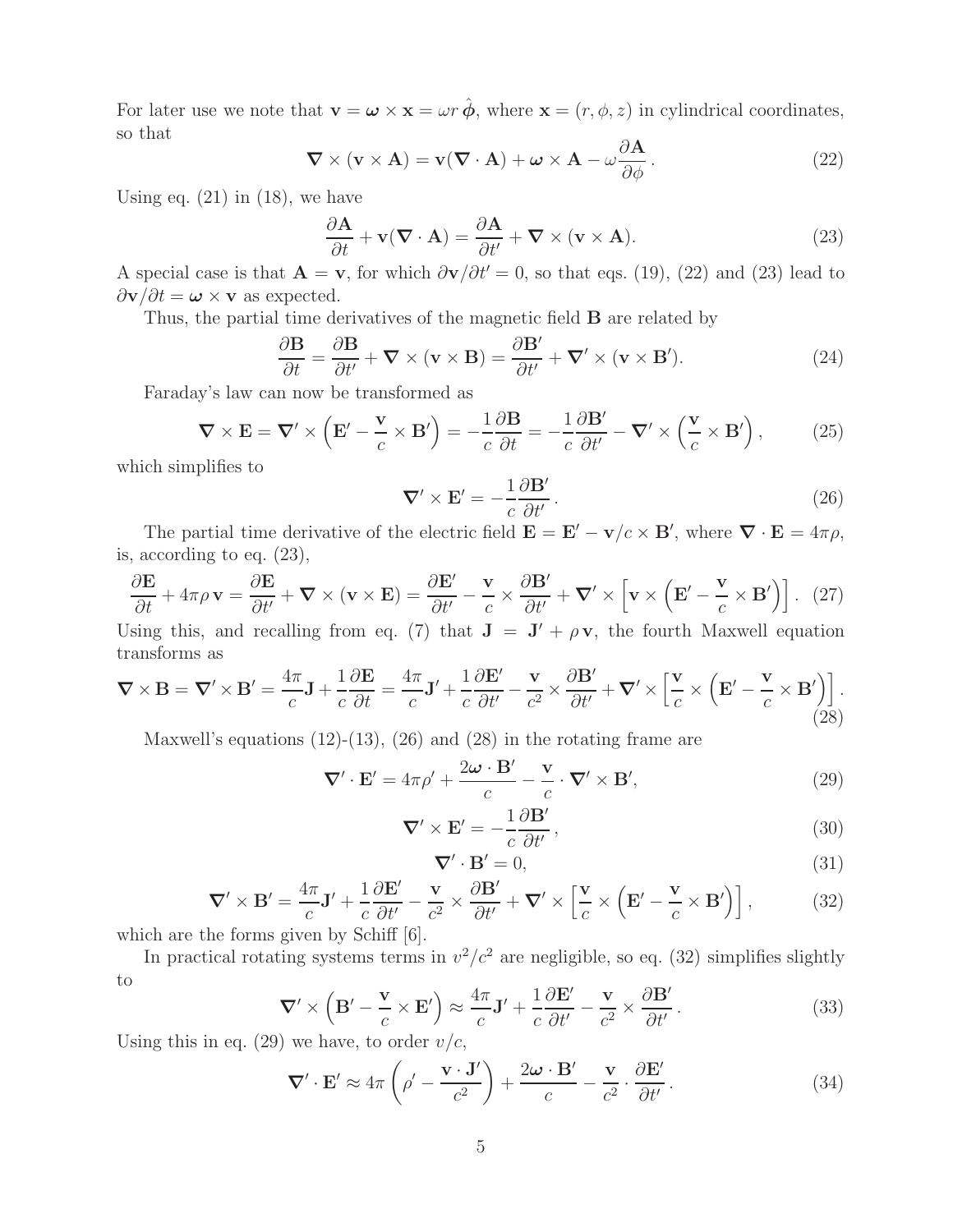#### **2.2.3 Another Description of Electrodynamics in the Rotating Frame**

The forms (33)-(34) suggest that it might be better to regard the transformations of the charge and current densities and of the fields from the lab frame to the rotating frame as

$$
\rho^* = \rho - \frac{\mathbf{v} \cdot \mathbf{J}}{c^2}, \qquad \mathbf{J}^* = \mathbf{J} - \rho \mathbf{v}, \tag{35}
$$

and

$$
\mathbf{E}^{\star} = \mathbf{E} + \frac{\mathbf{v}}{c} \times \mathbf{B}, \qquad \mathbf{B}^{\star} = \mathbf{B} - \frac{\mathbf{v}}{c} \times \mathbf{E}, \tag{36}
$$

which we recognize as the low-velocity forms of the Lorentz transformations from the lab frame to an inertial frame with velocity **v** with respect to the lab frame.<sup>5,6</sup> Then, to order  $v/c$ ,

$$
\rho^* = \rho' - \frac{\mathbf{v} \cdot \mathbf{J}'}{c^2}, \qquad \mathbf{J}^* = \mathbf{J}', \qquad \mathbf{E}^* = \mathbf{E}' \qquad \mathbf{B}^* = \mathbf{B}' - \frac{\mathbf{v}}{c} \times \mathbf{E}'. \tag{37}
$$

If we also write the time and space derivatives in the rotating frame as  $\nabla^*$  and  $\partial/\partial t^*$ , then Maxwell's equations (30)-(31) and (33)-(34) in the rotating frame can be written to order  $v/c$  as

$$
\nabla^{\star} \cdot \mathbf{E}^{\star} = 4\pi \rho^{\star} + \frac{2\omega \cdot \mathbf{B}^{\star}}{c} - \frac{\mathbf{v}}{c^2} \cdot \frac{\partial \mathbf{E}^{\star}}{\partial t^{\star}},
$$
(38)

$$
\nabla^* \times \mathbf{E}^* = -\frac{1}{c} \frac{\partial}{\partial t^*} \left( \mathbf{B}^* + \frac{\mathbf{v}}{c} \times \mathbf{E}^* \right),\tag{39}
$$

$$
\nabla^{\star} \cdot \mathbf{B}^{\star} = \nabla^{\star} \cdot \frac{\mathbf{v}}{c} \times \mathbf{E}^{\star} = \frac{2\omega \cdot \mathbf{E}^{\star}}{c} - \frac{\mathbf{v}}{c} \cdot \nabla^{\star} \times \mathbf{E}^{\star} = \frac{2\omega \cdot \mathbf{E}^{\star}}{c} + \frac{\mathbf{v}}{c^2} \cdot \frac{\partial \mathbf{B}^{\star}}{\partial t^{\star}},\tag{40}
$$

$$
\nabla^{\star} \times \mathbf{B}^{\star} = \frac{4\pi}{c} \mathbf{J}^{\star} + \frac{1}{c} \frac{\partial \mathbf{E}^{\star}}{\partial t^{\star}} - \frac{\mathbf{v}}{c^2} \times \frac{\partial \mathbf{B}^{\star}}{\partial t^{\star}}.
$$
 (41)

These forms have been advocated by Irvine [12].

# **2.2.4** Does a Rotating Observer Find  $B' = B$  or  $B - v/c \times E$ ?

We use a thought experiment to show that the relation  $B' = B$  for the magnetic field according to an observer in a rotating frame is more consistent than  $\mathbf{B}' = \mathbf{B} - \mathbf{v}/c \times \mathbf{E}$ .

A parallel-plate capacitor with circular plates is at rest in the lab, and charged up to create electric field  $\mathbf{E} \approx 4\pi\sigma \hat{\mathbf{z}}$  inside the capacitor, where  $\mp \sigma$  is the surface-charge density on the plates, and **z**ˆ is along the symmetry axis of the capacitor. There is no magnetic field in the lab.

A (dielectric) rotating platform is placed between the plates of the capacitor and rotates with angular velocity  $\omega = \omega \hat{z}$  about the symmetry axis of the capacitor. An observer at rest on the rotating platform should find magnetic field  $B' = 0$  according to Schiff's

<sup>5</sup>The transformations (35)-(36) do not correspond to any Galilean limit of electrodynamics, as discussed in [32]. However, (as also noted in [32]) electromagnetic waves do not exist in any Galilean approximation, so the forms (35)-(36), which preserve the invariance of  $\mathbf{E}^2 - \mathbf{B}^2$  to order v/c, might be preferred on this basis.

<sup>&</sup>lt;sup>6</sup>The Lorentz force is invariant under a low-velocity Lorentz transformation:  $q(\mathbf{E}^* + \mathbf{v}_q^*/c \times \mathbf{B}^*)$  $q(\mathbf{E} + \mathbf{v}_q/c \times \mathbf{B})$  using eq. (36) and  $\mathbf{v}_q^* = \mathbf{v}_q - \mathbf{v}$ .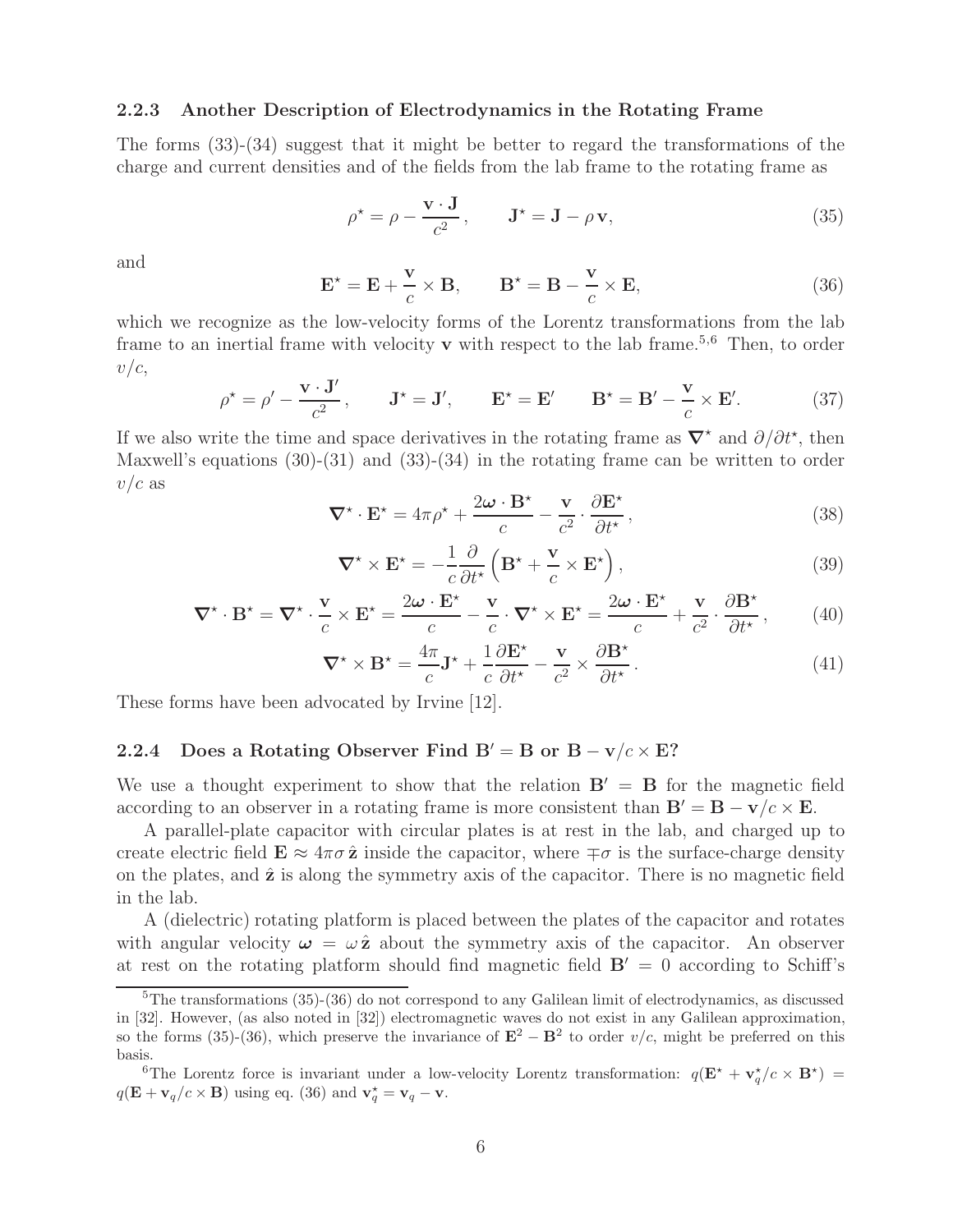transformation (10),<sup>7</sup> but the magnetic field inside the capacitor should be  $\mathbf{B}^* = -\mathbf{v}/c \times \mathbf{E} =$  $\omega E r \hat{\mathbf{r}}/c$  (in cylindrical coordinates) according to eq. (37). In both prescriptions the electric field in the rotating frame is the same as that in the lab,  $\mathbf{E} = \mathbf{E}' = \mathbf{E}^*$ .

Consider an electron of charge e that is released from rest in the lab on the upper plate of the capacitor. The electron accelerates straight downwards in the lab.

In the rotating frame, the electron has uniform circular motion in the plane of the plates, as well as downwards acceleration.

This motion is consistent with Schiff's view that there is no magnetic field in the rotating frame.

In view of sec. 2.2.3, the downward velocity,  $v_z^*$  of the electron combines with the radial magnetic field  $\mathbf{B}^*$  to give an azimuthal component of the Lorentz force,  $F_{\phi} = ev_z^* B^* / c =$  $ev_z^{\star} \omega r E/c^2$ . While  $\omega r \ll c$ , we do not require that  $v_z^{\star} \ll c$ , since the voltage between the plates could be, say, 1 million volts, so that  $v_z^* \approx c$  as the electron nears the lower plate. Then,  $F_{\phi}$  can be of order  $eE(\omega r/c)$ , which is not negligible. As a result, the electron's azimuthal velocity would not maintain the expected constant value of  $-\omega r$ .

Thus, there is an inconsistency at order  $v/c$  in the description according to sec. 2.2.3, which argues that Schiff's formulation is the more "realistic", despite the appearance of "fictitious" currents.

We shall see in the Appendix that Schiff's forms correspond to use of the covariant electromagnetic field tensors, while the forms  $\mathbf{B}^* = \mathbf{B} - \mathbf{v}/c \times \mathbf{E}$  (together with  $\mathbf{E}^* = \mathbf{E}$ ) are components of the contravariant field tensor in the rotating frame, for which the form of the Lorentz force is altered slightly from its familiar form. Consistent dynamics can be achieved with these forms in the rotating frame by introduction of a "fictitious" term in the Lorentz force law, as discussed in sec. A.4.

#### **2.2.5 Summary of Electrodynamics in a Rotating Frame**

For reference, we reproduce the principles of electrodynamics in the frame of a slowly rotating medium where  $\epsilon$  and  $\mu$  differ from unity.<sup>8</sup> These relations are derived in the Appendix, noting that the electromagnetic fields in the rotating frame summarized below are the covariant fields, the Lorentz force vector is the covariant force vector, but the velocity vector  $\mathbf{v}'$  is the contravariant velocity and the charge and current densities  $\rho'$  and  $\mathbf{J}'$  are the contravariant components of the 4-current. Extreme care is required when making a "covariant" analysis in the rotating frame, because, for example, a particle at rest in the rotating frame is to be described as having a nonzero covariant 3-velocity (sec. A.3.1), and use of the contravariant derivative operator does not lead to meaningful physics relations (sec. A.3.4).

The (cylindrical) coordinate transformation is

$$
r' = r, \qquad \phi' = \phi - \omega t, \qquad z' = z, \qquad t' = t,
$$
\n
$$
(42)
$$

<sup>&</sup>lt;sup>7</sup>The capacitor plates rotate with angular velocity  $-\omega$  with respect to the rotating frame, where the rotating charge density  $\rho' = \rho$  leads to a surface current  $\mathbf{J}' = -\rho' \mathbf{v}$  according to Schiff. However, there are also "fictitious" currents in Schiff's prescription, given by  $\nabla' \times (\mathbf{v} \times \mathbf{E}')/4\pi = (\nabla' \cdot \mathbf{E}')\mathbf{v}/4\pi = \rho' \mathbf{v} = -\mathbf{J}'$ , so the total current is zero and  $\mathbf{B}' = 0$ .

<sup>8</sup>This case is discussed most thoroughly by Ridgely [27, 29], but primarily for the interesting limit of steady charge and current distributions.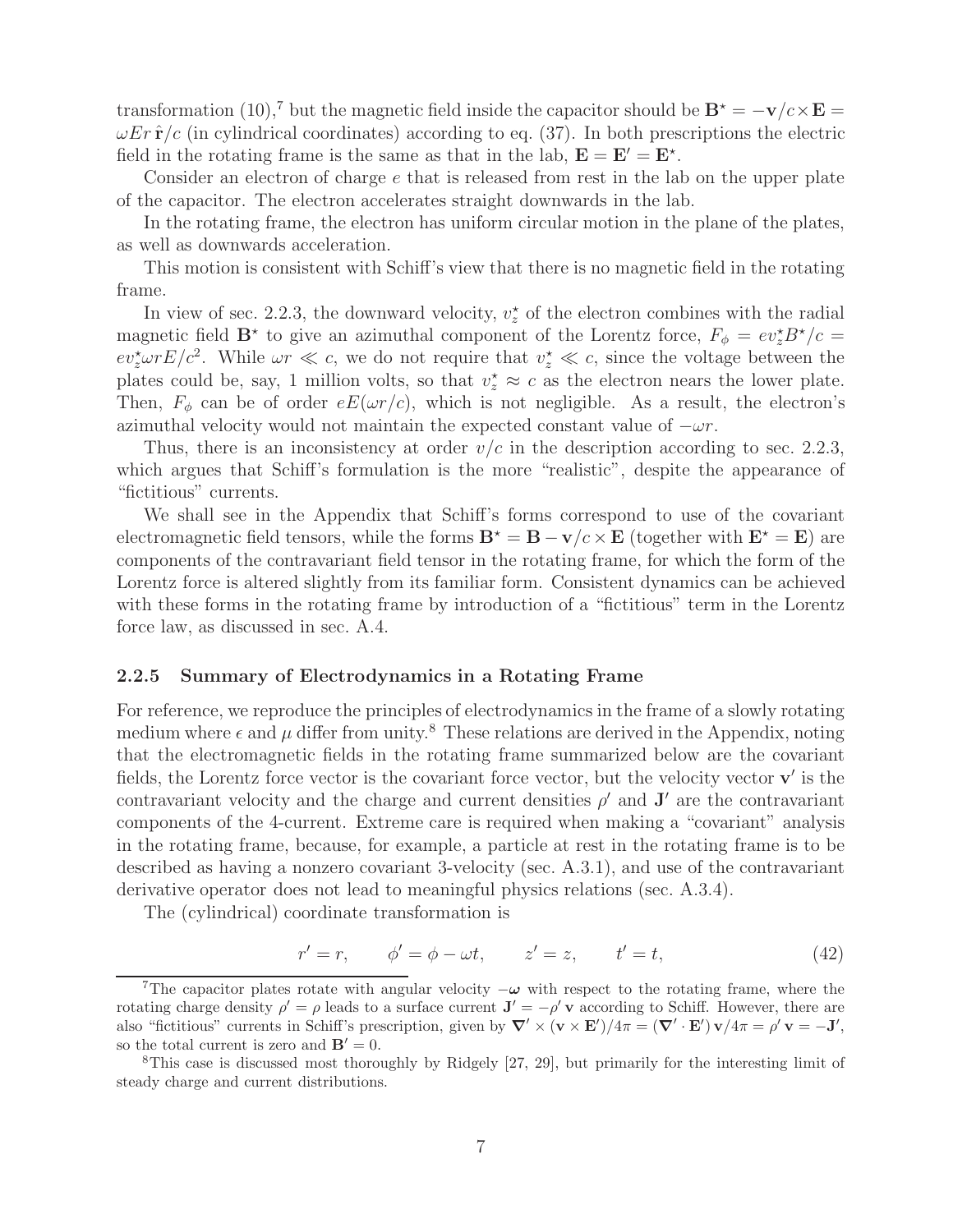where quantities in observed in the rotating frame are labeled with a  $\prime$ . The transformations of charge and current density are

$$
\rho' = \rho, \qquad \mathbf{J}' = \mathbf{J} - \rho \mathbf{v}, \tag{43}
$$

where  $\mathbf{v}$  ( $v \ll c$ ) is the velocity with respect to the lab frame of the observer in the rotating frame. The transformations of the electromagnetic fields are

$$
\mathbf{B}' = \mathbf{B}, \qquad \mathbf{D}' = \mathbf{D} + \frac{\mathbf{v}}{c} \times \mathbf{H}, \qquad \mathbf{E}' = \mathbf{E} + \frac{\mathbf{v}}{c} \times \mathbf{B}, \qquad \mathbf{H}' = \mathbf{H}.
$$
 (44)

The transformations of the electric and magnetic polarizations are

$$
\mathbf{P}' = \mathbf{P} - \frac{\mathbf{v}}{c} \times \mathbf{M}, \qquad \mathbf{M}' = \mathbf{M}, \tag{45}
$$

if we regard these polarizations as defined by  $D' = E' + 4\pi P'$  and  $B' = H' + 4\pi M'$ .

The lab-frame bound charge and current densities  $\rho_{\text{bound}} = -\nabla \cdot \mathbf{P}$  and  $\mathbf{J}_{\text{bound}} = \frac{\partial \mathbf{P}}{\partial t} + \frac{\partial \mathbf{P}}{\partial t}$  $c \, \boldsymbol{\nabla} \times \mathbf{M}$  transform  $\mathrm{to}^9$ 

$$
\rho'_{\text{bound}} = -\nabla' \cdot \mathbf{P}' - \frac{2\omega \cdot \mathbf{M}'}{c} + \frac{\mathbf{v}}{c} \cdot \nabla' \times \mathbf{M}',\tag{46}
$$

$$
\mathbf{J}_{\text{bound}}' = \frac{\partial \mathbf{P}'}{\partial t'} + c \, \nabla' \times \mathbf{M}' + \mathbf{v} (\nabla' \cdot \mathbf{P}') + \frac{\mathbf{v}}{c} \times \frac{\partial \mathbf{M}'}{\partial t'} + \boldsymbol{\omega} \times \mathbf{P}' - \omega \frac{\partial \mathbf{P}'}{\partial \phi'}.
$$
 (47)

Force **F** is invariant under the transformation  $(42)$ . In particular, a charge q with velocity **v**<sup>q</sup> in the lab frame experiences a Lorentz force in the rotating frame given by

$$
\mathbf{F}' = q\left(\mathbf{E}' + \frac{\mathbf{v}'_q}{c} \times \mathbf{B}'\right) = q\left(\mathbf{E} + \frac{\mathbf{v}_q}{c} \times \mathbf{B}\right) = \mathbf{F},\tag{48}
$$

where  $\mathbf{v}'_q = \mathbf{v}_q - \mathbf{v}$ . Similarly, the Lorentz force density **f**<sup> $\prime$ </sup> on charge and current densities in the rotating frame is

$$
\mathbf{f}' = \rho' \mathbf{E}' + \frac{\mathbf{J}'}{c} \times \mathbf{B}' = (\rho'_{\text{free}} + \rho'_{\text{bound}}) \mathbf{E}' + \frac{\mathbf{J}'_{\text{free}} + \mathbf{J}'_{\text{bound}}}{c} \times \mathbf{B}'. \tag{49}
$$

Maxwell's equations in the rotating frame can be written

$$
\nabla' \cdot \mathbf{B}' = 0,\tag{50}
$$

$$
\nabla' \cdot \mathbf{D}' = 4\pi \rho'_{\text{free,total}} = 4\pi \left( \rho'_{\text{free}} + \rho'_{\text{other}} \right),\tag{51}
$$

$$
\nabla' \times \mathbf{E}' + \frac{\partial \mathbf{B}'}{\partial ct'} = 0,\tag{52}
$$

$$
\nabla' \times \mathbf{H}' - \frac{\partial \mathbf{D}'}{\partial ct'} = \frac{4\pi}{c} \mathbf{J}'_{\text{free,total}} = \frac{4\pi}{c} \left( \mathbf{J}'_{\text{free}} + \mathbf{J}'_{\text{other}} \right),\tag{53}
$$

<sup>&</sup>lt;sup>9</sup>The term  $-2\omega \cdot M'/c$  is in effect a charge density  $-\nabla' \cdot P'_{\text{mag}}$  associated with an electric polarization density  $P'_{mag}$  that appears along with magnetization in a rotating frame [33].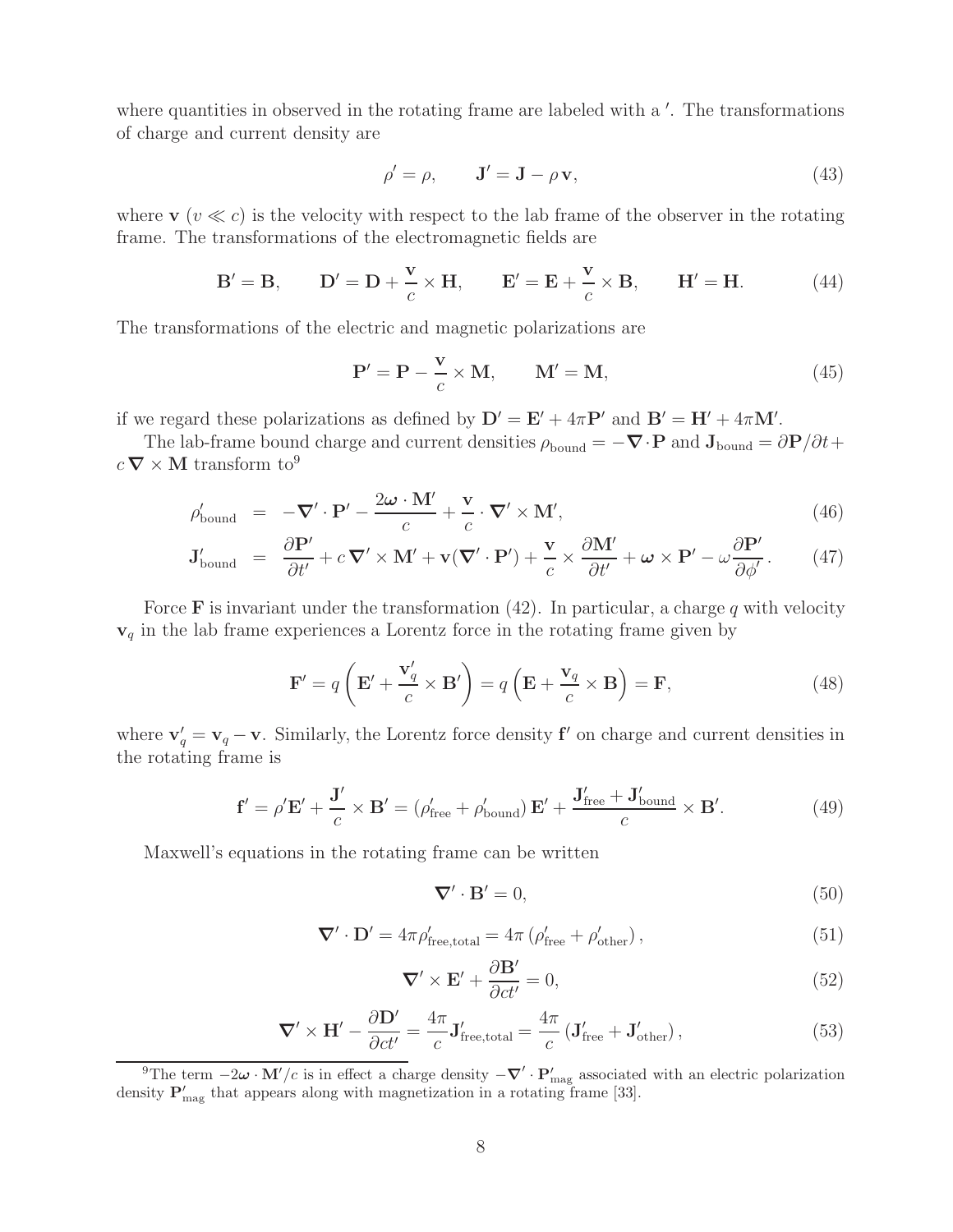where  $\rho'_{\text{free}} = \rho_{\text{free}}$  and  $\mathbf{J}'_{\text{free}} = \mathbf{J}_{\text{free}} - \rho_{\text{free}}\mathbf{v}$  are the free charge and current densities, and the "other" charge and current densities that appear to an observer in the rotating frame are

$$
\rho'_{\text{other}} = -\frac{\mathbf{v} \cdot \mathbf{J}_{\text{free}}'}{c^2} + \frac{\boldsymbol{\omega} \cdot \mathbf{H}'}{2\pi c} - \frac{\mathbf{v}}{4\pi c} \cdot \frac{\partial \mathbf{D}'}{\partial ct'},
$$
\n(54)

$$
\mathbf{J}_{\text{other}}' = \rho_{\text{free}}' \mathbf{v} + \boldsymbol{\omega} \times \frac{\mathbf{D}'}{4\pi} - \frac{\omega}{4\pi} \frac{\partial \mathbf{D}'}{\partial \phi'} - \frac{\mathbf{v}}{4\pi c} \times \frac{\partial \mathbf{H}'}{\partial t'}.
$$
(55)

The "other" charge and current distributions are sometimes called "fictitious" [6], but we find this term misleading.<sup>10</sup> For an example with an "other" charge density  $\omega \cdot H'/2\pi c$  in the rotating frame, see [35].

Maxwell's equations can also be expressed only in terms of the fields **E**' and **B**' and charge and current densities associated with free charges as well as with electric and magnetic polarization:

$$
\nabla' \cdot \mathbf{E}' = 4\pi \rho'_{\text{total}},\tag{56}
$$

and

$$
\nabla' \times \mathbf{B}' - \frac{\partial \mathbf{E}'}{\partial ct'} = \frac{4\pi}{c} \mathbf{J}_{\text{total}}'
$$
 (57)

where

$$
\rho'_{\text{total}} = \rho'_{\text{free}} - \frac{\mathbf{v}}{c^2} \cdot \mathbf{J}'_{\text{free}} - \nabla' \cdot \mathbf{P}' + \frac{\boldsymbol{\omega} \cdot \mathbf{H}'}{2\pi c} - \frac{\mathbf{v}}{4\pi c} \cdot \frac{\partial \mathbf{D}'}{\partial ct'}
$$
\n
$$
= \rho'_{\text{free,total}} - \nabla' \cdot \mathbf{P}'
$$
\n
$$
= \rho'_{\text{free}} + \rho'_{\text{bound}} + \rho'_{\text{more}},
$$
\n(58)

$$
\rho'_{\text{more}} = -\frac{\mathbf{v}}{c^2} \cdot \left( \mathbf{J}'_{\text{free}} + \frac{\partial \mathbf{P}'}{\partial t'} + c \nabla' \times \mathbf{M}' \right) + \frac{\boldsymbol{\omega} \cdot \mathbf{B}'}{2\pi c} - \frac{\mathbf{v}}{4\pi c} \cdot \frac{\partial \mathbf{E}'}{\partial ct'},
$$
\n(59)

$$
\mathbf{J}_{\text{total}}' = \mathbf{J}_{\text{free}}' + \frac{\partial \mathbf{P}'}{\partial t'} + c \nabla' \times \mathbf{M}' + \rho_{\text{free}}' \mathbf{v} + \boldsymbol{\omega} \times \frac{\mathbf{D}'}{4\pi} - \frac{\omega}{4\pi} \frac{\partial \mathbf{D}'}{\partial \phi'} - \frac{\mathbf{v}}{4\pi c} \times \frac{\partial \mathbf{H}'}{\partial t'}
$$
\n
$$
= \mathbf{J}_{\text{free,total}}' + \frac{\partial \mathbf{P}'}{\partial t'} + c \nabla' \times \mathbf{M}'
$$
\n
$$
= \mathbf{J}_{\text{free}}' + \mathbf{J}_{\text{bound}}' + \mathbf{J}_{\text{more}}',
$$
\n
$$
\mathbf{J}_{\text{more}}' = \mathbf{v} \left( \rho_{\text{free}}' - \nabla' \cdot \mathbf{P}' - \frac{2\boldsymbol{\omega} \cdot \mathbf{M}'}{c} + \frac{\mathbf{v}}{c} \cdot \nabla' \times \mathbf{M}' \right)
$$
\n
$$
+ \boldsymbol{\omega} \times \frac{\mathbf{E}'}{4\pi} - \frac{\omega}{4\pi} \frac{\partial \mathbf{E}'}{\partial \phi'} - \frac{\mathbf{v}}{4\pi c} \times \frac{\partial \mathbf{B}'}{\partial t'}.
$$
\n(61)

The contribution of the polarization densities to the source terms in Maxwell's equations in much more complex in the rotating frame than in the lab frame.<sup>11</sup> Because of the "other" source terms that depend on the fields in the rotating frame, Maxwell's equations cannot be solved directly in this frame. Rather, an iterative approach is required in general.

<sup>&</sup>lt;sup>10</sup>According to Einstein [34], "fields which can be transformed into each other by such transformations [as eq. (42)] describe the same real situation." In particular, the "fictitious" sources (54)-(55) are an aspect of a description by an observer in the rotating frame of the same physical situation as observed in the lab frame.

<sup>&</sup>lt;sup>11</sup>Neglect of this complexity can lead to apparent paradoxes involving rotating magnetic media [11, 25].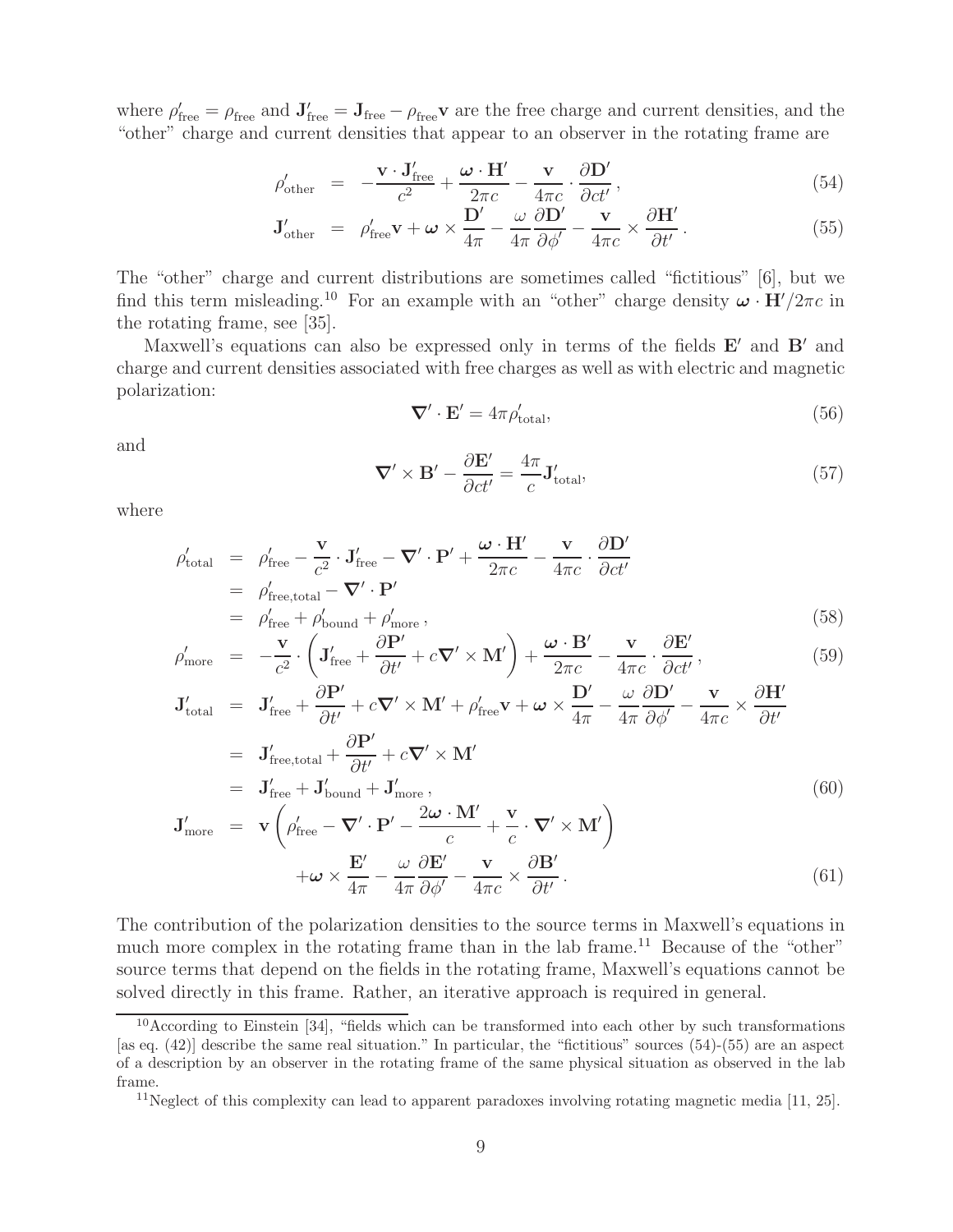The constitutive equations for a linear, isotropic medium at rest in the rotating frame  $are<sup>12</sup>$ 

$$
\mathbf{D}' = \epsilon \mathbf{E}', \qquad \mathbf{B}' = \mu \mathbf{H}' - (\epsilon \mu - 1) \frac{\mathbf{v}}{c} \times \mathbf{E}', \tag{62}
$$

in the rotating frame, and

$$
\mathbf{D} = \epsilon \mathbf{E} + (\epsilon \mu - 1) \frac{\mathbf{v}}{c} \times \mathbf{H}, \qquad \mathbf{B} = \mu \mathbf{H} - (\epsilon \mu - 1) \frac{\mathbf{v}}{c} \times \mathbf{E}, \tag{63}
$$

in the lab frame, where  $\epsilon$  and  $\mu$  are the permittivity and permeability of the medium when at rest in an inertial frame. The lab-frame constitutive equations (63) are the same as for a nonrotating medium that moves with constant velocity **v** with respect to the lab frame.

We can also write the constitutive equations (62) for a linear, isotropic medium in terms of the fields **B'**, **E'**, **P'** and **M'** by noting that  $D' = E' + 4\pi P'$  and  $H' = B' - 4\pi M'$ , so that

$$
\mathbf{P}' = \frac{\epsilon - 1}{4\pi} \mathbf{E}',
$$
  
\n
$$
\mathbf{M}' = \left(1 - \frac{1}{\mu}\right) \frac{\mathbf{B}'}{4\pi} - \left(\epsilon - \frac{1}{\mu}\right) \frac{\mathbf{v}}{c} \times \frac{\mathbf{E}'}{4\pi} = \left(1 - \frac{1}{\mu}\right) \frac{\mathbf{B}'}{4\pi} - \frac{\epsilon \mu - 1}{\mu(\epsilon - 1)} \frac{\mathbf{v}}{c} \times \mathbf{P}'. \quad (64)
$$

Similarly, the constitutive equations (63) in the lab frame can be written to order  $v/c$  as

$$
\mathbf{P} = \frac{\epsilon - 1}{4\pi} \mathbf{E} + \left(\epsilon - \frac{1}{\mu}\right) \frac{\mathbf{v}}{c} \times \frac{\mathbf{B}}{4\pi} = \frac{\epsilon - 1}{4\pi} \mathbf{E} + \frac{\epsilon \mu - 1}{\mu - 1} \frac{\mathbf{v}}{c} \times \mathbf{M},
$$
\n
$$
\mathbf{M} = \left(1 - \frac{1}{\mu}\right) \frac{\mathbf{B}}{4\pi} - \left(\epsilon - \frac{1}{\mu}\right) \frac{\mathbf{v}}{c} \times \frac{\mathbf{E}}{4\pi} = \left(1 - \frac{1}{\mu}\right) \frac{\mathbf{B}}{4\pi} - \frac{\epsilon \mu - 1}{\mu(\epsilon - 1)} \frac{\mathbf{v}}{c} \times \mathbf{P}.
$$
\n(65)

Ohm's law for the conduction current  $\mathbf{J}_C$  has the same form for a medium with velocity **u**' relative to the rotating frame as it does for a medium with velocity **u** relative to the lab frame,

$$
\mathbf{J}'_C = \sigma \left( \mathbf{E}' + \frac{\mathbf{u}'}{c} \times \mathbf{B}' \right) = \sigma \left( \mathbf{E} + \frac{\mathbf{u}}{c} \times \mathbf{B} \right) = \mathbf{J}_C,\tag{66}
$$

where  $\sigma$  is the electric conductivity of a medium at rest in an inertial frame.

# **A Appendix: Electrodynamics Using Covariant and Contravariant Vectors and Tensors**

In the preceding we have used only vector notation when discussing electrodynamics, even though it is more proper to consider the vector fields **B** and **E** as part of a field tensor F. Furthermore, one should distinguish between covariant and contravariant vectors and tensors.

In an inertial frame, the distinction between covariant and contravariant vectors is rather trivial, so that one can neglect this distinction and then speak of the field vectors **B** and **E** without confusion. However, the metric tensor is not diagonal in a rotating frame, so

<sup>&</sup>lt;sup>12</sup>Different constitutive equations hold for a rotating permanent magnet [36] or for a rotating electret.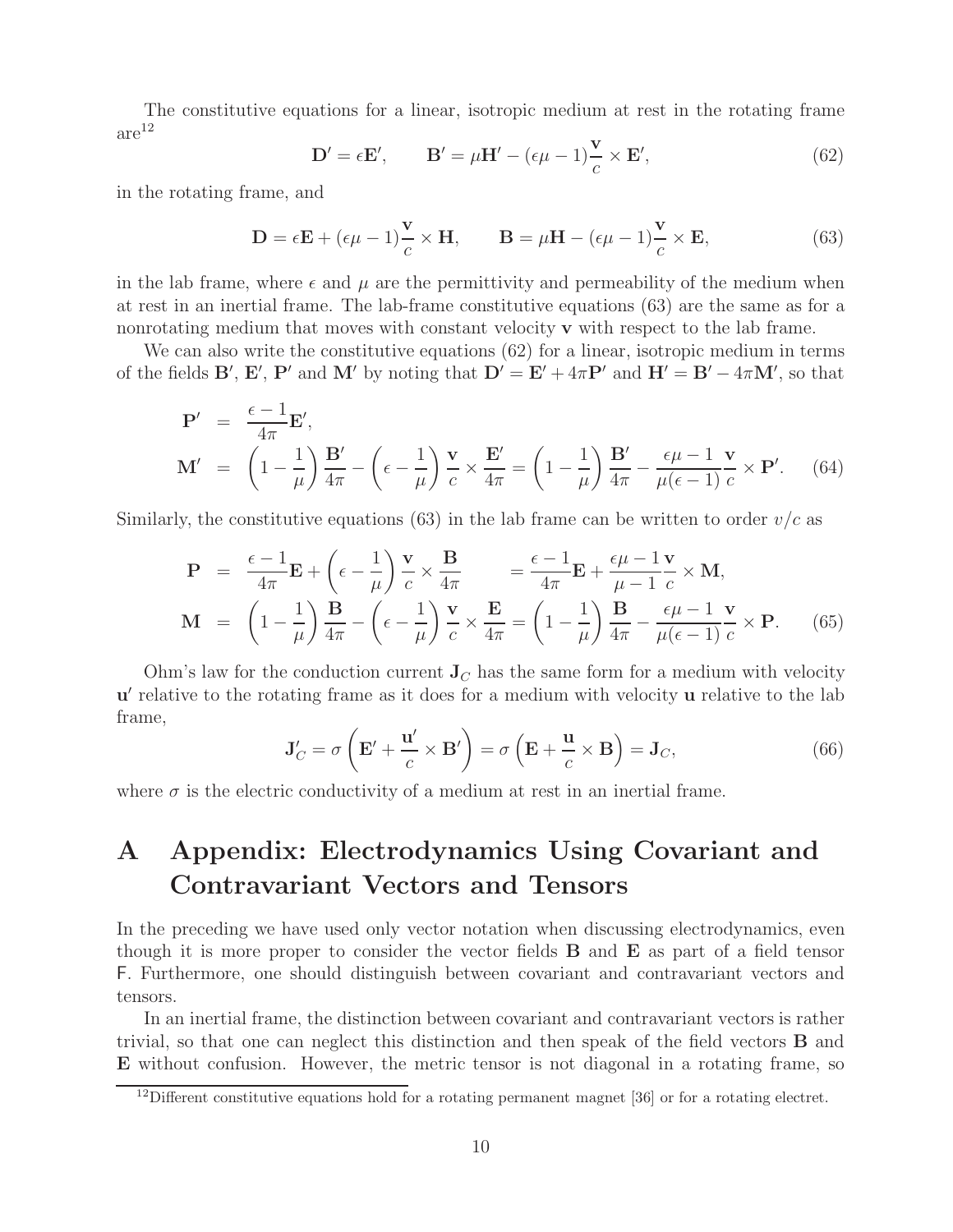that greater care should be made in distinguishing covariant and contravariant vectors and tensors [24, 29].

The summary of electrodynamics in a rotating frame given in sec. 2.2.5 does not mention covariant and contravariant components, and simply uses a ' to indicate quantities observed in the rotating frame. As shown in this Appendix, it is consistent to make such a summary if one obeys the following conventions,

- 1. All components of electromagnetic field vectors **B'**, **D'**, **E'**, **H'**, **P'** and **M'** that appear in sec.2.2.5 are components of their respective covariant tensors.
- 2. The gradient operator  $\nabla'$  is part of the covariant 4-derivative operator.
- 3. The velocity **u**', and the charge and current densities  $\rho'$ ,  $\rho'_{\text{free}}$ , **J'** and  $\mathbf{J}'_{\text{free}}$  are contravariant components of their respective contravariant 4-vectors.<sup>13</sup>
- 4. The bound charge and current densities  $\rho'_{\text{bound}}$  and  $\mathbf{J}'_{\text{bound}}$  are representations of their contravariant 4-vectors in terms of covariant components of the relevant electromagnetic fields.

These conventions are relatively straightforward except for item 4, which is needed so that charge conservation,  $\nabla' \cdot \mathbf{J'} + \frac{\partial \rho'}{\partial t'} = 0$ , holds for bound as well was for free charge, while observing the convention that electromagnetic fields are represented by covariant components. For examples exhibiting charge conservation in rotating media, see [5, 36].

### **A.1 Notation**

We will indicate a contravariant 4-vector or 4-tensor by indices that are Greek superscripts, and covariant 4-vector or 4-tensor by indices that are Greek subscripts.<sup>14</sup> The components of contravariant 4-vectors and tensors (other than the position 4-vector  $x^{\alpha}$ ) will have a  $\tilde{ }$ above the symbol. Quantities measured in the rotating frame will be designated with a - . As before, we only consider velocities small compared to the speed of light. The vector  $\mathbf{v} = \boldsymbol{\omega} \times \mathbf{x}$  is the velocity in the (inertial) lab frame of a point at position **x** that is at rest in the rotating frame, whose angular velocity is  $\omega = \omega \hat{z}$  with respect to the lab frame.

The metric tensor for rectangular coordinates in an inertial frame is written

$$
g_{\alpha\beta} = g^{\alpha\beta} = \begin{pmatrix} 1 & 0 & 0 & 0 \\ 0 & -1 & 0 & 0 \\ 0 & 0 & -1 & 0 \\ 0 & 0 & 0 & -1 \end{pmatrix}, \tag{67}
$$

where the Greek indices run from 0 to 3 (and we ignore the effect of gravity on electrodynamics).

 $13$ In this Appendix, components of contravariant vectors and tensors will include a  $\tilde{ }$  above the symbol.

<sup>&</sup>lt;sup>14</sup>The notion of covariant and contravariant vectors and tensors arises from the character of their transformations from one frame to another. We defer discussion of details of these transformations until sec. A.3.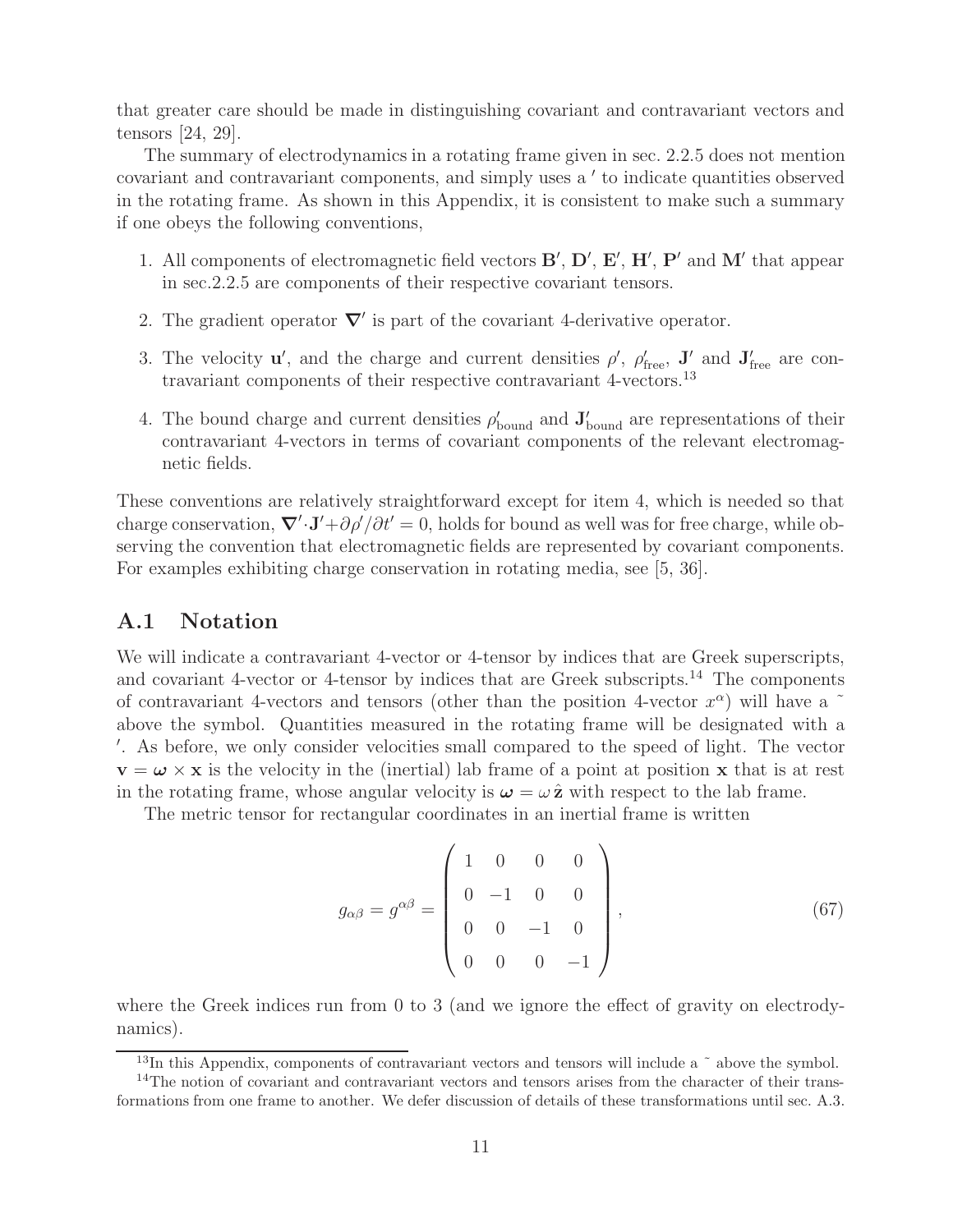The contravariant position vector  $x^{\alpha}$  has components in the lab frame  $(x^{0}, x^{1}, x^{2}, x^{3}) =$  $(ct, \tilde{x}, \tilde{y}, \tilde{z}) = (ct, \tilde{x})$  [=  $(ct, x, y, z)$ ], so the corresponding covariant position vector in the has lab-frame components  $x_a = g_{\alpha\beta}x^{\beta} = (ct, -\mathbf{x}).$ 

A particle with velocity  $\mathbf{u}$  ( $u \ll c$ ) in the lab frame has 4-velocity

$$
u^{\alpha} = (c, \tilde{\mathbf{u}}) = (c, \mathbf{u}) \quad \text{and} \quad u_{\alpha} = g_{\alpha\beta}u^{\beta} = (c, -\mathbf{u}). \tag{68}
$$

Lab-frame charge density  $\rho$  and current density **J** are described by the 4-vectors

$$
J^{\alpha} = (c\tilde{\rho}, \tilde{\mathbf{J}}) = (c\rho, \mathbf{J}) \quad \text{and} \quad J_{\alpha} = (c\rho, -\mathbf{J}). \tag{69}
$$

The lab-frame electromagnetic fields **B** and **E** are described by the 4-tensors

$$
F^{\alpha\beta} = \begin{pmatrix} 0 & -\tilde{E}_x & -\tilde{E}_y & -\tilde{E}_z \\ \tilde{E}_x & 0 & -\tilde{B}_z & \tilde{B}_y \\ \tilde{E}_y & \tilde{B}_z & 0 & -\tilde{B}_x \\ \tilde{E}_z & -\tilde{B}_y & \tilde{B}_x & 0 \end{pmatrix} \quad \text{and} \quad F_{\alpha\beta} = \begin{pmatrix} 0 & E_x & E_y & E_z \\ -E_x & 0 & -B_z & B_y \\ -E_y & B_z & 0 & -B_x \\ -E_z & -B_y & B_x & 0 \end{pmatrix},
$$
\n(70)

where  $\tilde{\mathbf{B}} = \mathbf{B}$  and  $\tilde{\mathbf{E}} = \mathbf{E}$ , using  $F^{\alpha\beta} = g^{\alpha\gamma}g^{\beta\delta}F_{\gamma\delta}$ . The lab-frame electromagnetic fields  $\tilde{\mathbf{D}} = \mathbf{D}$  and  $\tilde{\mathbf{H}} = \mathbf{H}$  are described by the 4-tensors

$$
H^{\alpha\beta} = \begin{pmatrix} 0 & -\tilde{D}_x & -\tilde{D}_y & -\tilde{D}_z \\ \tilde{D}_x & 0 & -\tilde{H}_z & \tilde{H}_y \\ \tilde{D}_y & \tilde{H}_z & 0 & -\tilde{H}_x \\ \tilde{D}_z & -\tilde{H}_y & \tilde{H}_x & 0 \end{pmatrix} \quad \text{and} \quad H_{\alpha\beta} = \begin{pmatrix} 0 & D_x & D_y & D_z \\ -D_x & 0 & -H_z & H_y \\ -D_y & H_z & 0 & -H_x \\ -D_z & -H_y & H_x & 0 \end{pmatrix} . \tag{71}
$$

The lab-frame electric and magnetic polarization densities  $\tilde{\mathbf{P}} = \mathbf{P}$  and  $\tilde{\mathbf{M}} = \mathbf{M}$  are described by the 4-tensors

$$
M^{\alpha\beta} = \begin{pmatrix} 0 & \tilde{P}_x & \tilde{P}_y & \tilde{P}_z \\ -\tilde{P}_x & 0 & -\tilde{M}_z & \tilde{M}_y \\ -\tilde{P}_y & \tilde{M}_z & 0 & -\tilde{M}_x \\ -\tilde{P}_z & -\tilde{M}_y & \tilde{M}_x & 0 \end{pmatrix} \quad \text{and} \quad M_{\alpha\beta} = \begin{pmatrix} 0 & -P_x & -P_y & -P_z \\ P_x & 0 & -M_z & M_y \\ P_y & M_z & 0 & -M_x \\ P_z & -M_y & M_x & 0 \end{pmatrix},
$$
\n(72)

such that

$$
H^{\alpha\beta} = F^{\alpha\beta} - 4\pi M^{\alpha\beta} \quad \text{and} \quad H_{\alpha\beta} = F_{\alpha\beta} - 4\pi M_{\alpha\beta}.
$$
 (73)

## **A.2 Electrodynamics in an Inertial Frame**

Electric charge is conserved, which can be expressed in terms of charge density and current density as

$$
\partial^{\alpha} J_{\alpha} = \tilde{\nabla} \cdot \mathbf{J} + \frac{\partial \rho}{\partial t} = 0 = \partial_{\alpha} J^{\alpha} = \nabla \cdot \tilde{\mathbf{J}} + \frac{\partial \tilde{\rho}}{\partial t},\tag{74}
$$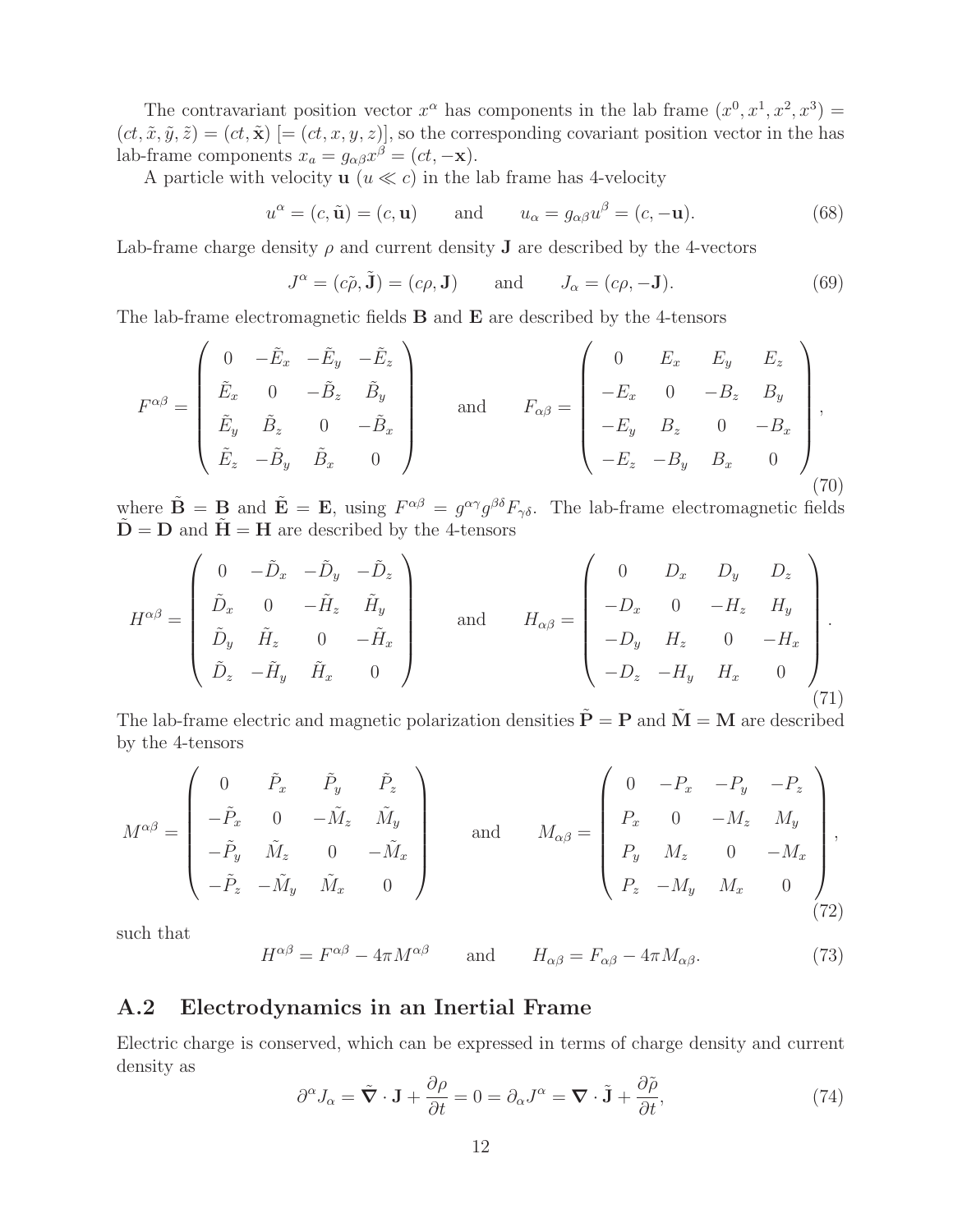where  $\tilde{\nabla} = \nabla$  and

$$
\partial^{\alpha} = \frac{\partial}{\partial x_{\alpha}} = \left(\frac{\partial}{\partial ct}, -\tilde{\mathbf{V}}\right) \quad \text{and} \quad \partial_{\alpha} = \frac{\partial}{\partial x_{\alpha}} = \left(\frac{\partial}{\partial ct}, \mathbf{\nabla}\right). \tag{75}
$$

The Lorentz force **f** on a charge q that moves with velocity **u** in the lab frame is described by the 4-vectors

$$
f^{\alpha} = (\tilde{\mathbf{f}} \cdot \mathbf{u}/c, \tilde{\mathbf{f}}) = qF^{\alpha\beta}u_{\beta} = q(\tilde{\mathbf{E}} \cdot \mathbf{u}/c, \tilde{\mathbf{E}} + \mathbf{u}/c \times \tilde{\mathbf{B}}),
$$
\n(76)

$$
f_{\alpha} = (\mathbf{f} \cdot \tilde{\mathbf{u}}/c, -\mathbf{f}) = qF_{\alpha\beta}u^{\beta} = q(\mathbf{E} \cdot \tilde{\mathbf{u}}/c, -\mathbf{E} - \tilde{\mathbf{u}}/c \times \mathbf{B}).
$$
 (77)

In inertial frames we can ignore the fact that the Lorentz force vector is composed of a mix of covariant and contravariant vectors.

The two Maxwell's equations for **B** and **E** that involve the total charge density  $\rho$  and the total current density **J**,

$$
\nabla \cdot \tilde{\mathbf{E}} = 4\pi \tilde{\rho} = 4\pi \rho = \tilde{\nabla} \cdot \mathbf{E}, \qquad \nabla \times \tilde{\mathbf{B}} - \frac{\partial \tilde{\mathbf{E}}}{\partial ct} = \frac{4\pi}{c} \tilde{\mathbf{J}} = \frac{4\pi}{c} \mathbf{J} = \tilde{\nabla} \times \mathbf{B} - \frac{\partial \mathbf{E}}{\partial ct}, \qquad (78)
$$

can be written  $as^{15}$ 

$$
\partial_{\alpha} F^{\alpha\beta} = \frac{4\pi}{c} J^{\beta} \qquad \text{or} \qquad \partial^{\alpha} F_{\alpha\beta} = \frac{4\pi}{c} J_{\beta}, \tag{80}
$$

while the other two Maxwell's equations,

$$
\nabla \cdot \tilde{\mathbf{B}} = \tilde{\nabla} \cdot \mathbf{B} = 0, \qquad \nabla \times \tilde{\mathbf{E}} + \frac{\partial \tilde{\mathbf{B}}}{\partial ct} = \tilde{\nabla} \times \mathbf{E} + \frac{\partial \mathbf{B}}{\partial ct} = 0,
$$
 (81)

can be written as

$$
\partial_{\alpha} \mathcal{F}^{\alpha\beta} = 0 \qquad \text{or} \qquad \partial^{\alpha} \mathcal{F}_{\alpha\beta} = 0, \tag{82}
$$

where the dual of an antisymmetric, covariant tensor  $F_{\alpha\beta}$  is the contravariant tensor  $F^{\alpha\beta}$ defined by

$$
\mathcal{F}^{\alpha\beta} = \frac{1}{2} \epsilon^{\alpha\beta\gamma\delta} F_{\gamma\delta} = \begin{pmatrix} 0 & -B_x & -B_y & -B_z \\ B_x & 0 & E_z & -E_y \\ B_y & -E_z & 0 & E_x \\ B_z & E_y & -E_x & 0 \end{pmatrix}
$$
(83)

when the components of tensor  $F_{\alpha\beta}$  are defined as in eq. (70), and where

$$
\epsilon^{\alpha\beta\gamma\delta} = -\epsilon_{\alpha\beta\gamma\delta} = \begin{cases}\n+1 & \text{if } \alpha\beta\gamma\delta \text{ is an even permutation of 0123,} \\
-1 & \text{if } \alpha\beta\gamma\delta \text{ is an odd permutation of 0123,} \\
0 & \text{if any two indices are equal.} \n\end{cases}
$$
\n(84)

<sup>15</sup>The field tensors can be derived from 4-potentials according to

$$
F^{\alpha\beta} = \partial^{\alpha}A^{\beta} - \partial^{\beta}A^{\alpha}, \qquad A^{\alpha} = (\tilde{V}, \tilde{A}) = (V, A), \qquad F_{\alpha\beta} = \partial_{\alpha}A_{\beta} - \partial_{\beta}A_{\alpha}, \qquad A_{\alpha} = (V, -A). \tag{79}
$$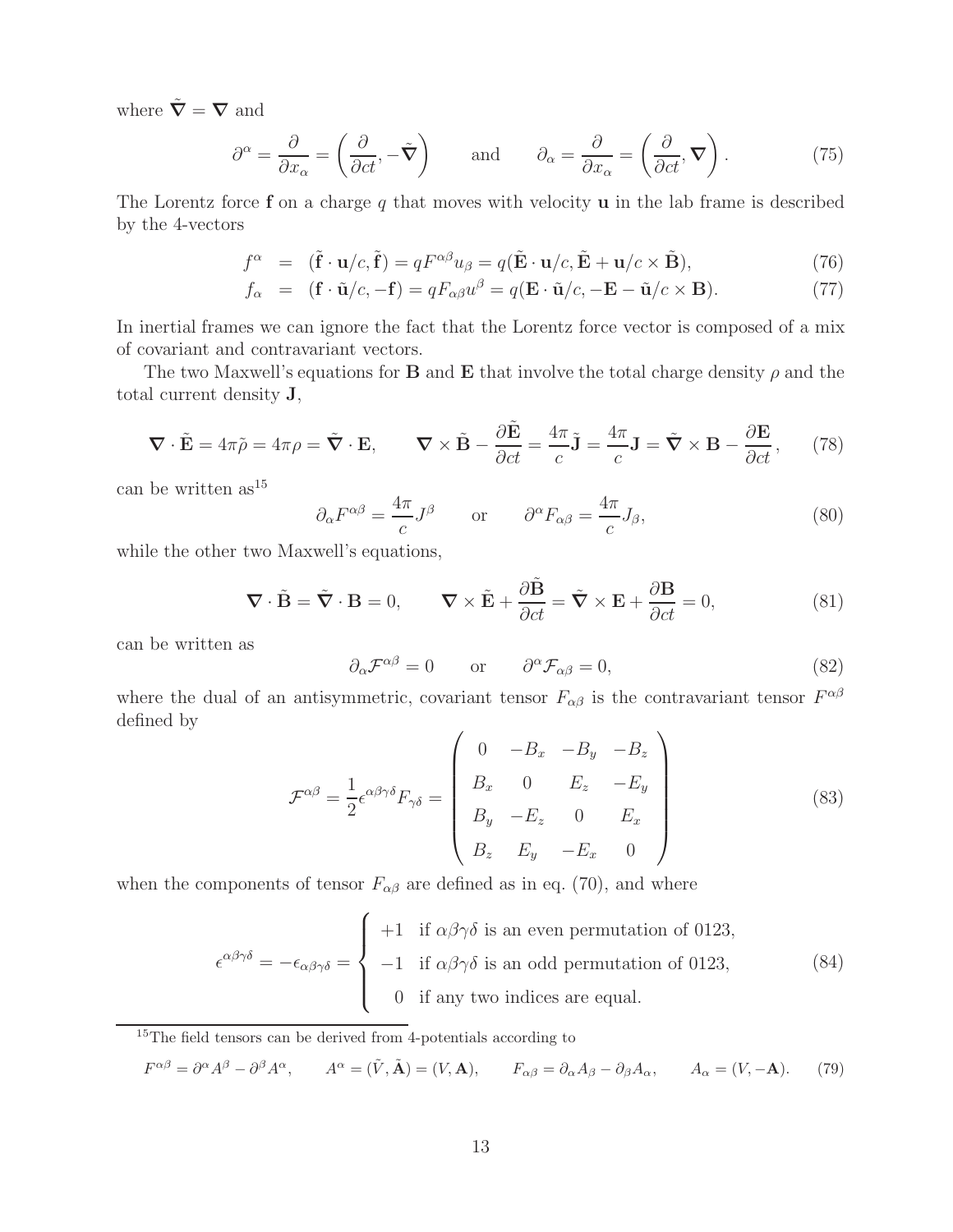Similarly, we define

$$
\mathcal{F}_{\alpha\beta} = \frac{1}{2} \epsilon_{\alpha\beta\gamma\delta} F^{\gamma\delta} = \begin{pmatrix} 0 & \tilde{B}_x & \tilde{B}_y & \tilde{B}_z \\ -\tilde{B}_x & 0 & \tilde{E}_z & -\tilde{E}_y \\ -\tilde{B}_y & -\tilde{E}_z & 0 & \tilde{E}_x \\ -\tilde{B}_z & \tilde{E}_y & -\tilde{E}_x & 0 \end{pmatrix} .
$$
\n(85)

The components of the dual tensor  $\mathcal{F}^{\alpha\beta}$  can be obtained from those of  $F^{\alpha\beta}$  by the duality transformation

$$
\tilde{\mathbf{E}} \to \mathbf{B}, \qquad \tilde{\mathbf{B}} \to -\mathbf{E} \qquad (F^{\alpha\beta} \to \mathcal{F}^{\alpha\beta}), \tag{86}
$$

while those of the dual tensor  $\mathcal{F}_{\alpha\beta}$  can be obtained from those of  $F_{\alpha\beta}$  by the transformation

$$
\mathbf{E} \to \tilde{\mathbf{B}}, \qquad \mathbf{B} \to -\tilde{\mathbf{E}} \qquad (F_{\alpha\beta} \to \mathcal{F}_{\alpha\beta}). \tag{87}
$$

If  $\rho_{\text{free}}$  and  $\mathbf{J}_{\text{free}}$  represent only the free charge density and the conduction current, then the Maxwell equations

$$
\nabla \cdot \tilde{\mathbf{D}} = 4\pi \tilde{\rho}_{\text{free}} = 4\pi \rho_{\text{free}} = \tilde{\nabla} \cdot \mathbf{D}, \qquad \nabla \times \tilde{\mathbf{H}} - \frac{\partial \tilde{\mathbf{D}}}{\partial ct} = \frac{4\pi}{c} \tilde{\mathbf{J}} = \frac{4\pi}{c} \mathbf{J} = \tilde{\nabla} \times \mathbf{H} - \frac{\partial \mathbf{D}}{\partial ct}, \tag{88}
$$

can be written as

$$
\partial_{\alpha}H^{\alpha\beta} = \frac{4\pi}{c}J_{\text{free}}^{\beta} \qquad \text{or} \qquad \partial^{\alpha}H_{\alpha\beta} = \frac{4\pi}{c}J_{\text{free}\beta}.
$$
 (89)

It is not obvious from the preceding how the alternative forms of Maxwell's equations (82) and (89) should be paired. However, once we consider transformations to noninertial frames it becomes clear that the pairing must be

$$
\partial^{\alpha} \mathcal{F}_{\alpha\beta} = 0
$$
 and  $\partial^{\alpha} H_{\alpha\beta} = \frac{4\pi}{c} J_{\text{free}\beta},$  (90)

or

$$
\partial_{\alpha} \mathcal{F}^{\alpha\beta} = 0
$$
 and  $\partial_{\alpha} H^{\alpha\beta} = \frac{4\pi}{c} J_{\text{free}}^{\beta}.$  (91)

This has the implication that when Maxwell's equations are expressed in terms of covariant and contravariant 3-vectors  $\mathbf{B}$ ,  $\mathbf{D}$ ,  $\mathbf{E}$  and  $\mathbf{H}$  and  $\mathbf{B}$ ,  $\mathbf{D}$ ,  $\mathbf{E}$  and  $\mathbf{H}$  they have the mixed forms

$$
\tilde{\nabla} \cdot \mathbf{D} = 4\pi \rho_{\text{free}}, \qquad \tilde{\nabla} \times \tilde{\mathbf{E}} + \frac{\partial \tilde{\mathbf{B}}}{\partial ct} = 0, \qquad \tilde{\nabla} \cdot \tilde{\mathbf{B}} = 0, \qquad \tilde{\nabla} \times \mathbf{H} - \frac{\partial \mathbf{D}}{\partial ct} = \frac{4\pi}{c} \mathbf{J}_{\text{free}}, \tag{92}
$$

or

$$
\nabla \cdot \tilde{\mathbf{D}} = 4\pi \tilde{\rho}_{\text{free}}, \qquad \nabla \times \mathbf{E} + \frac{\partial \mathbf{B}}{\partial ct} = 0, \qquad \nabla \cdot \mathbf{B} = 0, \qquad \nabla \times \tilde{\mathbf{H}} - \frac{\partial \tilde{\mathbf{D}}}{\partial ct} = \frac{4\pi}{c} \tilde{\mathbf{J}}_{\text{free}} \tag{93}
$$

Since there is no difference between covariant and contravariant components in inertial frames, the mixing seen in eqs. (92)-(93) goes unnoticed there.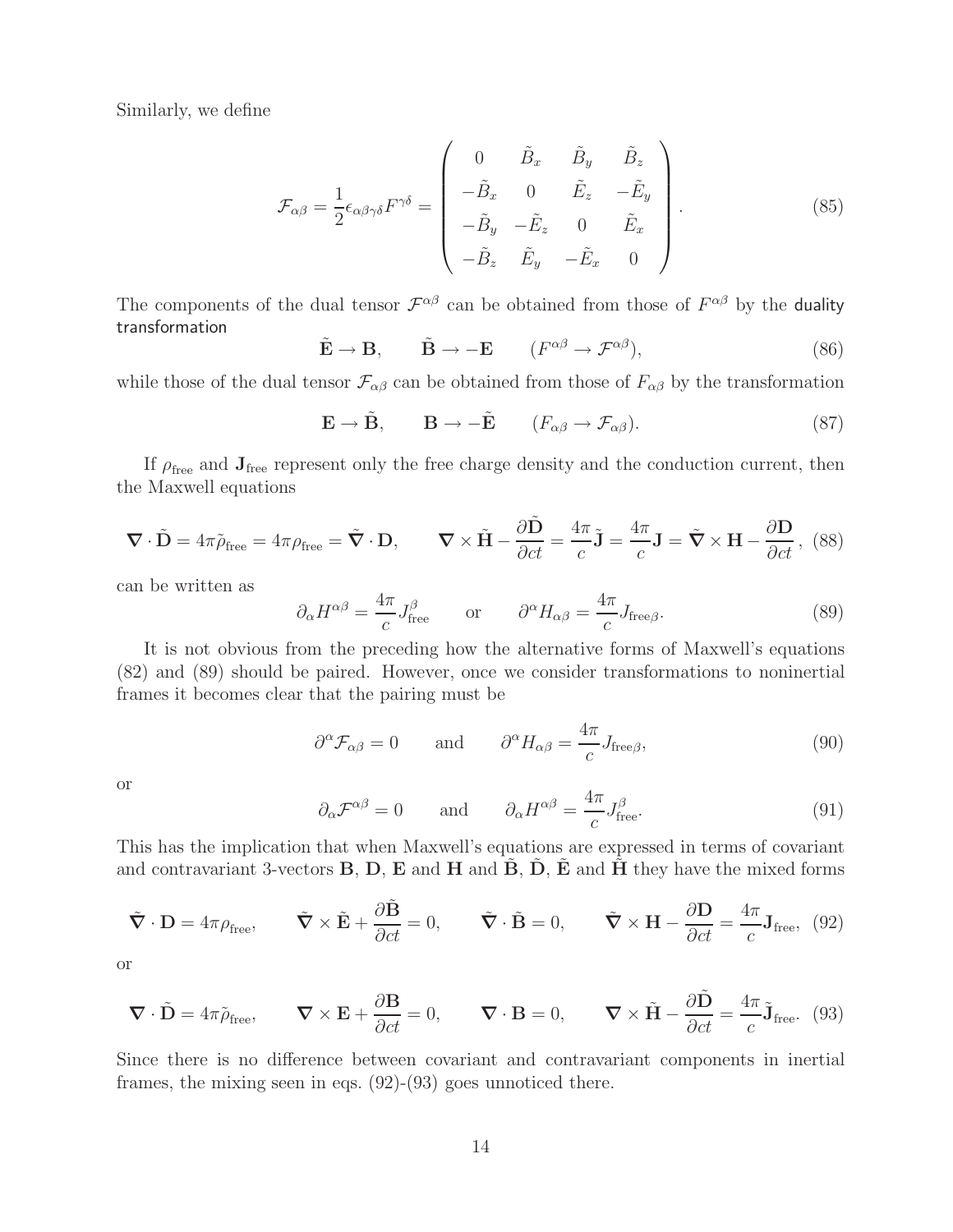The relation between the total and free charge and current densities can be written as

$$
\tilde{\rho} = \tilde{\rho}_{\text{free}} - \nabla \cdot \tilde{\mathbf{P}}, \qquad \tilde{\mathbf{J}} = \tilde{\mathbf{J}}_{\text{free}} + \frac{\partial \tilde{\mathbf{P}}}{\partial t} + c \nabla \times \tilde{\mathbf{M}},
$$
  
or 
$$
\rho = \rho_{\text{free}} - \tilde{\nabla} \cdot \mathbf{P}, \qquad \mathbf{J} = \mathbf{J}_{\text{free}} + \frac{\partial \mathbf{P}}{\partial t} + c \tilde{\nabla} \times \mathbf{M}.
$$
 (94)

or in 4-vector form as

$$
J^{\beta} = J_{\text{free}}^{\beta} + c \, \partial_{\alpha} M^{\alpha \beta} \qquad \text{or} \qquad J_{\beta} = J_{\text{free}, \beta} + c \, \partial^{\alpha} M_{\alpha \beta}, \tag{95}
$$

The constitutive equations,

$$
\mathbf{D} = \tilde{\mathbf{D}} = \epsilon \tilde{\mathbf{E}} = \epsilon \mathbf{E} \quad \text{and} \quad \mathbf{B} = \tilde{\mathbf{B}} = \mu \tilde{\mathbf{H}} = \mu \mathbf{H}, \tag{96}
$$

hold only in an inertial rest frame of a linear, isotropic medium. If the medium has velocity  $\mathbf{u}$  ( $u \ll c$ ) with respect to the (inertial) lab frame, the constitutive equations in the lab frame are

$$
\tilde{\mathbf{D}} + \frac{\mathbf{v}}{c} \times \tilde{\mathbf{H}} = \epsilon \left( \tilde{\mathbf{E}} + \frac{\mathbf{v}}{c} \times \tilde{\mathbf{B}} \right) \quad \text{and} \quad \tilde{\mathbf{B}} - \frac{\mathbf{v}}{c} \times \tilde{\mathbf{E}} = \mu \left( \tilde{\mathbf{H}} - \frac{\mathbf{v}}{c} \times \tilde{\mathbf{D}} \right), \quad (97)
$$
\n
$$
\text{or} \quad \mathbf{D} + \frac{\mathbf{v}}{c} \times \mathbf{H} = \epsilon \left( \mathbf{E} + \frac{\mathbf{v}}{c} \times \mathbf{B} \right) \quad \text{and} \quad \mathbf{B} - \frac{\mathbf{v}}{c} \times \mathbf{E} = \mu \left( \mathbf{H} - \frac{\mathbf{v}}{c} \times \mathbf{D} \right), \quad (98)
$$

and 
$$
\mathbf{B} - \frac{\mathbf{v}}{c} \times \mathbf{E} = \mu \left( \mathbf{H} - \frac{\mathbf{v}}{c} \times \mathbf{D} \right),
$$
 (98)

which can be expressed in tensor form as

$$
H_{\alpha\beta}u^{\beta} = \epsilon F_{\alpha\beta}u^{\beta} \quad \text{and} \quad \mathcal{F}_{\alpha\beta}u^{\beta} = \mu \mathcal{H}_{\alpha\beta}u^{\beta}, \tag{99}
$$
  
or 
$$
H^{\alpha\beta}u_{\beta} = \epsilon F^{\alpha\beta}u_{\beta} \quad \text{and} \quad \mathcal{F}^{\alpha\beta}u_{\beta} = \mu \mathcal{H}^{\alpha\beta}u_{\beta}, \tag{100}
$$

using the dual tensors introduced in eqs. (85)-(87), as first noted by Minkowski [3]. The pairings in eqs. (99)-(100) follow those made for Maxwell's equations (90)-(91).

In the present case of a medium that is at rest in a rotating frame, the constitutive equations (97)-(98) hold in the lab frame, since these relations summarize physical effects in a very small region about the point of observation, for which a Lorentz transformation between the lab frame and the comoving local inertial frame of a point at rest in the rotating frame provides an adequate description. A remaining issue is the form of the constitutive equations in the noninertial rotating frame. This technical issue is not relevant to an analysis of quantities in the lab frame, as observed, for example, in the Wilson-Wilson experiment  $[4, 5]$ .

A third constitutive equation is Ohm's law for the conduction current  $J_C$ , which has the form

$$
\mathbf{J}_C = \sigma \mathbf{E} \tag{101}
$$

in the rest frame of a medium with DC conductivity  $\sigma$ . We consider only the case of conduction currents in a neutral medium, so that their is no net charge density associated with the conduction current.<sup>16</sup> Then, it is consistent to write Ohm's law in a form similar to that of the Lorentz force law (77),

$$
J_C^{\alpha} = (\tilde{\mathbf{J}}_C \cdot \mathbf{u}/c, \tilde{\mathbf{J}}_C) = \sigma F^{\alpha\beta} u_{\beta} = \sigma (\tilde{\mathbf{E}} \cdot \mathbf{u}/c, \tilde{\mathbf{E}} + \mathbf{u}/c \times \tilde{\mathbf{B}}), \tag{102}
$$

$$
J_{C_{\alpha}} = (\mathbf{J}_C \cdot \tilde{\mathbf{u}}/c, -\mathbf{J}_C) = \sigma F_{\alpha\beta} u^{\beta} = \sigma (\mathbf{E} \cdot \tilde{\mathbf{u}}/c, -\mathbf{E} - \tilde{\mathbf{u}}/c \times \mathbf{B}),
$$
(103)

<sup>16</sup>See prob. 11.16 of [37] for the case when convection currents are present.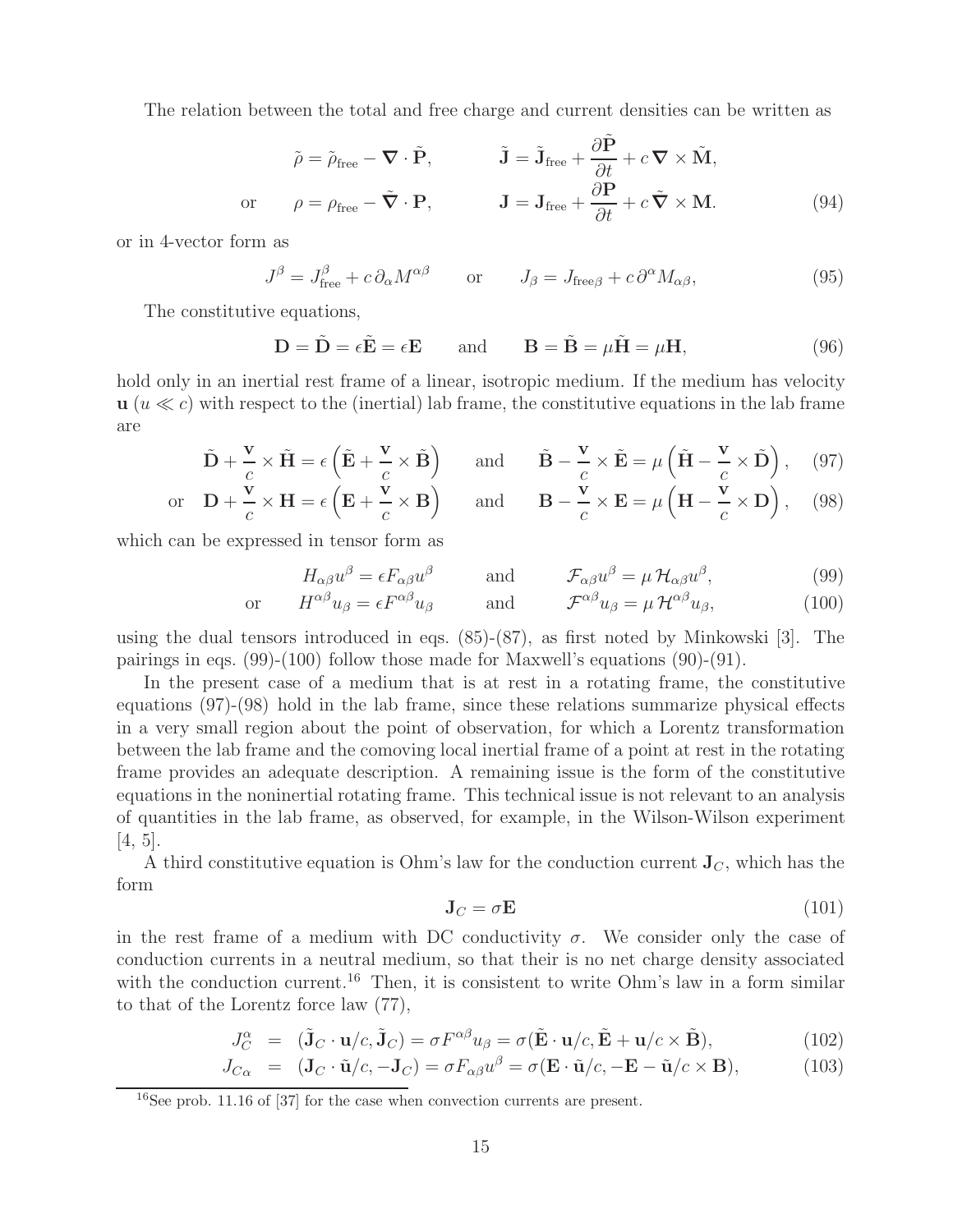where **u** is the velocity of the conductor relative to the lab frame. Thus, the conduction current is

$$
\tilde{\mathbf{J}}_C = \sigma \left( \tilde{\mathbf{E}} + \frac{\mathbf{u}}{c} \times \tilde{\mathbf{B}} \right) = \sigma \left( \mathbf{E} + \frac{\tilde{\mathbf{u}}}{c} \times \mathbf{B} \right) = \mathbf{J}_C \tag{104}
$$

in a moving conductor. There is little physical significance to the time components  $\sigma \mathbf{E} \cdot \mathbf{u}/c$ and  $\sigma \mathbf{E} \cdot \tilde{\mathbf{u}}/c$  in the case of a moving conductor. For a more general discussion, see [38].

## **A.3 Transformations from Lab to Rotating Frame**

The (cylindrical) coordinates in the rotating frame (denoted with a ') are related to those in the lab frame by

$$
t' = t
$$
,  $r' = r$ ,  $\phi' = \phi - \omega t$ ,  $z' = z$ , (105)

so the contravariant, rectangular coordinate transformation is

$$
x'^0 = x^0, \quad x'^1 = x^1 \cos{\frac{\omega}{c}} x^0 + x^2 \sin{\frac{\omega}{c}} x^0, \quad x'^2 = -x^1 \sin{\frac{\omega}{c}} x^0 + x^2 \cos{\frac{\omega}{c}} x^0, \quad x'^3 = x^3,
$$
\n(106)

whose inverse is

$$
x^{0} = x'^{0}, \quad x^{1} = x'^{1} \cos \frac{\omega}{c} x'^{0} - x'^{2} \sin \frac{\omega}{c} x'^{0}, \quad x^{2} = x'^{1} \sin \frac{\omega}{c} x'^{0} + x'^{2} \cos \frac{\omega}{c} x'^{0}, \quad x^{3} = x'^{3}.
$$
\n(107)

A contravariant 4-vector  $A^{\alpha}$  transforms according to

$$
A^{\prime \alpha} = \frac{\partial x^{\prime \alpha}}{\partial x^{\beta}} A^{\beta},\tag{108}
$$

while a covariant 4-vector  $A_{\alpha}$  transforms according to

$$
A'_{\alpha} = \frac{\partial x^{\beta}}{\partial x'^{\alpha}} A_{\beta}.
$$
\n(109)

When writing  $\partial x^{\alpha}/\partial x^{\beta}$  and  $\partial x^{\beta}/\partial x^{\alpha}$  as matrices (and  $A^{\alpha}$  and  $A_{\alpha}$  as column vectors), indices  $\alpha$  and  $\beta$  label the rows and columns, respectively.

#### **A.3.1 Covariant Vectors and Tensors in the Rotating Frame**

To transform covariant vectors and tensors from the lab frame to the rotating frame we use

$$
\frac{\partial x^{\beta}}{\partial x^{\prime \alpha}} = \begin{pmatrix} 1 & \frac{v_x}{c} & \frac{v_y}{c} & 0 \\ 0 & \cos \frac{\omega}{c} x^{0} & -\sin \frac{\omega}{c} x^{0} & 0 \\ 0 & \sin \frac{\omega}{c} x^{0} & \cos \frac{\omega}{c} x^{0} & 0 \\ 0 & 0 & 0 & 1 \end{pmatrix} = \begin{pmatrix} 1 & \frac{v_x}{c} & \frac{v_y}{c} & 0 \\ 0 & 1 & 0 & 0 \\ 0 & 0 & 1 & 0 \\ 0 & 0 & 0 & 1 \end{pmatrix} \begin{pmatrix} 1 & 0 & 0 & 0 \\ 0 & \cos \frac{\omega}{c} x^{0} & -\sin \frac{\omega}{c} x^{0} & 0 \\ 0 & \sin \frac{\omega}{c} x^{0} & \cos \frac{\omega}{c} x^{0} & 0 \\ 0 & 0 & 0 & 1 \end{pmatrix},
$$
\n(110)

where  $\mathbf{v} = (v_x, v_y, 0) = (-\omega y, \omega x, 0)$  is the velocity in the lab frame of the point **x**<sup>'</sup> in the rotating frame. The transformation (110) is composed of a rotation about the z axis and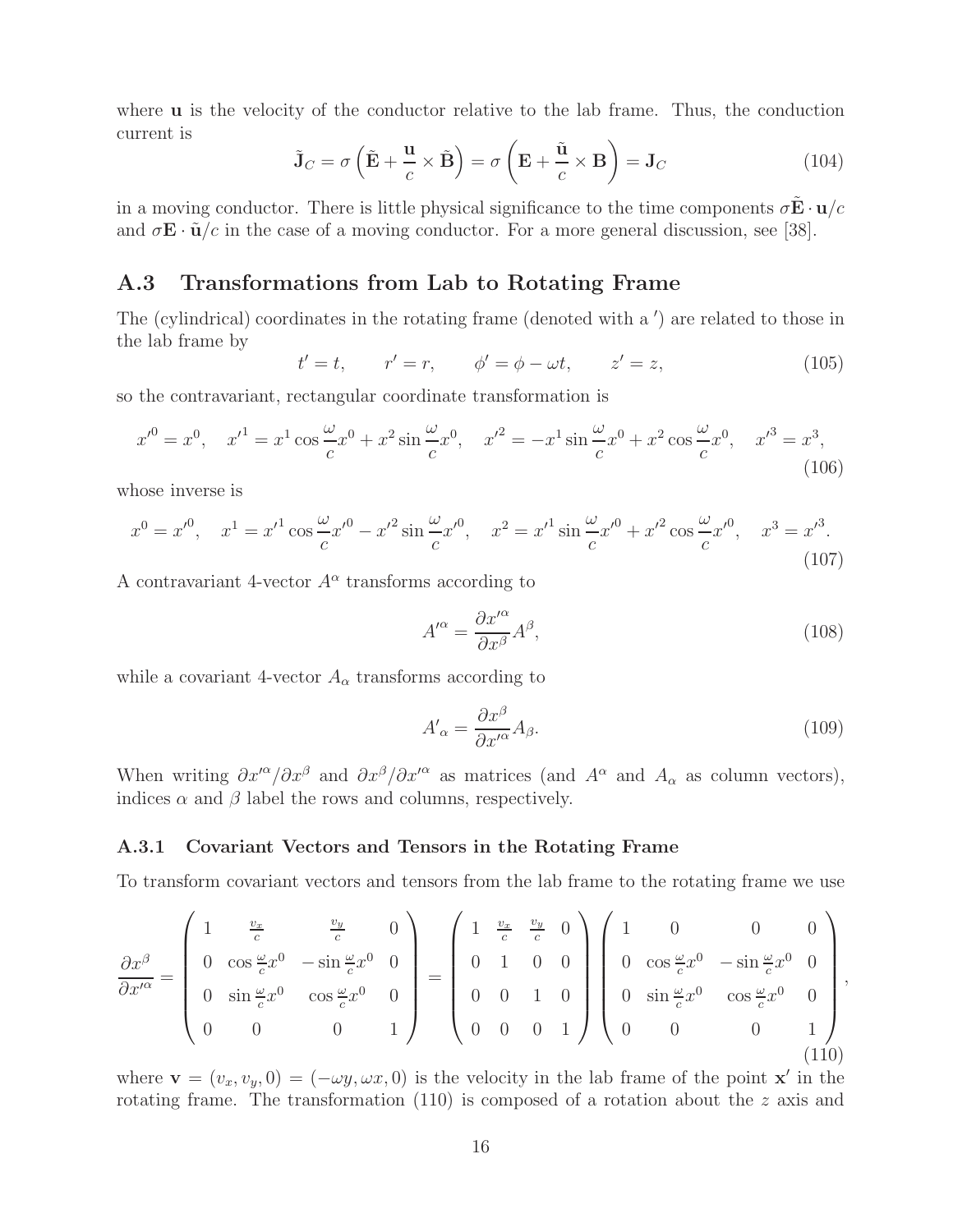another transformation that mixes space and time components. When describing 3-vectors, a rotation of the coordinate axes can be said to change the components of that vector, but not the direction and magnitude of that vector with respect to the "fixed stars". If we accept this view, then it suffices to describe the transformation from the lab frame to the rotating frame by only the first of the two transformations in the last form of eq. (110),

$$
\left. \frac{\partial x^{\beta}}{\partial x^{\prime \alpha}} \right|_{\rm NR} = \begin{pmatrix} 1 & \frac{v_x}{c} & \frac{v_y}{c} & 0 \\ 0 & 1 & 0 & 0 \\ 0 & 0 & 1 & 0 \\ 0 & 0 & 0 & 1 \end{pmatrix}, \tag{111}
$$

where the subscript NR, means that a nonrotating basis for 3-vectors is used in the rotating frame.<sup>17</sup>

Using the form (111) in eq. (109), we find that the covariant 4-velocity  $u_{\alpha} = (c, -\mathbf{u})$ transforms to

$$
u'_{\alpha} = (c', -\mathbf{u}') = (c(1 - \mathbf{u} \cdot \mathbf{v}/c^2), -\mathbf{u}) = (c, -\mathbf{u}),
$$
\n(112)

after ignoring the second-order term  $\mathbf{u} \cdot \mathbf{v}/c^2$ . The covariant speed of light in the rotating frame remains c, but the covariant velocity  $\mathbf{u}' = \mathbf{u}$  is unaffected by the transformation to the rotating frame. This alerts us to the need for care in interpreting vector and tensor quantities in the rotating frame. In particular, a particle at rest in the rotating frame has lab-frame velocity  $\mathbf{v} = \boldsymbol{\omega} \times \mathbf{x}$ , so the covariant velocity u' "observed" in the rotating **frame of a particle at rest in that frame is nonzero!**<sup>18</sup>

Similarly, the covariant 4-current density  $J_{\alpha} = (c\rho, -J)$  transforms to

$$
J'_{\alpha} = (c\rho', -\mathbf{J}') = (c(\rho - \mathbf{J} \cdot \mathbf{v}/c^2), -\mathbf{J}).
$$
\n(113)

Thus, the covariant current dennsity  $J' = J$  is unaffected by the transformation to the rotating frame, while the covariant charge density  $\rho' = \rho - \mathbf{J} \cdot \mathbf{v}/c^2$  follows that of a lowvelocity Lorentz transformation.<sup>19</sup>

The transformation of a covariant tensor  $F_{\alpha\beta}$  from the lab frame to the rotating frame (with nonrotating basis) has the form

$$
F'_{\alpha\beta} = \frac{\partial x^{\gamma}}{\partial x'^{\alpha}} \bigg|_{\text{NR}} \frac{\partial x^{\delta}}{\partial x'^{\beta}} \bigg|_{\text{NR}} F_{\gamma\delta}.
$$
 (114)

Applying this to the covariant electromagnetic tensors (70), (71) and (72) we find the covariant field vectors in the rotating frame to be

$$
\mathbf{E}' = \mathbf{E} + \frac{\mathbf{v}}{c} \times \mathbf{B}, \qquad \mathbf{B}' = \mathbf{B}, \tag{115}
$$

<sup>&</sup>lt;sup>17</sup>The transformation (111) is also NonRelativistic in that terms of order  $v^2/c^2$  have been omitted.

<sup>&</sup>lt;sup>18</sup>This author has no idea how a measurement could be made in the rotating frame of a particle at rest in that frame so as to assign a nonzero velocity to that particle. Rather, it seems that the covariant velocity  $\mathbf{u}' = \mathbf{u} = (\mathbf{u} - \mathbf{v}) + \mathbf{v}$  in the rotating frame has a "fictitious" component equal to the velocity **v** of the point of observation relative to the lab frame.

<sup>19</sup>This behavior is called the magnetic Galilean transformation in [32].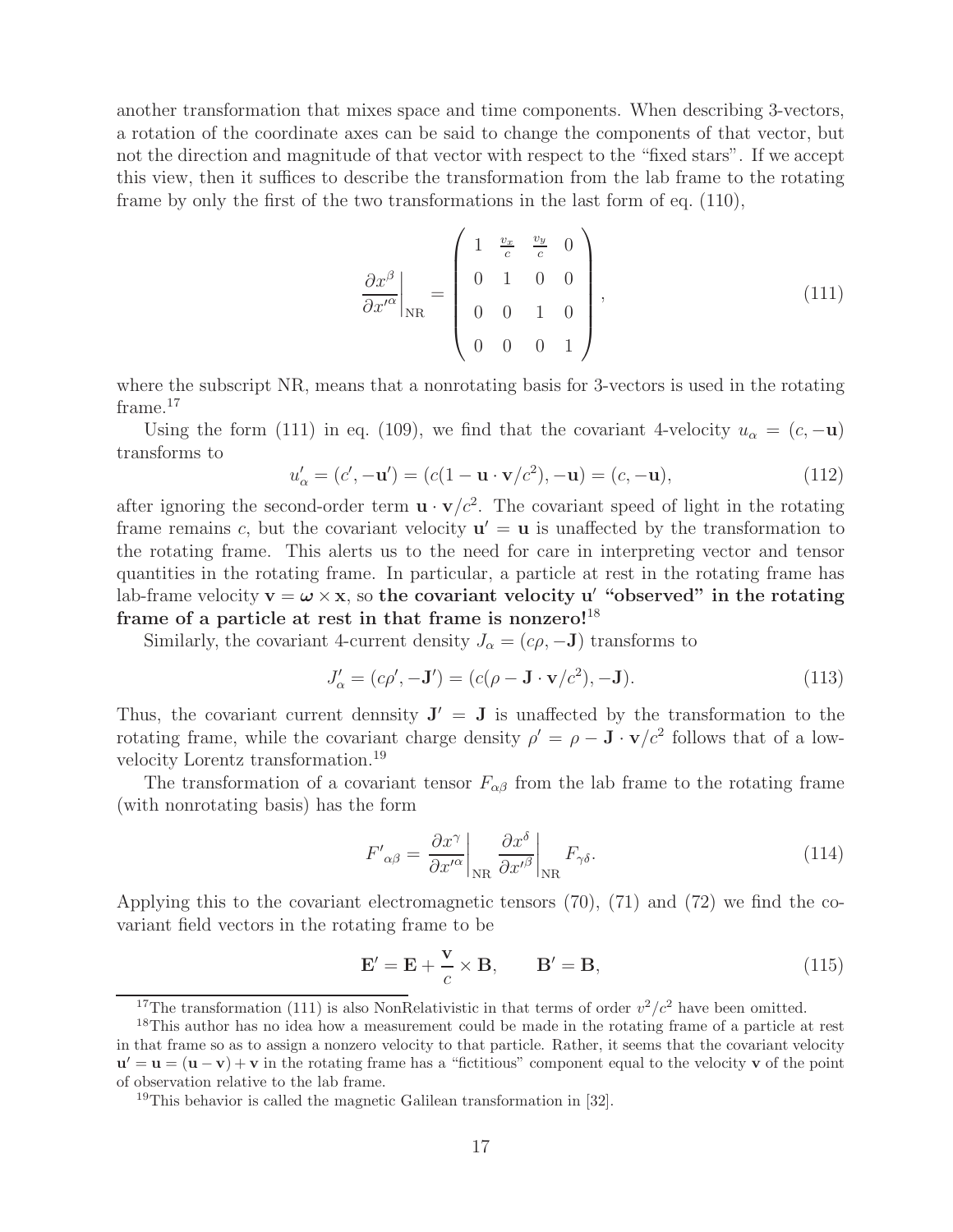$$
\mathbf{D}' = \mathbf{D} + \frac{\mathbf{v}}{c} \times \mathbf{H}, \qquad \mathbf{H}' = \mathbf{H}, \tag{116}
$$

and

$$
\mathbf{P}' = \mathbf{P} - \frac{\mathbf{v}}{c} \times \mathbf{M}, \qquad \mathbf{M}' = \mathbf{M}.
$$
 (117)

#### **A.3.2 Contravariant Vectors and Tensors in the Rotating Frame**

We now have two methods to obtain the forms of contravariant vectors and tensors in the rotating frame. We can use eq. (108) to go directly from the lab frame to the rotating frame, once we have found the version of  $\partial x^{\prime\alpha}/\partial x^\beta$  that applies to a nonrotating basis in the rotating frame. Or, we can use the metric tensor  $g'$  in the rotating frame (once we have identified this) to go from covariant to contravariant vectors and tensors in that frame according to

$$
A^{\prime \alpha} = g^{\prime \alpha \beta} A^{\prime}_{\beta}, \qquad F^{\prime \alpha \beta} = g^{\prime \alpha \gamma} g^{\prime \beta \delta} F^{\prime}_{\gamma \delta}. \tag{118}
$$

For these two approaches to be consistent, we need that

$$
A^{\prime \alpha} = g^{\prime \alpha \beta} A^{\prime}_{\beta} = g^{\prime \alpha \gamma} \left. \frac{\partial x^{\beta}}{\partial x^{\prime \gamma}} \right|_{\text{NR}} A_{\beta} = g^{\prime \alpha \gamma} \left. \frac{\partial x^{\delta}}{\partial x^{\prime \gamma}} \right|_{\text{NR}} g_{\delta \beta} A^{\beta} = \left. \frac{\partial x^{\prime \alpha}}{\partial x^{\beta}} \right|_{\text{NR}} A^{\beta},\tag{119}
$$

*i.e.*, that

$$
\left. \frac{\partial x^{\prime \alpha}}{\partial x^{\beta}} \right|_{\text{NR}} = g^{\prime \alpha \gamma} \left. \frac{\partial x^{\delta}}{\partial x^{\prime \gamma}} \right|_{\text{NR}} g_{\delta \beta}.
$$
\n(120)

Recalling eq. (106), we have that

$$
\frac{\partial x^{\prime \alpha}}{\partial x^{\beta}} = \begin{pmatrix} 1 & 0 & 0 & 0 \\ \frac{v_x^{\prime}}{c} & \cos \frac{\omega}{c} x^{0} & \sin \frac{\omega}{c} x^{0} & 0 \\ \frac{v_y^{\prime}}{c} & -\sin \frac{\omega}{c} x^{0} & \cos \frac{\omega}{c} x^{0} & 0 \\ 0 & 0 & 0 & 1 \end{pmatrix} = \begin{pmatrix} 1 & 0 & 0 & 0 \\ \frac{v_x^{\prime}}{c} & 1 & 0 & 0 \\ \frac{v_y^{\prime}}{c} & 0 & 1 & 0 \\ 0 & 0 & 0 & 1 \end{pmatrix} \begin{pmatrix} 1 & 0 & 0 & 0 \\ 0 & \cos \frac{\omega}{c} x^{0} & \sin \frac{\omega}{c} x^{0} & 0 \\ 0 & -\sin \frac{\omega}{c} x^{0} & \cos \frac{\omega}{c} x^{0} & 0 \\ 0 & 0 & 0 & 1 \end{pmatrix},
$$
\n(121)

where  $\mathbf{v}' = (v'_x, v'_y, 0) = (\omega y', -\omega x', 0)$  is the velocity in the rotating frame of the point in the lab frame whose present coordinates are  $x'$  in the rotating frame. As before, we omit the rotation so that vectors in the rotating frame are defined with respect to a nonrotating basis. Then velocity  $\mathbf{v}' = -\mathbf{v}$ , where as before **v** is the velocity of point **x**<sup>-</sup> with respect to the lab frame. Hence,

$$
\left. \frac{\partial x^{\prime \alpha}}{\partial x^{\beta}} \right|_{\text{NR}} = \begin{pmatrix} 1 & 0 & 0 & 0 \\ -\frac{v_x}{c} & 1 & 0 & 0 \\ -\frac{v_y}{c} & 0 & 1 & 0 \\ 0 & 0 & 0 & 1 \end{pmatrix} . \tag{122}
$$

To identify the metric tensor  $g'$  we recall eqs. (105)-(106) to write the invariant interval as

$$
ds^{2} = d(x^{0})^{2} - d(x^{1})^{2} - d(x^{2})^{2} - d(x^{3})^{2}
$$
\n
$$
\approx d(x'^{0})^{2} - d(x'^{1})^{2} - d(x'^{2})^{2} - d(x'^{3})^{2} - 2\frac{\omega x'^{2}}{c}d(x'^{0})d(x'^{1}) - 2\frac{\omega x'^{1}}{c}d(x'^{0})d(x'^{2}),
$$
\n(123)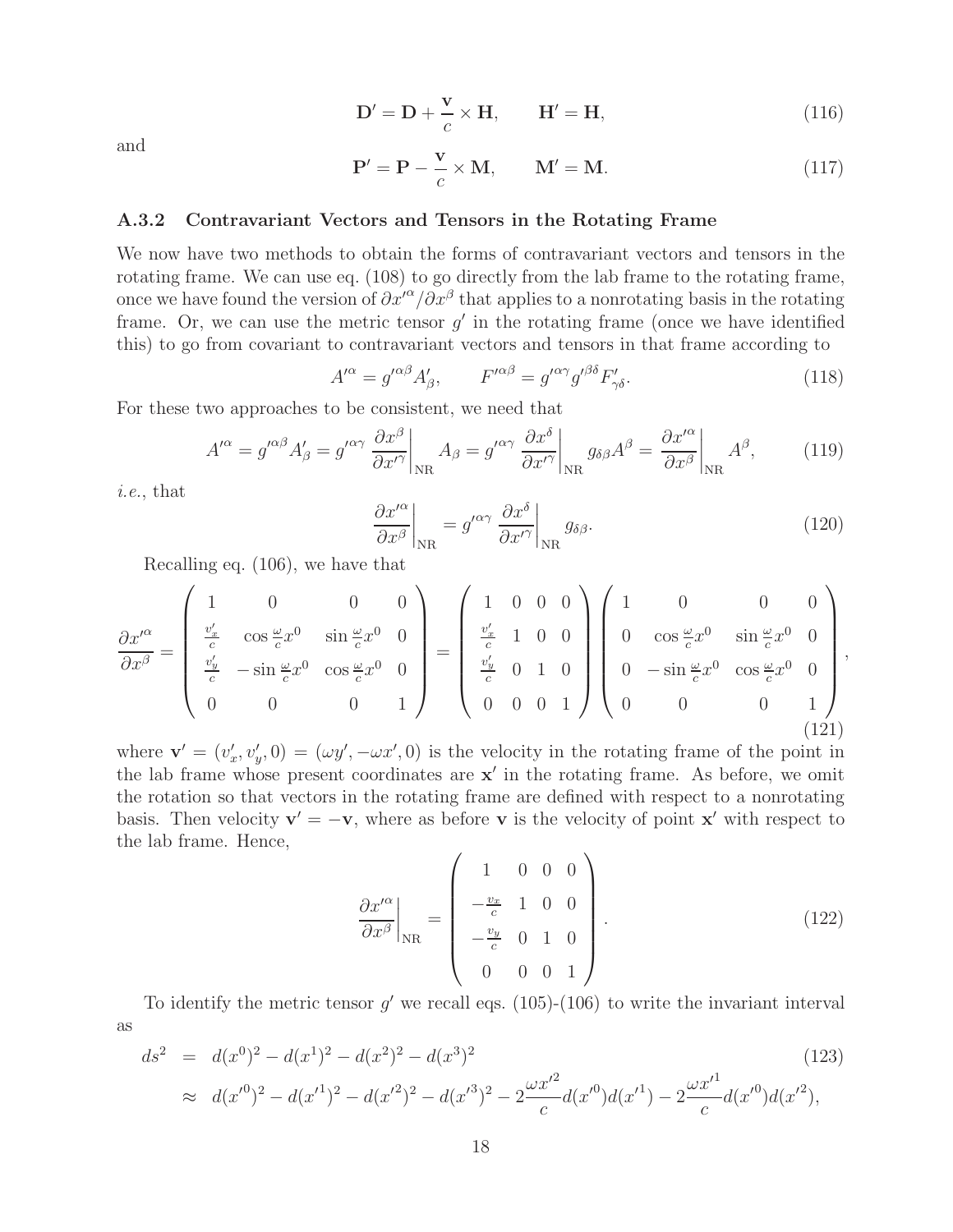where we ignore a term of order  $\omega^2 r^2/c^2$ .<sup>20</sup> Thus, the (symmetric) metric tensor in the rotating frame is

$$
g'_{\alpha\beta} = g'^{\alpha\beta} \approx \begin{pmatrix} 1 & -\frac{v_x}{c} & -\frac{v_y}{c} & 0 \\ -\frac{v_x}{c} & -1 & 0 & 0 \\ -\frac{v_y}{c} & 0 & -1 & 0 \\ 0 & 0 & 0 & -1 \end{pmatrix},
$$
(124)

where we again write  $(\omega x'^2, -\omega x'^1)$  as  $(-v_x, -v_y)$ .<sup>21</sup>

As a check, we verify that

$$
g^{\prime \alpha \gamma} \frac{\partial x^{\delta}}{\partial x^{\prime \gamma}} \Big|_{\text{NR}} g_{\delta \beta} = \begin{pmatrix} 1 & -\frac{v_x}{c} & -\frac{v_y}{c} & 0 \\ -\frac{v_x}{c} & -1 & 0 & 0 \\ -\frac{v_y}{c} & 0 & -1 & 0 \\ 0 & 0 & 0 & -1 \end{pmatrix} \begin{pmatrix} 1 & \frac{v_x}{c} & \frac{v_y}{c} & 0 \\ 0 & 1 & 0 & 0 \\ 0 & 0 & 1 & 0 \\ 0 & 0 & 0 & 1 \end{pmatrix} \begin{pmatrix} 1 & 0 & 0 & 0 \\ 0 & -1 & 0 & 0 \\ 0 & 0 & -1 & 0 \\ 0 & 0 & 0 & -1 \end{pmatrix}
$$

$$
= \begin{pmatrix} 1 & 0 & 0 & 0 \\ -\frac{v_x}{c} & 1 & 0 & 0 \\ -\frac{v_y}{c} & 0 & 1 & 0 \\ 0 & 0 & 0 & 1 \end{pmatrix} = \frac{\partial x^{\prime \alpha}}{\partial x^{\beta}} \Big|_{\text{NR}} , \qquad (125)
$$

on neglect of terms of order  $v^2/c^2$ .

Using the form (122) in eq. (108), we find that the contravariant 4-velocity  $u^{\alpha} = (c, \tilde{\mathbf{u}})$ (c, **u**) transforms to

$$
u^{\prime \alpha} = (\tilde{c}', \tilde{\mathbf{u}}') = (c, \tilde{\mathbf{u}} - \mathbf{v}) = (c, \mathbf{u} - \mathbf{v}) = g^{\prime \alpha \beta} u_{\beta}'. \tag{126}
$$

The contravariant speed of light remains c, and the contravariant velocity  $\tilde{\mathbf{u}}' = \mathbf{u} - \mathbf{v}$  behaves as expected for a low-velocity Lorentz transformation to the rotating frame. Thus, we might feel that the contravariant velocity is of greater physical significance than the covariant velocity  $\mathbf{u}' = \mathbf{u}$  in the rotating frame.

Similarly, the contravariant 4-current density  $J^{\alpha} = (c\tilde{\rho}, \tilde{\mathbf{J}}) = (c\rho, \mathbf{J})$  transforms to

$$
J^{\prime \alpha} = (c\tilde{\rho}', \tilde{\mathbf{J}}') = (c\tilde{\rho}, \tilde{\mathbf{J}} - \tilde{\rho}\mathbf{v}) = (c\rho, \mathbf{J} - \rho\mathbf{v}) = g^{\prime \alpha\beta} J_{\beta}'. \tag{127}
$$

The the contravariant charge density  $\tilde{\rho}' = \rho$  is unaffected by the transformation to the rotating frame, while the contravariant current density  $\tilde{\mathbf{J}}' = \mathbf{J} - \rho \mathbf{v}$  follows that of a lowvelocity Lorentz transformation.<sup>22</sup>

<sup>&</sup>lt;sup>20</sup>By considering only radii where the velocity  $\omega r$  is small compared to c we avoid difficulties such as Ehrenfest's paradox. For the latter, see [31].

<sup>&</sup>lt;sup>21</sup>The determinant of  $g'$  is unity, which excuses some glibness in the definition of the co- and contravariant derivative operators in eq. (75).

<sup>22</sup>This behavior is called the electric Galilean transformation in [32].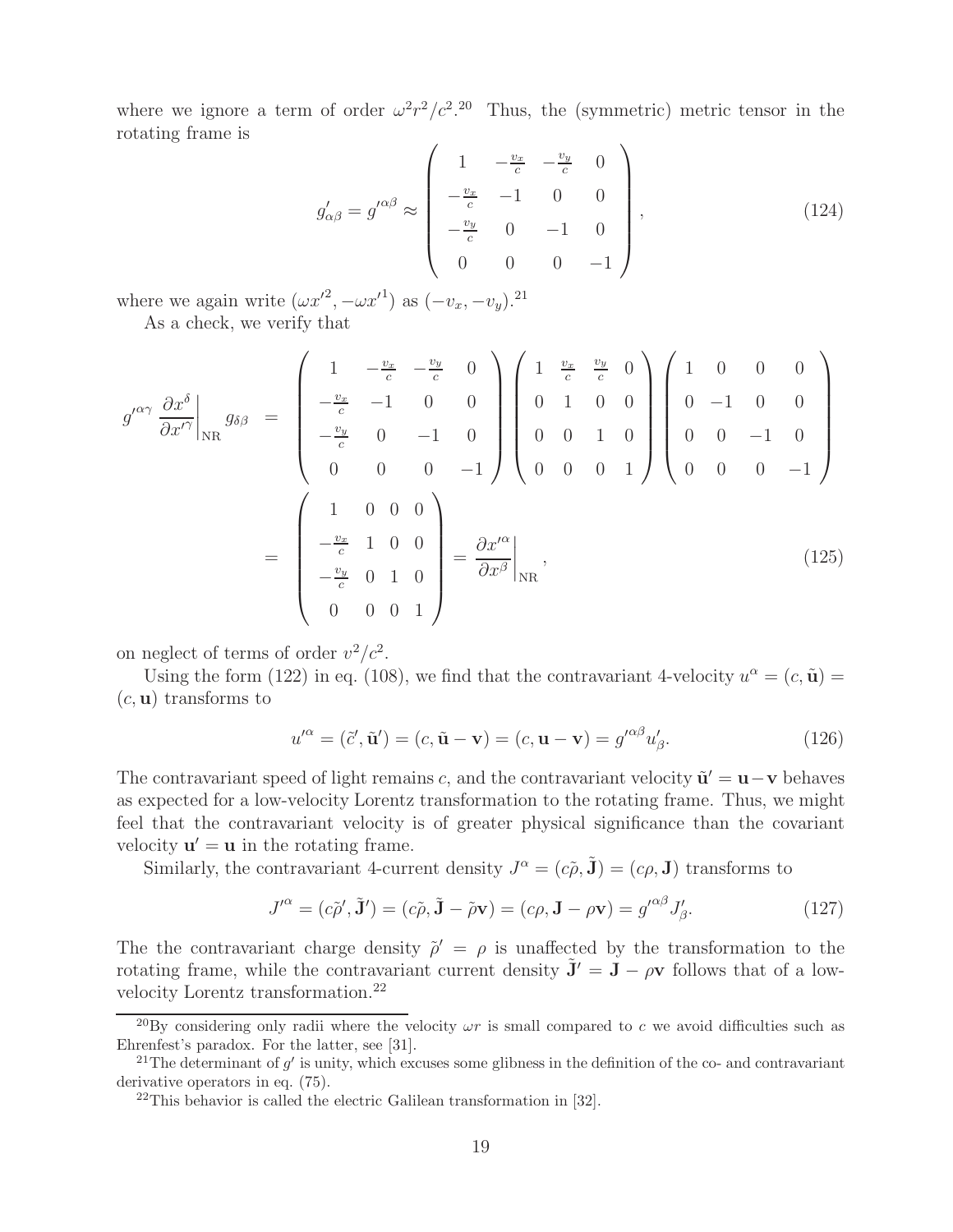The transformation of a contravariant tensor  $F^{\alpha\beta}$  from the lab frame to the rotating frame (with nonrotating basis) has the form

$$
F^{\prime \alpha \beta} = \frac{\partial x^{\prime \alpha}}{\partial x^{\gamma}} \bigg|_{\rm NR} \left. \frac{\partial x^{\prime \beta}}{\partial x^{\delta}} \right|_{\rm NR} F^{\gamma \delta}.
$$
 (128)

Applying this to the contravariant electromagnetic tensors (70), (71) and (72) we find the contravariant field vectors in the rotating frame to be

$$
\tilde{\mathbf{E}}' = \tilde{\mathbf{E}} = \mathbf{E}, \qquad \tilde{\mathbf{B}}' = \tilde{\mathbf{B}} - \frac{\mathbf{v}}{c} \times \tilde{\mathbf{E}} = \mathbf{B} - \frac{\mathbf{v}}{c} \times \mathbf{E}, \tag{129}
$$

$$
\tilde{\mathbf{D}}' = \tilde{\mathbf{D}} = \mathbf{D}, \qquad \tilde{\mathbf{H}}' = \tilde{\mathbf{H}} - \frac{\mathbf{v}}{c} \times \tilde{\mathbf{D}} = \mathbf{H} - \frac{\mathbf{v}}{c} \times \mathbf{D}, \tag{130}
$$

and

$$
\tilde{\mathbf{P}}' = \tilde{\mathbf{P}} = \mathbf{P}, \qquad \tilde{\mathbf{M}}' = \tilde{\mathbf{M}} + \frac{\mathbf{v}}{c} \times \tilde{\mathbf{P}} = \mathbf{M} + \frac{\mathbf{v}}{c} \times \mathbf{P}, \tag{131}
$$

#### **A.3.3 Consistency of the Transformations of the Field Tensors** F **and** F

When we apply the covariant transformation (114) to the covariant dual field tensor  $\mathcal{F}_{\alpha\beta}$ defined in eq.  $(85)$ , whose components involve the contravariant 3-vectors  $\bf{B}$  and  $\bf{E}$ , we obtain

$$
\tilde{\mathbf{B}}' = \tilde{\mathbf{B}} - \frac{\mathbf{v}}{c} \times \tilde{\mathbf{E}} = \mathbf{B} - \frac{\mathbf{v}}{c} \times \mathbf{E}, \qquad \tilde{\mathbf{E}}' = \tilde{\mathbf{E}} = \mathbf{E}, \tag{132}
$$

which is consistent with the results (129) of the contravariant transformation (128) of the contravariant tensor  $F^{\alpha\beta}$  of (70). Likewise, the contravariant transformation (128) of the contravariant dual field tensor  $\mathcal{F}^{\alpha\beta}$  defined in eq. (83) yields the same results (115),

$$
\mathbf{B}' = \mathbf{B}, \qquad \mathbf{E}' = \mathbf{E} + \frac{\mathbf{v}}{c} \times \mathbf{B}, \tag{133}
$$

as does the covariant transformation (114) of the covariant tensor  $F_{\alpha\beta}$  of (70).

Hence, it is consistent that the covariant dual tensor  $\mathcal{F}_{\alpha\beta}$  is described in terms of the contravariant fields  $\tilde{\mathbf{B}}$  and  $\tilde{\mathbf{E}}$  of the contravariant field tensor  $F^{\alpha\beta}$ , rather than in terms of the covariant fields **B** and **E** of the covariant field tensor  $F_{\alpha\beta}$ .

The relations between the covariant and contravariant fields in the rotating frame follow from eqs.  $(113)$ ,  $(115)-(117)$  and  $(127)$ ,  $(129)-(131)$  as

$$
\mathbf{B}' = \tilde{\mathbf{B}}' + \frac{\mathbf{v}}{c} \times \tilde{\mathbf{E}}', \qquad \mathbf{D}' = \tilde{\mathbf{D}}' + \frac{\mathbf{v}}{c} \times \tilde{\mathbf{H}}', \qquad \mathbf{E}' = \tilde{\mathbf{E}}' + \frac{\mathbf{v}}{c} \times \tilde{\mathbf{B}}', \qquad \mathbf{H}' = \tilde{\mathbf{H}}' + \frac{\mathbf{v}}{c} \times \tilde{\mathbf{D}}',
$$
  

$$
\mathbf{P}' = \tilde{\mathbf{P}}' - \frac{\mathbf{v}}{c} \times \tilde{\mathbf{M}}', \qquad \mathbf{M}' = \tilde{\mathbf{M}}' - \frac{\mathbf{v}}{c} \times \tilde{\mathbf{P}}', \qquad \rho' = \tilde{\rho}' - \frac{\tilde{\mathbf{J}}' \cdot \mathbf{v}}{c^2}, \qquad \mathbf{J}' = \tilde{\mathbf{J}}' + \tilde{\rho}' \mathbf{v}, \qquad (134)
$$

and

$$
\tilde{\mathbf{B}}' = \mathbf{B}' - \frac{\mathbf{v}}{c} \times \mathbf{E}', \qquad \tilde{\mathbf{D}}' = \mathbf{D}' - \frac{\mathbf{v}}{c} \times \mathbf{H}', \qquad \tilde{\mathbf{E}}' = \mathbf{E}' - \frac{\mathbf{v}}{c} \times \mathbf{B}', \qquad \tilde{\mathbf{H}}' = \mathbf{H}' - \frac{\mathbf{v}}{c} \times \mathbf{D}',
$$
\n
$$
\tilde{\mathbf{P}}' = \mathbf{P}' + \frac{\mathbf{v}}{c} \times \mathbf{M}', \qquad \tilde{\mathbf{M}}' = \mathbf{M}' + \frac{\mathbf{v}}{c} \times \mathbf{P}', \qquad \tilde{\rho}' = \rho' + \frac{\mathbf{J}' \cdot \mathbf{v}}{c^2}, \qquad \tilde{\mathbf{J}}' = \mathbf{J}' - \rho' \mathbf{v}, \qquad (135)
$$

to order  $v/c$ . These relations also follow from raising or lowering indices using the metric tensor,  $F^{\prime \alpha \beta} = g^{\prime \alpha \gamma} g^{\prime \beta \delta} F'_{\gamma \delta}$ ,  $F'_{\alpha \beta} = g'_{\alpha \gamma} g'_{\beta \delta} F^{\prime \gamma \delta}$ , etc.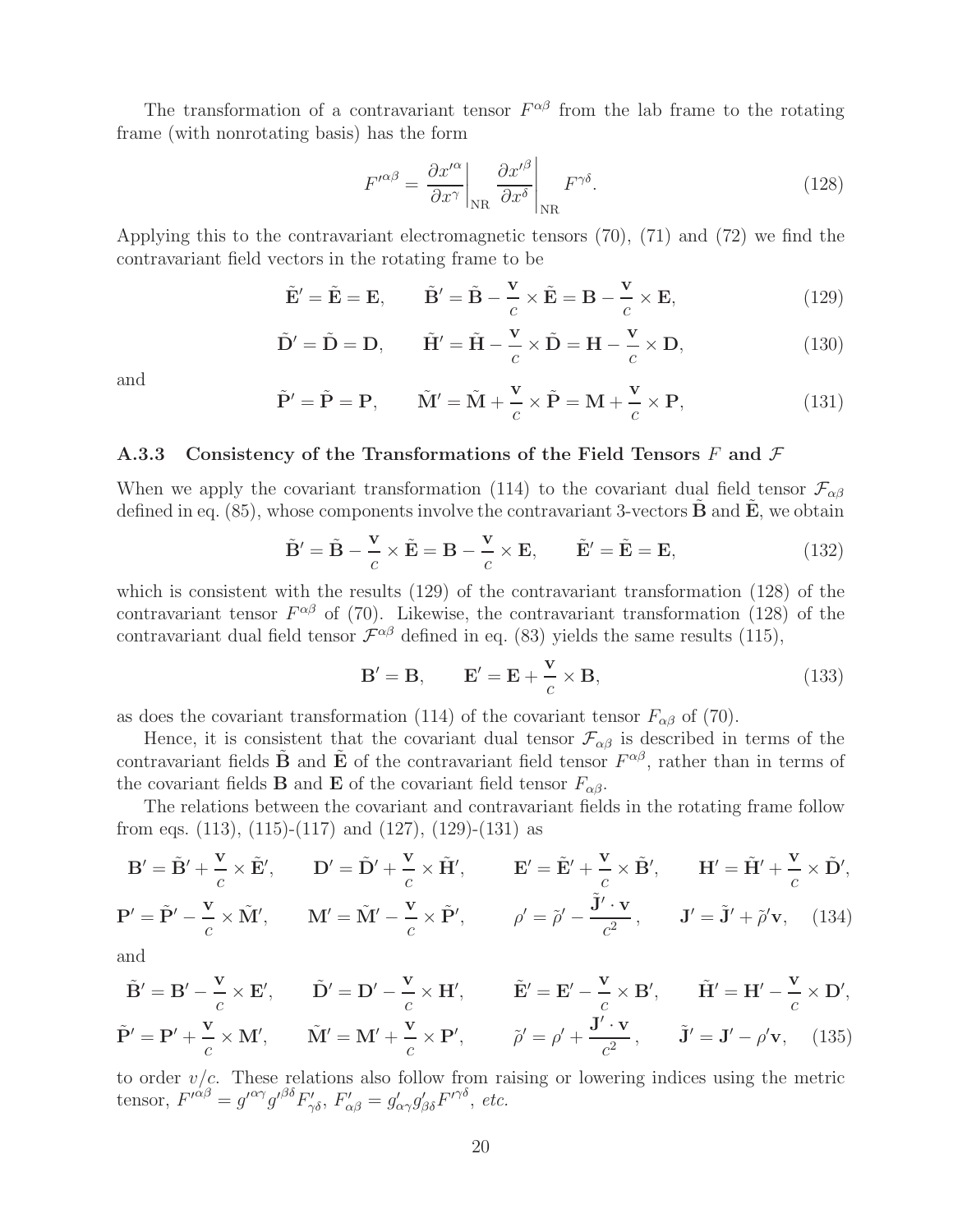# **A.3.4** The Derivative Operators  $\partial'_{\alpha}$  and  $\partial'^{\alpha}$  in the Rotating Frame

If we regard the lab-frame derivative operators  $\partial'_{\alpha}$  and  $\partial'^{\alpha}$ , defined in eq. (75), as 4-vectors then we expect that their forms in the rotating frame could be written

$$
\partial'_{\alpha} = \left(\frac{\partial}{\partial ct'}, \nabla'\right) = \left(\frac{\partial}{\partial ct} + \frac{\mathbf{v}}{c} \cdot \nabla, \nabla\right) \quad \text{and} \quad \partial'^{\alpha} = \left(\frac{\partial}{\partial ct'}, -\tilde{\nabla}'\right) = \left(\frac{\partial}{\partial ct}, -\nabla - \frac{\mathbf{v}}{c}\frac{\partial}{\partial ct}\right),\tag{136}
$$

recalling the transformations (111) and (122). Thus, we are led to two different meanings of the operator  $\partial/\partial t'$ . To determine whether either of the operations  $\partial'_{\alpha}$  and  $\partial'^{\alpha}$  is meaningful, we consider whether they imply that charge is conserved in the rotating frame:

$$
\partial'_{\alpha} J'^{\alpha} = \nabla' \cdot \tilde{\mathbf{J}}' + \frac{\partial \tilde{\rho}'}{\partial t'} = \nabla \cdot \tilde{\mathbf{J}} - \nabla \cdot \tilde{\rho} \mathbf{v} + \frac{\partial \tilde{\rho}}{\partial t} + (\mathbf{v} \cdot \nabla) \tilde{\rho} = \nabla \cdot \tilde{\mathbf{J}} + \frac{\partial \tilde{\rho}}{\partial t} = 0,
$$
 (137)

noting that  $\nabla \cdot \tilde{\rho} \mathbf{v} = (\mathbf{v} \cdot \nabla) \tilde{\rho}$  since  $\nabla \cdot \mathbf{v} = 0$  according to eq. (19). However,

$$
\partial^{\prime \alpha} J'_{\alpha} = \tilde{\nabla}' \cdot \mathbf{J}' + \frac{\partial \rho'}{\partial t'} = \nabla \cdot \mathbf{J} + \frac{\mathbf{v}}{c} \frac{\partial \mathbf{J}}{\partial ct} + \frac{\partial \rho}{\partial t} - \frac{\partial \mathbf{J} \cdot \mathbf{v}/c}{ct} = \nabla \cdot \mathbf{J} + \frac{\partial \rho}{\partial t} - \mathbf{J} \cdot \frac{\partial \mathbf{v}/c}{ct}
$$
\n
$$
= -\mathbf{J} \cdot \frac{\partial \mathbf{v}/c}{ct} \neq 0,
$$
\n(138)

since **v** is the lab-frame velocity of a point that is at rest in the rotating frame.

Hence, it appears that we can use the covariant derivative operator  $\partial'_{\alpha}$ , but not the contravariant derivative operator  $\partial^{\alpha}$ , to obtain meaningful physical results in the rotating frame. This issue has been discussed in greater detail by Crater [24]. A consequence of this is that Maxwell's equations should be expressed in the rotating frame only in terms of the covariant derivative operator (sec. A.6).

### **A.3.5 The Relation between Free, Bound and Total Charge and Current Densities in the Rotating Frame**

While we might expect the relations  $(95)$  between the lab-frame free and total<sup>23</sup> charge and current densities would transform to

$$
J^{\prime \beta} = J^{\prime \beta}_{\text{free}} + c \, \partial_{\alpha}^{\prime} M^{\prime \alpha \beta} \qquad \text{or} \qquad J^{\prime}_{\beta} = J^{\prime}_{\text{free} \beta} + c \, \partial^{\prime \alpha} M^{\prime}_{\alpha \beta}, \tag{139}
$$

in the rotating frame, we understand from sec. A.3.4 that only the contravariant current density  $J^{\prime\alpha}$  will be physical when nonzero electric or magnetic polarization are present. The covariant current density will be nonphysical (when nonzero electric or magnetic polarization are present) due to the bad behavior of the contravariant derivative operator  $\partial^{\alpha}$ . Hence, it is better to avoid use of the covariant components of polarization in the rotating frame when relating polarization to sources of the electromagnetic fields.

The relation between the contravariant total and free charge and current densities can be written as

$$
\tilde{\rho}' = \tilde{\rho}'_{\text{free}} + \tilde{\rho}'_{\text{bound}}, \qquad \tilde{\mathbf{J}}' = \tilde{\mathbf{J}}'_{\text{free}} + \tilde{\mathbf{J}}'_{\text{bound}} \tag{140}
$$

 $^{23}$ In sec. A.6 we will be led to a more general concept of the total charge and current densities in the rotating frame than that implied by eq. (139).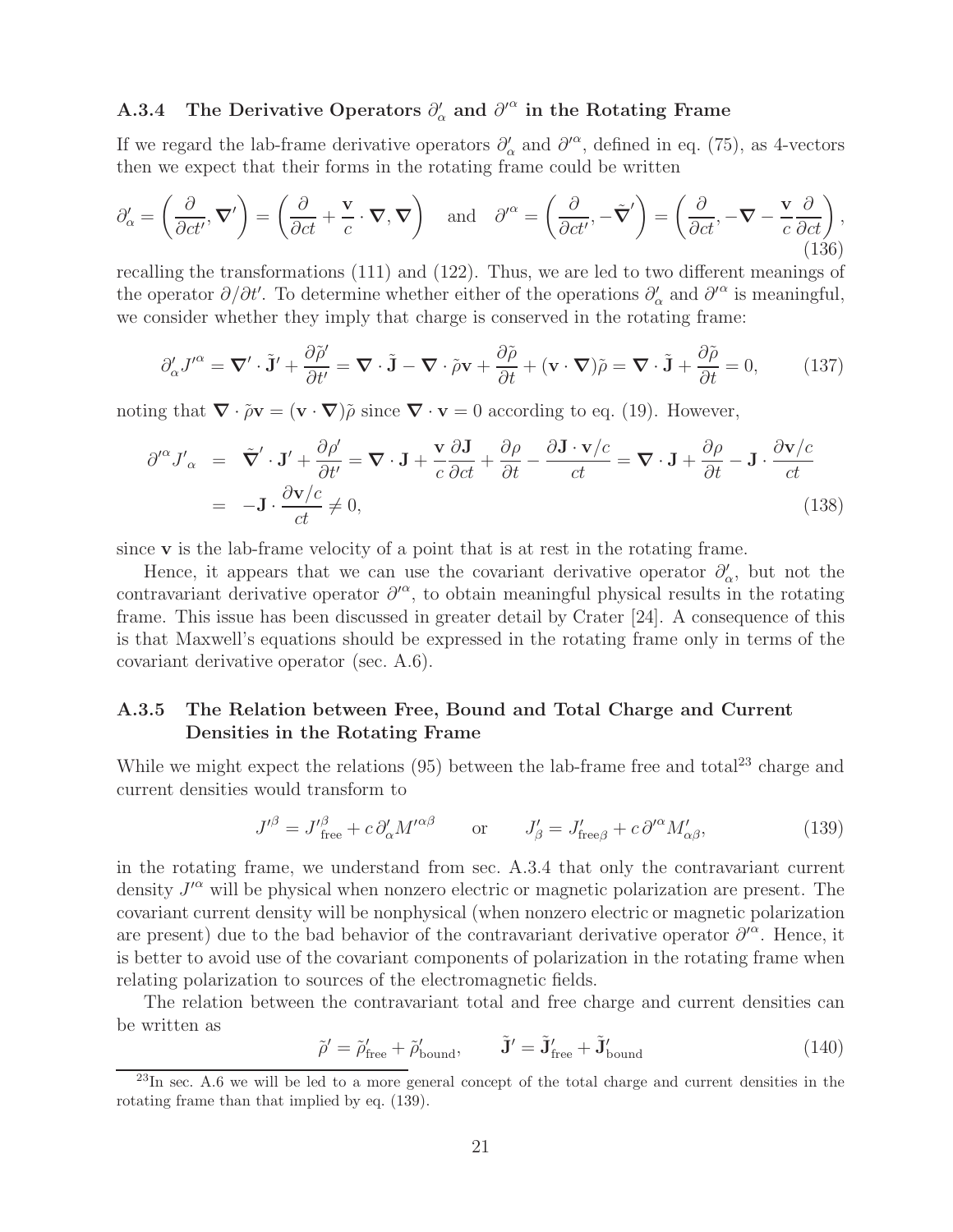where

$$
\tilde{\rho}'_{\text{bound}} = -\nabla' \cdot \tilde{\mathbf{P}}', \qquad \tilde{\mathbf{J}}'_{\text{bound}} = \frac{\partial \tilde{\mathbf{P}}'}{\partial t'} + c \, \nabla' \times \tilde{\mathbf{M}}'. \tag{141}
$$

We can verify that eq. (140) is consistent with the transformations (127), (131) and (136),

$$
\tilde{\rho} = \tilde{\rho}' = \tilde{\rho}'_{\text{free}} - \nabla' \cdot \tilde{P}' = \tilde{\rho}_{\text{free}} - \nabla \cdot \tilde{P},
$$
\n
$$
\tilde{J}' = \tilde{J} - \tilde{\rho} \mathbf{v} = \tilde{J}_{\text{free}} + \frac{\partial \tilde{P}}{\partial t} + c \nabla \times \tilde{M} - \tilde{\rho}_{\text{free}} \mathbf{v} + \mathbf{v} (\nabla \cdot \tilde{P})
$$
\n
$$
= \tilde{J}'_{\text{free}} + \frac{\partial \tilde{P}'}{\partial t'} + c \nabla' \times \tilde{M}'
$$
\n
$$
= \tilde{J}_{\text{free}} - \tilde{\rho}_{\text{free}} \mathbf{v} + \frac{\partial \tilde{P}}{\partial t} + \mathbf{v} (\nabla \cdot \tilde{P}) - \nabla \times (\mathbf{v} \times \tilde{P}) + c \nabla \times \tilde{M} + \nabla \times (\mathbf{v} \times \tilde{P})
$$
\n
$$
= \tilde{J}_{\text{free}} + \frac{\partial \tilde{P}}{\partial t} + c \nabla \times \tilde{M} - \tilde{\rho}_{\text{free}} \mathbf{v} + \mathbf{v} (\nabla \cdot \tilde{P}),
$$
\n(143)

where we have used the (subtle) relation (23) between the time derivatives  $\frac{\partial \tilde{P}'}{\partial t'} = \frac{\partial \tilde{P}}{\partial t'}$ and  $\partial \mathbf{P}/\partial t$ .

Despite the difficulty in using eq. (139) to define covariant components of bound charge and current densities, we will find ourselves desiring expressions for them. Therefore, we use the relations (134)-(135) to convert the contravariant bound charge and current densities  $(141)$  to covariant components (to order  $v/c$ ),

$$
\rho'_{\text{bound}} = \tilde{\rho}'_{\text{bound}} - \frac{\mathbf{v}}{c^2} \cdot \tilde{\mathbf{J}}'_{\text{bound}} = -\nabla' \cdot \tilde{\mathbf{P}}' - \frac{\mathbf{v}}{c^2} \cdot \left( \frac{\partial \tilde{\mathbf{P}}'}{\partial t'} + c \nabla' \times \tilde{\mathbf{M}}' \right)
$$
\n
$$
= -\nabla' \cdot \mathbf{P}' - \nabla' \cdot \left( \frac{\mathbf{v}}{c} \times \mathbf{M}' \right) - \frac{\mathbf{v}}{c^2} \cdot \left( \frac{\partial \mathbf{P}'}{\partial t'} + c \nabla' \times \mathbf{M}' \right) \qquad (144)
$$
\n
$$
= -\nabla' \cdot \mathbf{P}' - \frac{2\omega \cdot \mathbf{M}'}{c} - \frac{\mathbf{v}}{c^2} \cdot \frac{\partial \mathbf{P}'}{\partial t'},
$$
\n
$$
\mathbf{J}'_{\text{bound}} = \tilde{\mathbf{J}}'_{\text{bound}} + \tilde{\rho}'_{\text{bound}} \mathbf{v} = \frac{\partial \tilde{\mathbf{P}}'}{\partial t'} + c \nabla' \times \tilde{\mathbf{M}}' - \mathbf{v} (\nabla' \cdot \tilde{\mathbf{P}}')
$$
\n
$$
= \frac{\partial \mathbf{P}'}{\partial t'} + c \nabla' \times \mathbf{M}' + \frac{\mathbf{v}}{c} \times \frac{\partial \mathbf{M}'}{\partial t'} + \nabla' \times (\mathbf{v} \times \mathbf{P}') - \mathbf{v} (\nabla' \cdot \mathbf{P}')
$$
\n
$$
= \frac{\partial \mathbf{P}'}{\partial t'} + c \nabla' \times \mathbf{M}' + \frac{\mathbf{v}}{c} \times \frac{\partial \mathbf{M}'}{\partial t'} + \omega \times \mathbf{P}' - \omega \frac{\partial \mathbf{P}'}{\partial \phi'}, \qquad (145)
$$

recalling eqs. (13) and (22). These forms are counterintuitive, but they are consistent with transforming the lab-frame bound charge and current densities  $\rho_{\text{bound}} = -\nabla \cdot \mathbf{P}$  and  $\mathbf{J}_{\text{bound}} =$  $\frac{\partial P}{\partial t} + c \nabla \times M$  to the rotating frame using eqs. (23) and (117).

For later use we record the relation between the contravariant and covariant charge and current densities in the rotating frame, following eq. (135),

$$
\tilde{\rho}'_{\text{bound}} = \rho'_{\text{bound}} + \frac{\mathbf{v}}{c^2} \cdot \mathbf{J}'_{\text{bound}} = -\nabla' \cdot \mathbf{P}' - \frac{2\boldsymbol{\omega} \cdot \mathbf{M}'}{c} + \frac{\mathbf{v}}{c} \cdot \nabla' \times \mathbf{M}',\tag{146}
$$

$$
\tilde{\mathbf{J}}'_{\text{bound}} = \mathbf{J}'_{\text{bound}} - \rho'_{\text{bound}} \mathbf{v} \n= \frac{\partial \mathbf{P}'}{\partial t'} + c \nabla' \times \mathbf{M}' + \mathbf{v}(\nabla' \cdot \mathbf{P}') + \frac{\mathbf{v}}{c} \times \frac{\partial \mathbf{M}'}{\partial t'} + \boldsymbol{\omega} \times \mathbf{P}' - \omega \frac{\partial \mathbf{P}'}{\partial \phi'}.
$$
\n(147)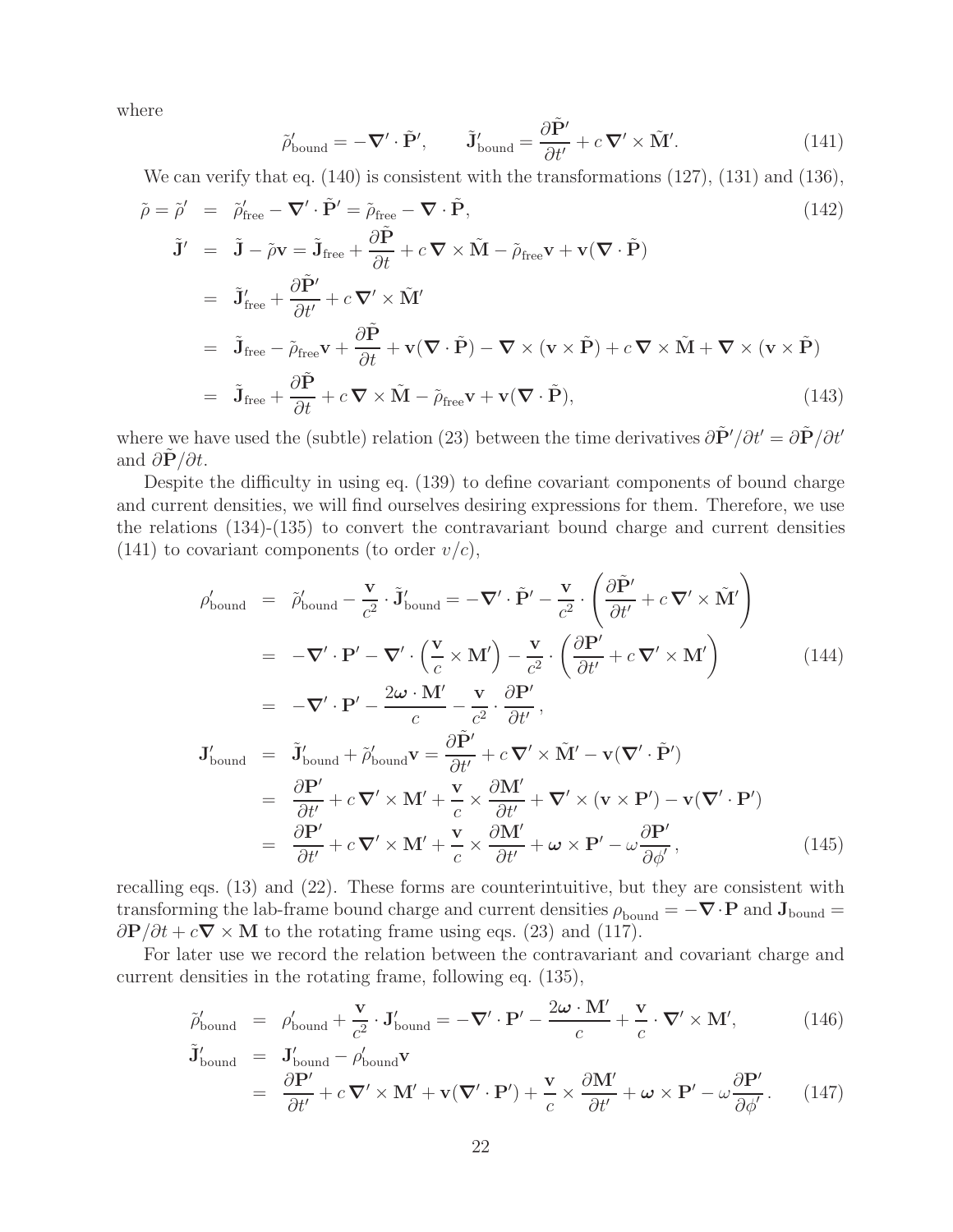The forms (140) and (144)-(147) reinforce that the contravariant forms of charge and current densities in the rotating frame, as expressed in terms of contravariant field components (140) correspond most closely to our experience in inertial frames. Both the covariant forms (144)-(145) and the contravariant forms (146)-(147) expressed in terms of covariant field components include terms whose significance is not immediately evident. From Newtonian mechanics in rotating frames, we are used to the notion of "fictitious" forces that appear "real" to observers at rest in the rotating frame. The electrodynamics of rotating systems is even more complex in that it leads us to multiple expressions for physical quantities, and these are especially intricate in the case of bound charge and current densities.

The form (146) for the contravariant charge density in terms of covariant components indicates that magnetization in the rotating frame is associated with a bound charge distribution. This gives another perspective on the well-known result (see, for example, sec. 88 of [39], sec. 18-6 of [40] and also  $[36]^{24}$  ) that a nonzero bound charge density in the lab frame is associated with moving/rotating magnetization.

## **A.4 Lorentz Force and Ohm's Law in the Rotating Frame**

Now that we have expressions for both covariant and contravariant vectors and tensors in the rotating frame, we can evaluate the Lorentz force on a charge  $q$  there.

The contravariant Lorentz force in the rotating frame is

$$
f^{\prime \alpha} = q F^{\prime \alpha \beta} u_{\beta}^{\prime} = q (\tilde{\mathbf{E}}^{\prime} \cdot \mathbf{u}^{\prime}/c, \tilde{\mathbf{E}}^{\prime} + \mathbf{u}^{\prime}/c \times \tilde{\mathbf{B}}^{\prime}) = q (\mathbf{E} \cdot \mathbf{u}/c, \mathbf{E} + \mathbf{u}/c \times \mathbf{B}), \tag{148}
$$

plus terms of order  $uv/c^2$ . The contravariant 3-vector Lorentz force in the rotating frame is

$$
\tilde{\mathbf{f}}' = q\left(\tilde{\mathbf{E}}' + \frac{\mathbf{u}'}{c} \times \tilde{\mathbf{B}}'\right) = q\left(\mathbf{E} + \frac{\mathbf{u}}{c} \times \mathbf{B}\right) = \mathbf{f},\tag{149}
$$

which equals the 3-vector Lorentz force in the lab frame as expected. However, if one works only with quantities in the rotating frame, one must remember to use the counterintuitive covariant 3-velocity  $\mathbf{u}' = \mathbf{u}$  together with the contravariant electric and magnetic fields to obtain a valid result. This prescription has the peculiar feature that a particle at rest in the lab frame  $(\mathbf{u} = 0)$  feels no magnetic force according to an observer in the rotating frame, although the naive description is that such a particle has velocity −**v** in the rotating frame.

We can rewrite eq. (149) as

$$
\tilde{\mathbf{f}}' = q\left(\tilde{\mathbf{E}}' + \frac{\tilde{\mathbf{u}}'}{c} \times \tilde{\mathbf{B}}'\right) + q\frac{\mathbf{v}}{c} \times \tilde{\mathbf{B}}',\tag{150}
$$

where  $\tilde{\mathbf{u}}' = \mathbf{u} - \mathbf{v}$  is "clearly" the velocity of the charge in the rotating frame. Then, the first term in eq. (150) has the form we expect for the Lorentz force law, while the second term can be called a "fictitious", frame-dependent magnetic force.

<sup>&</sup>lt;sup>24</sup>Consider a cylinder that has unit permittivity  $\epsilon$  and uniform magnetization **M**<sub>0</sub> parallel to its axis when are rest in the (inertial) lab frame. Then, when the cylinder rotates with angular velocity *ω* about its axis in the lab frame, it has radial covariant electric polarization  $\mathbf{P} = \mathbf{v}/c \times \mathbf{M}_0 = (\omega M_0 r/c) \hat{\mathbf{r}}$  in the lab frame, while in the rotating frame  $P' = 0$  and the axial covariant magnetization is  $M' = M_0$  [36]. The bound charge density in the bulk of the cylinder is  $\rho_{\text{bound}} = -(1/r)d(rP_r)/dr = -2\omega M_0/c$  in the lab frame and  $\tilde{\rho}'_{\text{bound}} = -2\boldsymbol{\omega} \cdot \mathbf{M}'/c = -2\omega M_0/c = \rho_{\text{bound}}$  in the rotating frame.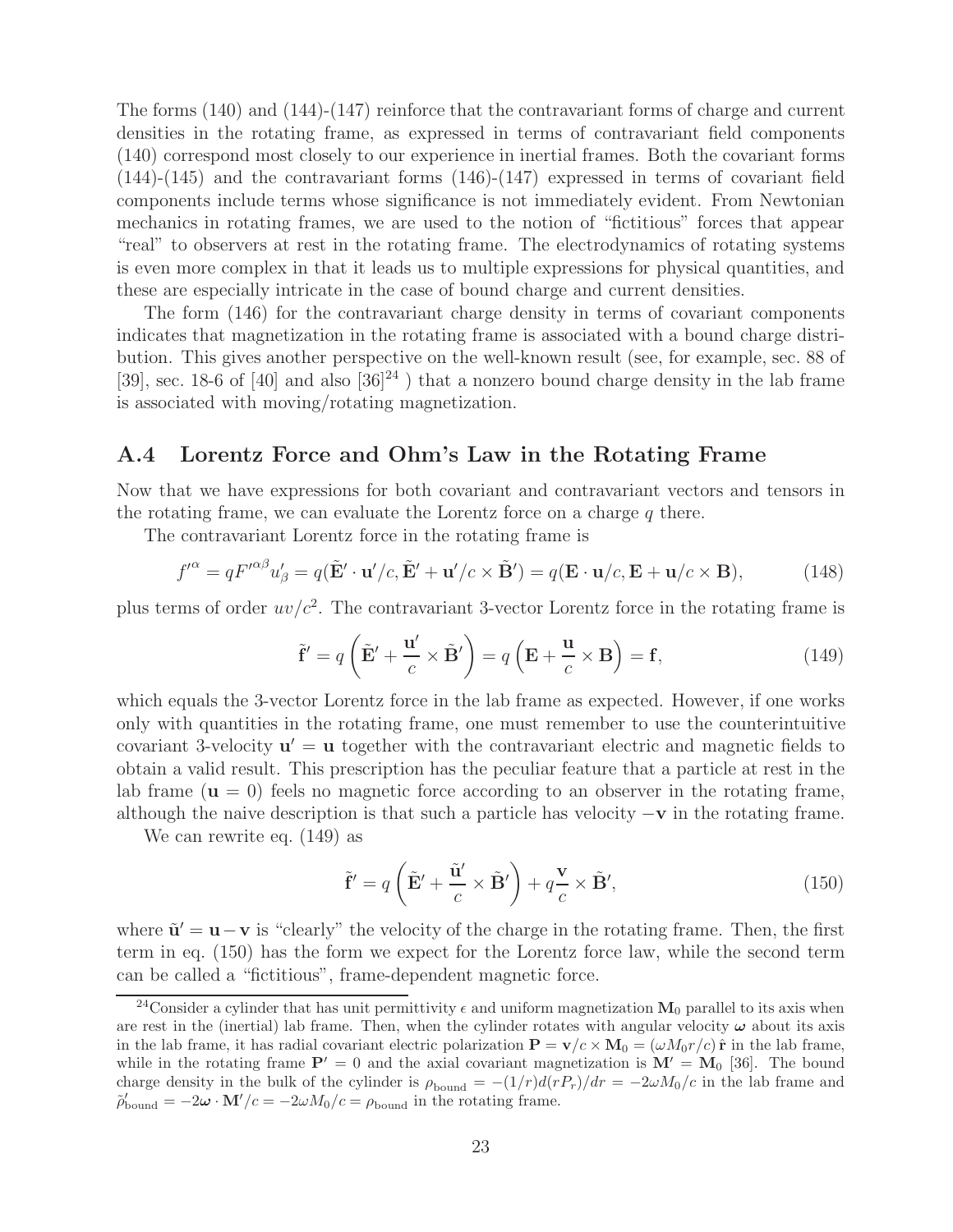The covariant Lorentz force in the rotating frame is

$$
f'_{\alpha} = qF'_{\alpha\beta}u'^{\beta} = q(\mathbf{E}' \cdot \tilde{\mathbf{u}}')c, -\mathbf{E}' - \tilde{\mathbf{u}}/c \times \mathbf{B}') = q(\mathbf{E} \cdot (\mathbf{u} - \mathbf{v})/c, -\mathbf{E} - \mathbf{u}/c \times \mathbf{B}), \quad (151)
$$

plus terms of order  $uv/c^2$ . The covariant 3-vector Lorentz force  $f'$  in the rotating frame is

$$
\mathbf{f}' = q\left(\mathbf{E}' + \frac{\tilde{\mathbf{u}}'}{c} \times \mathbf{B}'\right) = q\left(\mathbf{E} + \frac{\mathbf{u}}{c} \times \mathbf{B}\right) = \mathbf{f}.\tag{152}
$$

Again, the 3-vector Lorentz force in the rotating frame equals that in the lab frame, but the form of the Lorentz force in the rotating frame matches that expected from experience in inertial frames.

Thus, the covariant form (152) of the Lorentz force law in the rotating frame is more appealing than its contravariant form (149).

The covariant Lorentz force (151) on the contravariant charge and current densities in the rotating frame is

$$
f'_{\alpha} = F'_{\alpha\beta} J'^{\beta}/c = (\tilde{\mathbf{J}}' \cdot \mathbf{E}'/c, -\tilde{\rho}' \mathbf{E}' - \tilde{\mathbf{J}}'/c \times \mathbf{B}').
$$
 (153)

The covariant 3-vector Lorentz force  $f'$  in the rotating frame is

$$
\mathbf{f}' = \tilde{\rho}' \mathbf{E}' + \frac{\tilde{\mathbf{J}}'}{c} \times \mathbf{B}' = (\tilde{\rho}'_{\text{free}} + \tilde{\rho}'_{\text{bound}}) \mathbf{E}' + \frac{\tilde{\mathbf{J}}'_{\text{free}} + \tilde{\mathbf{J}}'_{\text{bound}}}{c} \times \mathbf{B}',\tag{154}
$$

where the contravariant bound charge and current densities  $\tilde{\rho}'_{\text{bound}}$  and  $\tilde{\mathbf{J}}'_{\text{bound}}$  can be expressed via covariant field components as in eqs. (146)-(147).

In a similar manner, Ohm's law (102)-(103) transforms to the rotating frame as

$$
J_C^{\prime \alpha} = (\tilde{\mathbf{J}}_C' \cdot \mathbf{u}' / c, \tilde{\mathbf{J}}_C') = \sigma F^{\prime \alpha \beta} u_\beta' = \sigma (\tilde{\mathbf{E}}' \cdot \mathbf{u}' / c, \tilde{\mathbf{E}}' + \mathbf{u}' / c \times \tilde{\mathbf{B}}'),\tag{155}
$$

$$
J'_{C\alpha} = (\mathbf{J}'_C \cdot \tilde{\mathbf{u}}'/c, -\mathbf{J}'_C) = \sigma F'_{\alpha\beta} u'^{\beta} = \sigma (\mathbf{E}' \cdot \tilde{\mathbf{u}}'/c, -\mathbf{E}' - \tilde{\mathbf{u}}'/c \times \mathbf{B}'),\tag{156}
$$

Both the covariant and the contravariant conduction-current 3-vectors  $J_C$  and  $J_C$  in the rotating frame are equal to the conduction current  $J_C$  in the lab frame,

$$
\tilde{\mathbf{J}}_C' = \sigma \left( \tilde{\mathbf{E}}' + \frac{\mathbf{u}'}{c} \times \tilde{\mathbf{B}}' \right) = \sigma \left( \mathbf{E} + \frac{\mathbf{u}}{c} \times \mathbf{B} \right) = \mathbf{J}_C = \mathbf{J}_C' = \sigma \left( \mathbf{E}' + \frac{\tilde{\mathbf{u}}'}{c} \times \mathbf{B}' \right), \quad (157)
$$

However, the awkward form of the covariant 3-velocity  $u'$  may again lead one to prefer use of the covariant version  $J_C'$  of the conduction current in the rotating frame.

## **A.5 Constitutive Equations in the Rotating Frame**

We can now evaluate the constitutive equations (99) for a linear, isotropic medium at rest in the rotating frame, where they have the form

$$
H^{\prime\alpha\beta}u'_{\beta} = \epsilon F^{\prime\alpha\beta}u'_{\beta} \qquad \text{and} \qquad \mathcal{F}^{\prime\alpha\beta}u'_{\beta} = \mu \mathcal{H}^{\prime\alpha\beta}u'_{\beta}, \qquad (158)
$$

or 
$$
H'_{\alpha\beta}u'^{\beta} = \epsilon F'_{\alpha\beta}u'^{\beta}
$$
 and  $\mathcal{F}'_{\alpha\beta}u'^{\beta} = \mu \mathcal{H}'_{\alpha\beta}u'^{\beta}.$  (159)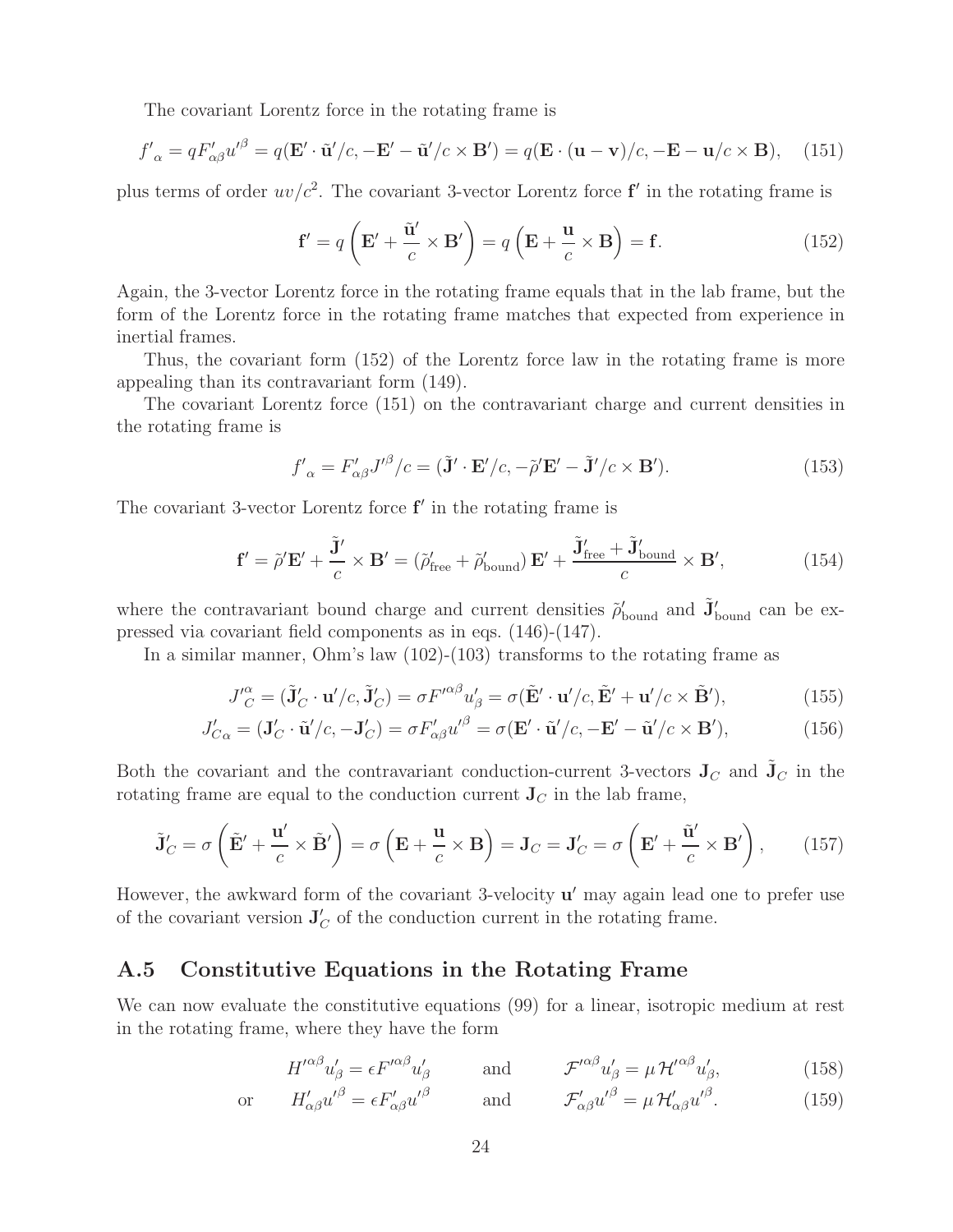Recalling eqs. (148), (151) and the duality transformation (87), the constitutive relations associated with the use of covariant fields tensors (159) are

$$
\mathbf{D}' + \frac{\tilde{\mathbf{u}}'}{c} \times \mathbf{H}' = \epsilon \left( \mathbf{E}' + \frac{\tilde{\mathbf{u}}'}{c} \times \mathbf{B}' \right), \qquad \tilde{\mathbf{B}}' - \frac{\tilde{\mathbf{u}}'}{c} \times \tilde{\mathbf{E}}' = \mu \left( \tilde{\mathbf{H}}' - \frac{\tilde{\mathbf{u}}'}{c} \times \tilde{\mathbf{D}}' \right), \qquad (160)
$$

and those associated with use of contravariant field tensors (158) are

$$
\tilde{\mathbf{D}}' + \frac{\mathbf{u}'}{c} \times \tilde{\mathbf{H}}' = \epsilon \left( \tilde{\mathbf{E}}' + \frac{\mathbf{u}'}{c} \times \tilde{\mathbf{B}}' \right), \qquad \mathbf{B}' - \frac{\mathbf{u}'}{c} \times \mathbf{E}' = \mu \left( \mathbf{H}' - \frac{\mathbf{u}'}{c} \times \mathbf{D}' \right), \tag{161}
$$

where  $\mathbf{u}' = \mathbf{v}$  and  $\tilde{\mathbf{u}}' = 0$  are the co- and contravariant 3-velocities of a point that is at rest in the rotating frame. The counterintuitive result that  $\mathbf{u}' = \mathbf{v}$  again leads to possibly surprising forms of the constitutive equations in the rotating frame,

$$
\mathbf{D}' = \epsilon \mathbf{E}', \qquad \tilde{\mathbf{B}}' = \mu \tilde{\mathbf{H}}', \tag{162}
$$

from the use of covariant tensors, and

$$
\tilde{\mathbf{D}}' + \frac{\mathbf{v}}{c} \times \tilde{\mathbf{H}}' = \epsilon \left( \tilde{\mathbf{E}}' + \frac{\mathbf{v}}{c} \times \tilde{\mathbf{B}}' \right), \qquad \mathbf{B}' - \frac{\mathbf{v}}{c} \times \mathbf{E}' = \mu \left( \mathbf{H}' - \frac{\mathbf{v}}{c} \times \mathbf{D}' \right), \tag{163}
$$

from the use of contravariant tensors.  $25,26$ 

If we use the relations  $(115)-(116)$  and  $(129)-(129)$  between the co- and contravariant electromagnetic field in the lab and rotating frames, we quickly recover the constitutive equations (97) in the lab frame, to order  $v/c$ .

We can also write the constitutive equations  $(162)-(163)$  in terms of the covariant fields **B**', **E**', **P**' and **M**' by noting that  $D' = E' + 4\pi P'$  and  $H' = B' - 4\pi M'$ , so that to order  $v/c$ 

$$
\mathbf{P}' = \frac{\epsilon - 1}{4\pi} \mathbf{E}',
$$
\n
$$
\mathbf{M}' = \left(1 - \frac{1}{\mu}\right) \frac{\mathbf{B}'}{4\pi} + \left(\frac{1}{\mu} - \epsilon\right) \frac{\mathbf{v}}{c} \times \frac{\mathbf{E}'}{4\pi} = \left(1 - \frac{1}{\mu}\right) \frac{\mathbf{B}'}{4\pi} - \frac{\epsilon \mu - 1}{\mu(\epsilon - 1)} \frac{\mathbf{v}}{c} \times \mathbf{P}'. \quad (164)
$$

Similarly, writing the constitutive equation in terms of the contravariant components  $\tilde{\mathbf{B}}'$ ,  $\tilde{\mathbf{E}}'$ ,  $\tilde{\mathbf{P}}'$  and  $\tilde{\mathbf{M}}'$  we find

$$
\tilde{\mathbf{P}}' = \frac{\epsilon - 1}{4\pi} \tilde{\mathbf{E}}' + \left(\epsilon - \frac{1}{\mu}\right) \frac{\mathbf{v}}{c} \times \frac{\tilde{\mathbf{B}}'}{4\pi} = \frac{\epsilon - 1}{4\pi} \tilde{\mathbf{E}}' + \frac{\epsilon \mu - 1}{\mu - 1} \frac{\mathbf{v}}{c} \times \tilde{\mathbf{M}}',
$$
\n
$$
\tilde{\mathbf{M}}' = \left(1 - \frac{1}{\mu}\right) \frac{\tilde{\mathbf{B}}'}{4\pi}.
$$
\n(165)

Compare eqs. (164)-(165) with the lab-frame relations (5).

<sup>&</sup>lt;sup>25</sup>Equation (162) does not include the form  $\mathbf{B}' = \mu \mathbf{H}'$  as naively expected, because the components of the covariant dual field tensors involve contravariant, not covariant, fields  $\hat{\mathbf{B}}$  and  $\hat{\mathbf{E}}$ , as confirmed in sec. A.3.3.

<sup>&</sup>lt;sup>26</sup>Equations (162)-(163) are not independent in view of eqs. (134)-(135).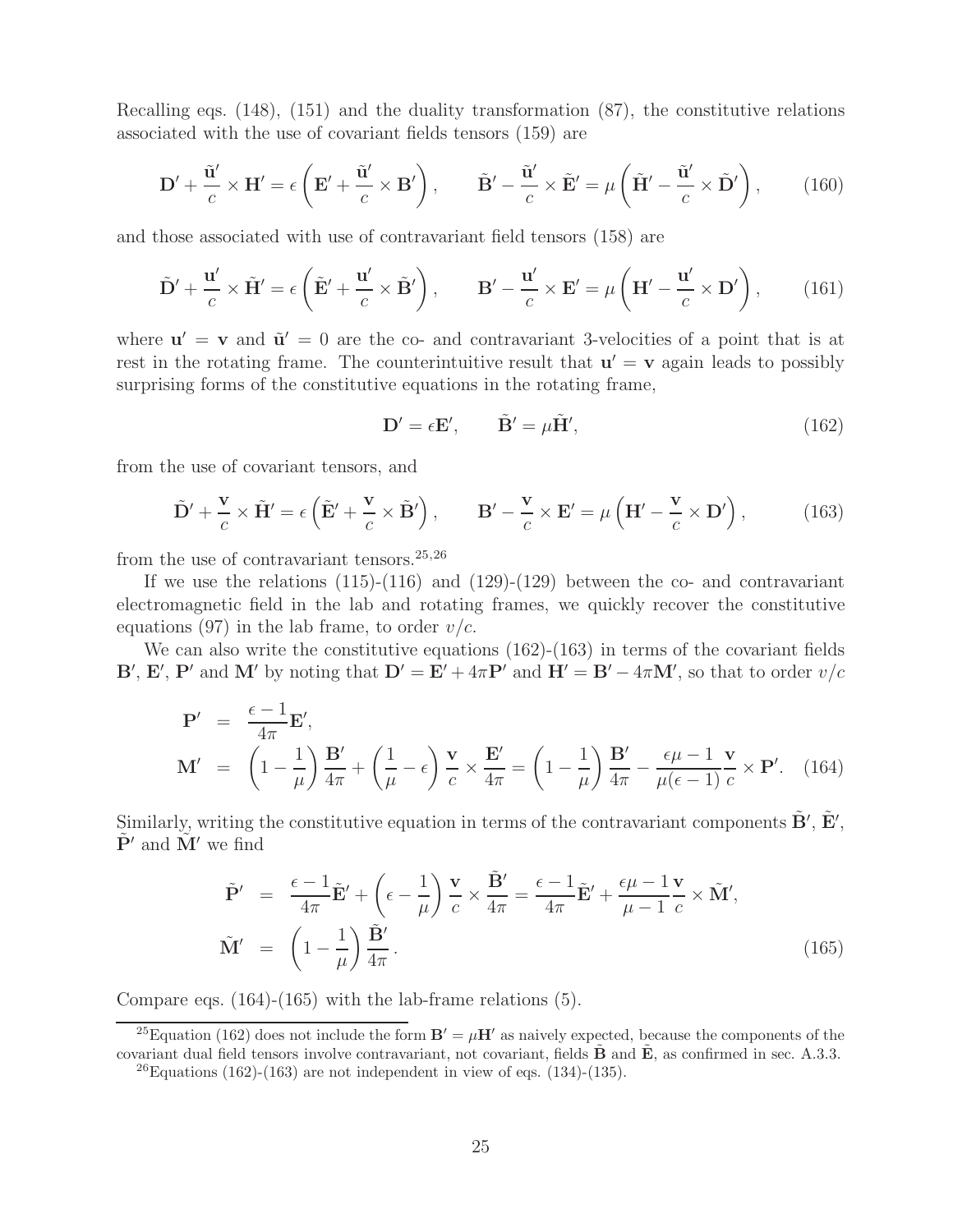## **A.6 Maxwell's Equations in the Rotating Frame**

A covariant transcription of the lab-frame Maxwell's equations (82) and (89) into the rotating frame is

$$
\partial^{\prime \alpha} \mathcal{F}'_{\alpha \beta} = 0 \quad \text{and} \quad \partial^{\prime \alpha} H'_{\alpha \beta} = \frac{4\pi}{c} J'_{\text{free}\beta}, \tag{166}
$$

or

$$
\partial'_{\alpha} \mathcal{F}'^{\alpha\beta} = 0 \quad \text{and} \quad \partial'_{\alpha} H'^{\alpha\beta} = \frac{4\pi}{c} J'^{\beta}_{\text{free}}.
$$
 (167)

However, as discussed in sec. A.3.4 and by Crater [24], the use of the contravariant derivative operator  $\partial^{\prime\alpha}$  does not lead to meaningful physical results in the rotating frame. So, we restrict our discussion of Maxwell's equations in the rotating frame to the form (167), which can be written in terms of the electric and magnetic field vectors in the rotating frame as

$$
\nabla' \cdot \tilde{\mathbf{D}}' = 4\pi \tilde{\rho}'_{\text{free}}, \qquad \nabla' \times \mathbf{E}' + \frac{\partial \mathbf{B}'}{\partial ct'} = 0, \qquad \nabla' \cdot \mathbf{B}' = 0, \qquad \nabla' \times \tilde{\mathbf{H}}' - \frac{\partial \tilde{\mathbf{D}}'}{\partial ct'} = \frac{4\pi}{c} \tilde{\mathbf{J}}'_{\text{free}}, \tag{168}
$$

where  $\tilde{\rho}' = \rho$  and  $\tilde{\mathbf{J}}' = \mathbf{J} - \rho \mathbf{v}$ . We can use the relations (135) to obtain the first and fourth Maxwell equations of eq. (168) in terms of the covariant field vectors in the rotating frame as

$$
\nabla' \cdot \mathbf{D}' = 4\pi \left( \tilde{\rho}'_{\text{free}} + \nabla' \cdot \frac{\mathbf{v}}{c} \times \frac{\mathbf{H}'}{4\pi} \right) = 4\pi \left( \tilde{\rho}'_{\text{free}} + \frac{\boldsymbol{\omega} \cdot \mathbf{H}'}{2\pi c} - \frac{\mathbf{v}}{c} \cdot \nabla' \times \frac{\mathbf{H}'}{4\pi} \right), \tag{169}
$$

recalling eq. (13), and

$$
\nabla' \times \mathbf{H}' - \frac{\partial \mathbf{D}'}{\partial ct'} = \frac{4\pi}{c} \left[ \tilde{\mathbf{J}}'_{\text{free}} + \nabla' \times \left( \mathbf{v} \times \frac{\mathbf{D}'}{4\pi} \right) - \frac{\partial}{\partial t'} \left( \frac{\mathbf{v}}{c} \times \frac{\mathbf{H}'}{4\pi} \right) \right]
$$
(170)  
=  $\frac{4\pi}{c} \left[ \tilde{\mathbf{J}}'_{\text{free}} + \mathbf{v} \left( \nabla' \cdot \frac{\mathbf{D}'}{4\pi} \right) + \boldsymbol{\omega} \times \frac{\mathbf{D}'}{4\pi} - \frac{\boldsymbol{\omega}}{4\pi} \frac{\partial \mathbf{D}'}{\partial \phi'} - \frac{\mathbf{v}}{4\pi c} \times \frac{\partial \mathbf{H}'}{\partial t'} \right],$ 

recalling eq. (22). We insert eqs. (169)-(170) into each other and keep terms only to order  $v/c$  to find

$$
\nabla' \cdot \mathbf{D}' = 4\pi \left( \tilde{\rho}'_{\text{free}} - \frac{\mathbf{v} \cdot \tilde{\mathbf{J}}'_{\text{free}}}{c^2} + \frac{\boldsymbol{\omega} \cdot \mathbf{H}'}{2\pi c} - \frac{\mathbf{v}}{4\pi c} \cdot \frac{\partial \mathbf{D}'}{\partial ct'} \right), \tag{171}
$$

and

$$
\nabla' \times \mathbf{H}' - \frac{\partial \mathbf{D}'}{\partial ct'} = \frac{4\pi}{c} \left( \tilde{\mathbf{J}}'_{\text{free}} + \tilde{\rho}'_{\text{free}} \mathbf{v} + \boldsymbol{\omega} \times \frac{\mathbf{D}'}{4\pi} - \frac{\omega}{4\pi} \frac{\partial \mathbf{D}'}{\partial \phi'} - \frac{\mathbf{v}}{4\pi c} \times \frac{\partial \mathbf{H}'}{\partial t'} \right).
$$
 (172)

We note the appearance in eqs.  $(171)-(172)$  of the covariant charge and current densities

$$
\rho'_{\text{free}} = \tilde{\rho}'_{\text{free}} - \frac{\mathbf{v} \cdot \tilde{\mathbf{J}}'_{\text{free}}}{c^2} = \rho_{\text{free}} - \frac{\mathbf{v} \cdot \mathbf{J}_{\text{free}}}{c^2},\tag{173}
$$

$$
\mathbf{J}'_{\text{free}} = \tilde{\mathbf{J}}'_{\text{free}} + \tilde{\rho}'_{\text{free}} \mathbf{v} = \mathbf{J}_{\text{free}}.
$$
 (174)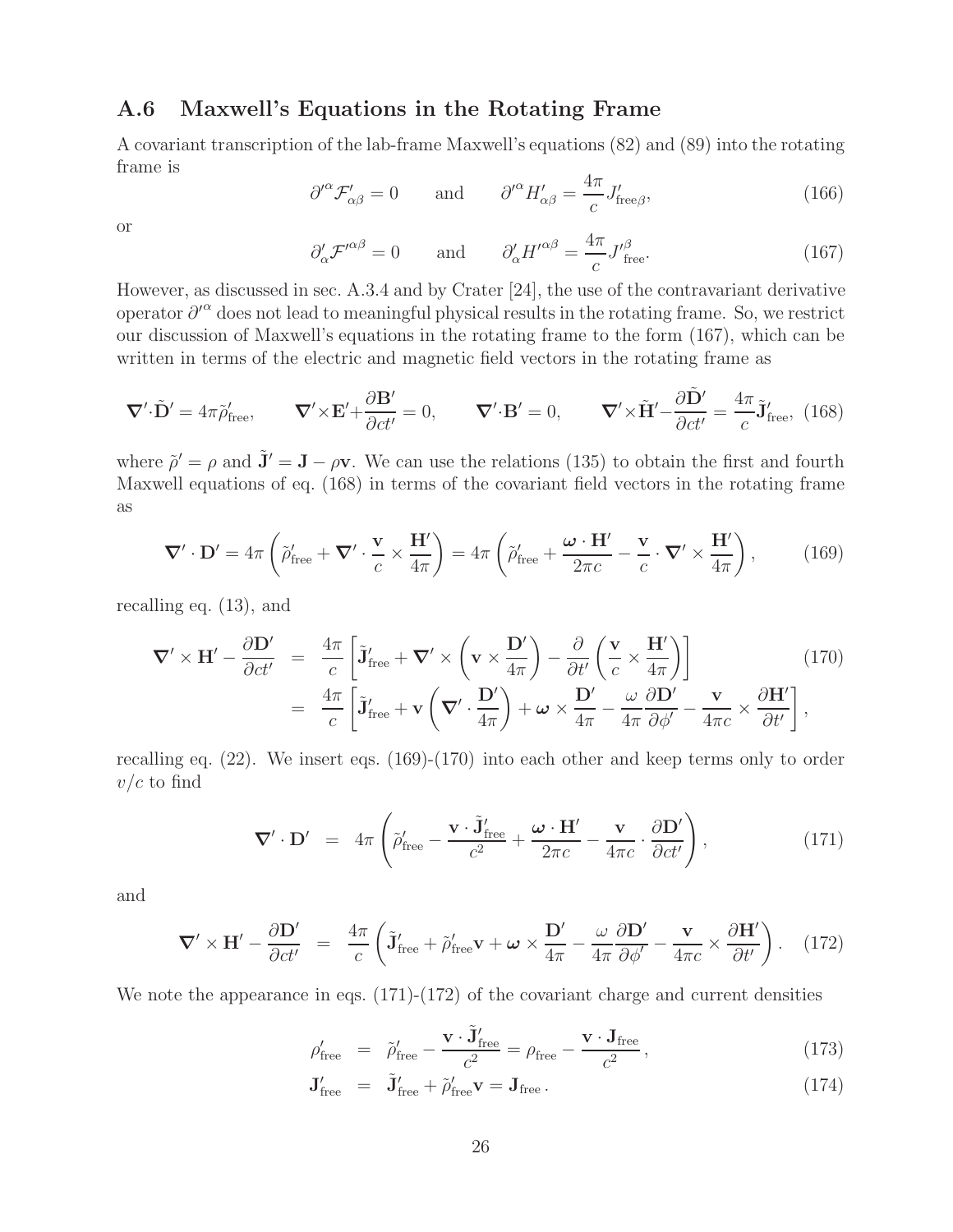This is formally satisfactory, but counterintuitive, as it requires us to use a free current density in the rotating frame that is equal to the free current density in the lab frame. We therefore propose to use a different characterization of the source terms,

$$
\nabla' \cdot \mathbf{D}' = 4\pi \tilde{\rho}'_{\text{free,total}}, \qquad \nabla' \times \mathbf{H}' - \frac{\partial \mathbf{D}'}{\partial ct'} = \frac{4\pi}{c} \tilde{\mathbf{J}}'_{\text{free,total}}, \tag{175}
$$

where

$$
\tilde{\rho}'_{\text{free,total}} = \tilde{\rho}'_{\text{free}} + \rho'_{\text{other}}\,,\tag{176}
$$

$$
\tilde{\rho}'_{\text{free}} = \rho_{\text{free}},\tag{177}
$$

$$
\rho'_{\text{other}} = -\frac{\mathbf{v} \cdot \tilde{\mathbf{J}}'_{\text{free}}}{c^2} + \frac{\boldsymbol{\omega} \cdot \mathbf{H}'}{2\pi c} - \frac{\mathbf{v}}{4\pi c} \cdot \frac{\partial \mathbf{D}'}{\partial ct'},
$$
\n(178)

$$
\tilde{\mathbf{J}}'_{\text{free,total}} = \tilde{\mathbf{J}}'_{\text{free}} + \mathbf{J}'_{\text{other}}\,,\tag{179}
$$

$$
\tilde{\mathbf{J}}'_{\text{free}} = \mathbf{J}_{\text{free}} - \rho_{\text{free}} \mathbf{v},\tag{180}
$$

$$
\mathbf{J}_{\text{other}}' = \tilde{\rho}_{\text{free}}' \mathbf{v} + \boldsymbol{\omega} \times \frac{\mathbf{D}'}{4\pi} - \frac{\omega}{4\pi} \frac{\partial \mathbf{D}'}{\partial \phi'} - \frac{\mathbf{v}}{4\pi c} \times \frac{\partial \mathbf{H}'}{\partial t'}.
$$
(181)

However,  $\rho'_{\text{other}}$  and  $\mathbf{J}'_{\text{other}}$  are not components of a covariant nor of a contravariant 4-vector. These terms are the "fictitious" charge and current densities first identified by Schiff [6], which can be nonzero in vacuum as well as inside conductors and inside polarizable media.

We have adopted the attitude that the charge and current densities  $\rho'_{\text{free}}$  and  $\tilde{\mathbf{J}}'_{\text{free}}$  are "real" to an observer in the rotating frame. However, we see that  $\rho_{\text{other}}'$  of eq. (178) involves the term  $-\mathbf{v} \cdot \tilde{\mathbf{J}}'_{\text{free}}/c^2$ , and the discussion of secs. 2.2.3-4 indicates that we could regard this term as "fictitious". This alerts us to ambiguities as to the meaning of the terms "real" and "fictitious", and we will not use these terms further.

To express Maxwell's equations in the rotating frame in terms of the fields  $E'$  and **B** and the total charge and current densities  $\tilde{\rho}'$  and  $\tilde{\mathbf{J}}'$ , we use  $\tilde{\mathbf{D}}' = \tilde{\mathbf{E}}' + 4\pi \tilde{\mathbf{P}}'$  and  $\tilde{\mathbf{H}}' = \tilde{\mathbf{B}}' - 4\pi \tilde{\mathbf{M}}'$ in eq. (168) to find

$$
\nabla' \cdot \tilde{\mathbf{E}}' = 4\pi (\tilde{\rho}'_{\text{free}} - \nabla' \cdot \tilde{\mathbf{P}}') = 4\pi \tilde{\rho}',\tag{182}
$$

$$
\nabla' \times \tilde{\mathbf{B}}' - \frac{\partial \tilde{\mathbf{E}}'}{\partial ct'} = \frac{4\pi}{c} \left( \tilde{\mathbf{J}}'_{\text{free}} + \frac{\partial \tilde{\mathbf{P}}'}{\partial t'} + c \nabla' \times \tilde{\mathbf{M}}' \right) = \frac{4\pi}{c} \tilde{\mathbf{J}}',\tag{183}
$$

recalling eqs.  $(140)$ - $(141)$ . We use the relations  $(135)$  to convert eqs.  $(182)$ - $(183)$  to covariant field vectors in the rotating frame as

$$
\nabla' \cdot \mathbf{E}' = 4\pi \left( \tilde{\rho}' + \nabla' \cdot \frac{\mathbf{v}}{c} \times \frac{\mathbf{B}'}{4\pi} \right) = 4\pi \left( \tilde{\rho}' + \frac{\boldsymbol{\omega} \cdot \mathbf{B}'}{2\pi c} - \frac{\mathbf{v}}{c} \cdot \nabla' \times \frac{\mathbf{B}'}{4\pi} \right), \tag{184}
$$

recalling eq. (13), and

$$
\nabla' \times \mathbf{B}' - \frac{\partial \mathbf{E}'}{\partial ct'} = \frac{4\pi}{c} \left[ \tilde{\mathbf{J}}' + \nabla' \times \left( \mathbf{v} \times \frac{\mathbf{E}'}{4\pi} \right) - \frac{\partial}{\partial t'} \left( \frac{\mathbf{v}}{c} \times \frac{\mathbf{B}'}{4\pi} \right) \right]
$$
(185)  

$$
= \frac{4\pi}{c} \left[ \tilde{\mathbf{J}}' + \mathbf{v} \left( \nabla' \cdot \frac{\mathbf{E}'}{4\pi} \right) + \boldsymbol{\omega} \times \frac{\mathbf{E}'}{4\pi} - \frac{\boldsymbol{\omega}}{4\pi} \frac{\partial \mathbf{E}'}{\partial \phi'} - \frac{\mathbf{v}}{4\pi c} \times \frac{\partial \mathbf{B}'}{\partial t'} \right],
$$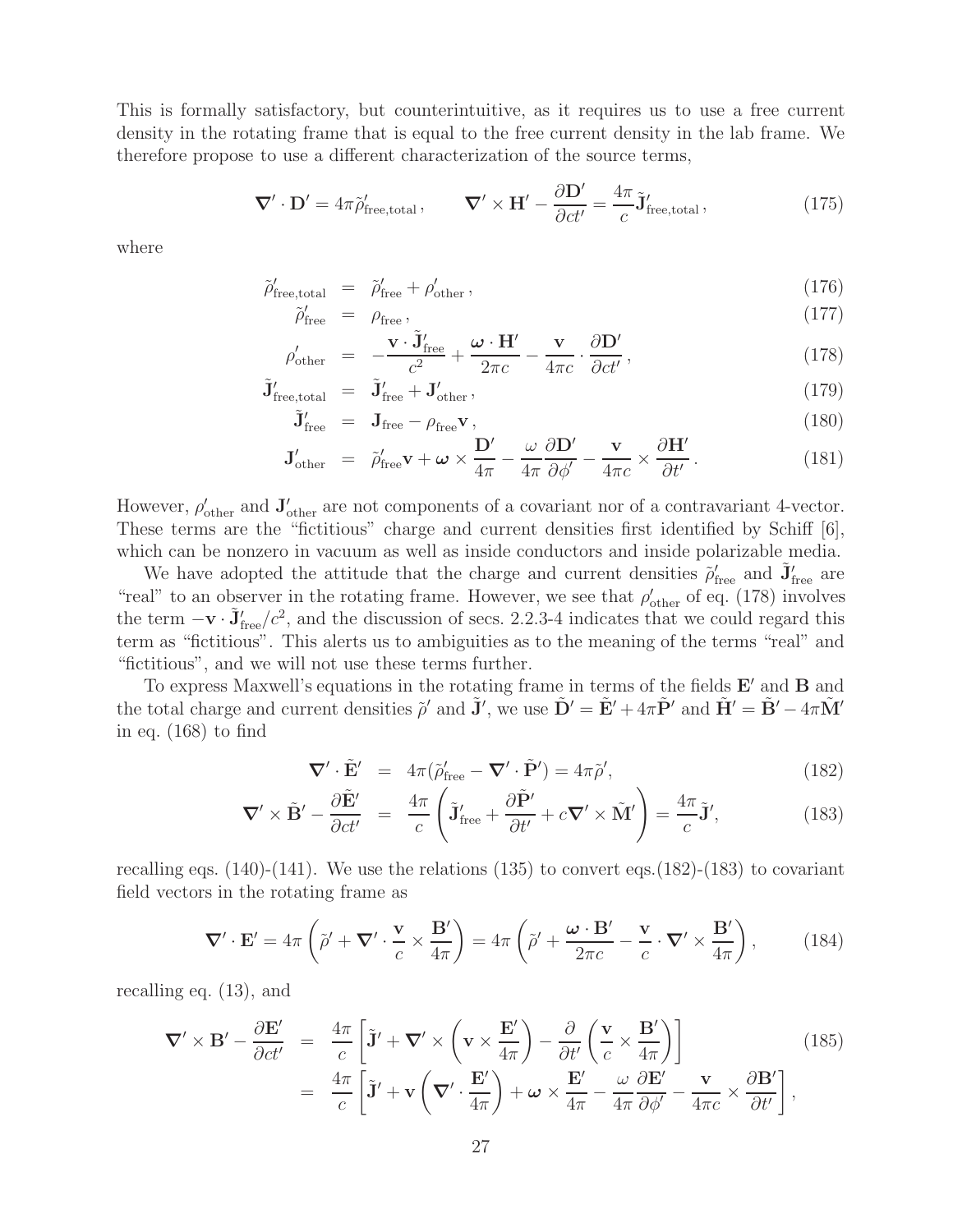recalling eq. (22). We insert eqs. (184)-(185) into each other and keep terms only to order  $v/c$  to find

$$
\nabla' \cdot \mathbf{E}' = 4\pi \left( \tilde{\rho}' - \frac{\mathbf{v} \cdot \tilde{\mathbf{J}}'}{c^2} + \frac{\boldsymbol{\omega} \cdot \mathbf{B}'}{2\pi c} - \frac{\mathbf{v}}{4\pi c} \cdot \frac{\partial \mathbf{E}'}{\partial ct'} \right)
$$
  
=  $4\pi \left( \tilde{\rho}' + \rho'_{\text{more}} \right) \equiv 4\pi \rho'_{\text{total}},$  (186)

and

$$
\nabla' \times \mathbf{B}' - \frac{\partial \mathbf{E}'}{\partial ct'} = \frac{4\pi}{c} \left( \tilde{\mathbf{J}}' + \tilde{\rho}' \mathbf{v} + \boldsymbol{\omega} \times \frac{\mathbf{E}'}{4\pi} - \frac{\omega}{4\pi} \frac{\partial \mathbf{E}'}{\partial \phi'} - \frac{\mathbf{v}}{4\pi c} \times \frac{\partial \mathbf{B}'}{\partial t'} \right)
$$

$$
= \frac{4\pi}{c} \left( \tilde{\mathbf{J}}' + \mathbf{J}'_{\text{more}} \right) \equiv \frac{4\pi}{c} \mathbf{J}'_{\text{total}}, \tag{187}
$$

where

$$
\rho'_{\text{more}} = -\frac{\mathbf{v} \cdot \tilde{\mathbf{J}}'}{c^2} + \frac{\boldsymbol{\omega} \cdot \mathbf{B}'}{2\pi c} - \frac{\mathbf{v}}{4\pi c} \cdot \frac{\partial \mathbf{E}'}{\partial ct'},
$$
\n(188)

$$
\mathbf{J}'_{\text{more}} = \tilde{\rho}' \mathbf{v} + \boldsymbol{\omega} \times \frac{\mathbf{E}'}{4\pi} - \frac{\omega}{4\pi} \frac{\partial \mathbf{E}'}{\partial \phi'} - \frac{\mathbf{v}}{4\pi c} \times \frac{\partial \mathbf{B}'}{\partial t'}.
$$
 (189)

An awkwardness in eqs. (186)-(187) is that the contravariant total charge and current densities  $\tilde{\rho}'$  and  $\tilde{\mathbf{J}}'$  contain contributions from the contravariant polarization densities  $\tilde{\mathbf{P}}'$  and  $\tilde{\mathbf{M}}'$ , whereas we have otherwise preferred to use covariant fields in the rotating frame. Hence, it is more consistent to use contravariant component only for the free charge and current densities  $\tilde{\rho}'_{\text{free}}$  and  $\tilde{\mathbf{J}}'_{\text{free}}$ , and to rewrite the total charge and current densities as

$$
\tilde{\rho}' = \tilde{\rho}'_{\text{free}} + \tilde{\rho}'_{\text{bound}} = \tilde{\rho}'_{\text{free}} - \nabla' \cdot \mathbf{P}' - \frac{2\omega \cdot \mathbf{M}'}{c} + \frac{\mathbf{v}}{c} \cdot \nabla' \times \mathbf{M}',\tag{190}
$$

$$
\tilde{\mathbf{J}}' = \tilde{\mathbf{J}}'_{\text{free}} + \tilde{\mathbf{J}}'_{\text{bound}}
$$
\n
$$
= \tilde{\mathbf{J}}'_{\text{free}} + \frac{\partial \mathbf{P}'}{\partial t'} + c \, \nabla' \times \mathbf{M}' + \mathbf{v}(\nabla' \cdot \mathbf{P}') + \frac{\mathbf{v}}{c} \times \frac{\partial \mathbf{M}'}{\partial t'} + \boldsymbol{\omega} \times \mathbf{P}' - \omega \frac{\partial \mathbf{P}'}{\partial \phi'}, \quad (191)
$$

recalling eqs. (146)-(147).

Using eqs. (190)-(191) we can write the total charge and current densities  $\rho'_{total}$  and  $J'_{total}$ that were defined in eqs.  $(186)-(187)$  as

$$
\rho'_{\text{total}} = \tilde{\rho}'_{\text{free}} + \tilde{\rho}'_{\text{bound}} + \rho'_{\text{more}}
$$
\n
$$
= \tilde{\rho}'_{\text{free}} - \nabla' \cdot \mathbf{P}' - \frac{2\omega \cdot \mathbf{M}'}{c} + \frac{\mathbf{v}}{c} \cdot \nabla' \times \mathbf{M}'
$$
\n
$$
- \frac{\mathbf{v}}{c^2} \cdot \left( \tilde{\mathbf{J}}'_{\text{free}} + \frac{\partial \mathbf{P}'}{\partial t'} + c \nabla' \times \mathbf{M}' \right) + \frac{\omega \cdot \mathbf{B}'}{2\pi c} - \frac{\mathbf{v}}{4\pi c} \cdot \frac{\partial \mathbf{E}'}{\partial ct'}
$$
\n
$$
= \tilde{\rho}'_{\text{free}} - \frac{\mathbf{v}}{c^2} \cdot \tilde{\mathbf{J}}'_{\text{free}} - \nabla' \cdot \mathbf{P}' + \frac{\omega \cdot \mathbf{H}'}{2\pi c} - \frac{\mathbf{v}}{4\pi c} \cdot \frac{\partial \mathbf{D}'}{\partial ct'}
$$
\n
$$
= \tilde{\rho}'_{\text{free,total}} - \nabla' \cdot \mathbf{P}',
$$
\n
$$
\mathbf{J}'_{\text{total}} = \tilde{\mathbf{J}}'_{\text{free}} + \tilde{\mathbf{J}}'_{\text{bound}} + \mathbf{J}'_{\text{more}},
$$
\n(192)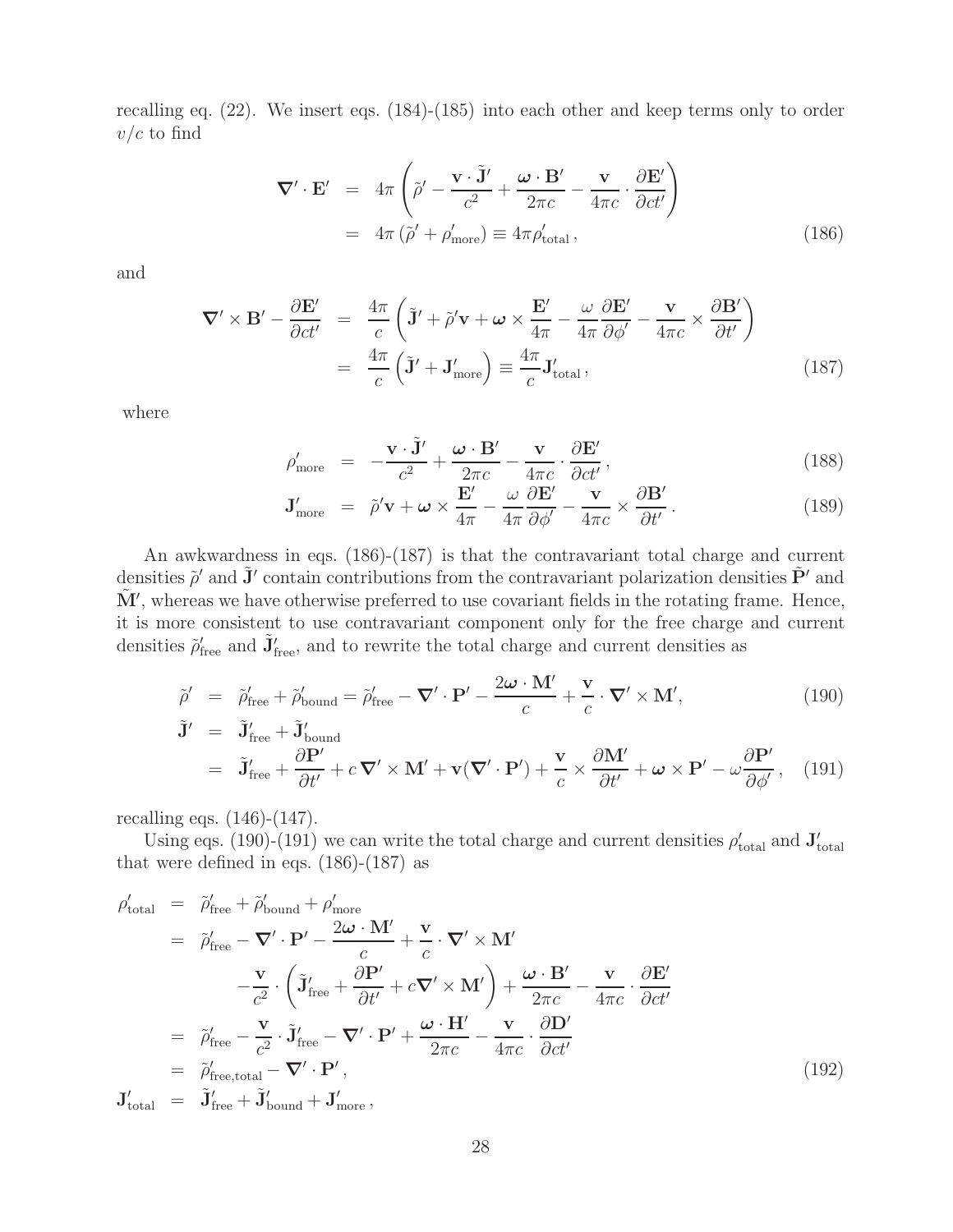$$
= \tilde{J}'_{\text{free}} + \frac{\partial P'}{\partial t'} + c \nabla' \times M' + v(\nabla' \cdot P') + \frac{v}{c} \times \frac{\partial M'}{\partial t'} + \omega \times P' - \omega \frac{\partial P'}{\partial \phi'}
$$
  
+ 
$$
+ v \left( \tilde{\rho}'_{\text{free}} - \nabla' \cdot P' - \frac{2\omega \cdot M'}{c} + \frac{v}{c} \cdot \nabla' \times M' \right) + \omega \times \frac{E'}{4\pi} - \frac{\omega}{4\pi} \frac{\partial E'}{\partial \phi'} - \frac{v}{4\pi c} \times \frac{\partial B'}{\partial t'}
$$
  
= 
$$
\tilde{J}'_{\text{free}} + \frac{\partial P'}{\partial t'} + c \nabla' \times M' + \tilde{\rho}'_{\text{free}} v + \omega \times \frac{D'}{4\pi} - \frac{\omega}{4\pi} \frac{\partial D'}{\partial \phi'} - \frac{v}{4\pi c} \times \frac{\partial H'}{\partial t'}
$$
  
= 
$$
\tilde{J}'_{\text{free,total}} + \frac{\partial P'}{\partial t'} + c \nabla' \times M', \qquad (193)
$$

where the charge and current densities  $\rho'_{\text{free,total}}$  and  $\mathbf{J}'_{\text{free,total}}$  were defined in eqs. (176)-(179). Thus, we have multiple ways of accounting for the source terms in Maxwell's equations for the fields  $E'$  and  $B'$  in the rotating frame. Because the "other" source terms depend on the fields in the rotating frame, Maxwell's equations cannot in general be solved directly for the fields in this frame. Rather, an iterative approach is required, for which the somewhat inelegant forms (192)-(193) and may be of use.

# **Acknowledgment**

The author thanks J. Castro, V. Hnizdo and C. Ridgely for many e-discussions of this topic.

# **References**

- [1] J. van Bladel, *Relativistic Theory of Rotating Disks*, Proc. IEEE **61**, 260 (1973), http://physics.princeton.edu/~mcdonald/examples/EM/vanbladel\_pieee\_61\_260\_73.pdf
- [2] T. Shiozawa, *Phenomenological and Electron-Theoretical Study of the Electrodynamics of Rotating Systems*, Proc. IEEE **61**, 1694 (1973), http://physics.princeton.edu/~mcdonald/examples/EM/shiozawa\_pieee\_61\_1694\_73.pdf
- [3] H. Minkowski, *Die Grundgleichen f¨ur die elektromagnetischen Vorlage in bewegten Körpern*, Göttinger Nachricthen, pp. 55-116 (1908), http://physics.princeton.edu/~mcdonald/examples/EM/minkowski\_ngwg\_53\_08.pdf http://physics.princeton.edu/~mcdonald/examples/EM/minkowski\_ngwg\_53\_08\_english.pdf
- [4] M. Wilson and H.A. Wilson, *On the Electric Effect of Rotating a Magnetic Insulator in a Magnetic Field*, Proc. Roy. Soc. London **A89**, 99 (1913), http://physics.princeton.edu/~mcdonald/examples/EM/wilson\_prsla\_89\_99\_13.pdf
- [5] K.T. McDonald, *The Wilson-Wilson Experiment* (July 30, 2008), http://physics.princeton.edu/~mcdonald/examples/wilson.pdf
- [6] L.I. Schiff, *A Question in General Relativity*, Proc. Nat. Acad. Sci. **25**, 391 (1939), http://physics.princeton.edu/~mcdonald/examples/EM/schiff\_proc\_nat\_acad\_sci\_25\_391\_39.pdf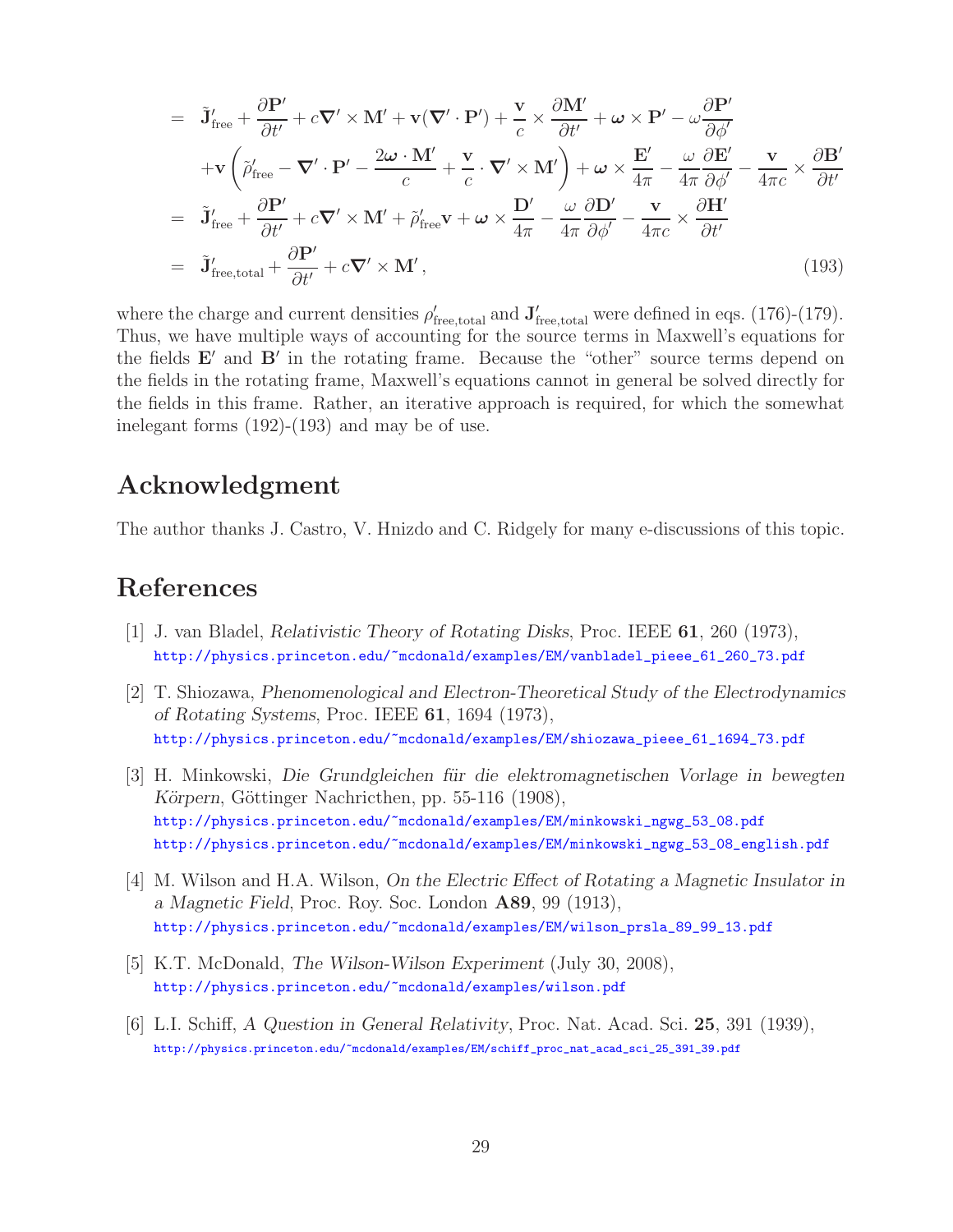- [7] D. van Dantzig and R. Koninkl, *Electromagnetism Independent of Metrical Geometry*, K. Akad. Amsterdam Proc. **37**, 521, 643 (1934), http://physics.princeton.edu/~mcdonald/examples/EM/vandantzig\_kaap\_37\_521\_34.pdf
- [8] M.G. Trocheris, *Electrodynamics in a Rotating Frame of Reference*, Phil. Mag. **40**, 1143 (1949), http://physics.princeton.edu/~mcdonald/examples/EM/trocheris\_pm\_40\_1143\_49.pdf
- [9] J. Ise and J.L. Uretsky, *Vacuum Electrodynamics on a Merry-Go-Round*, Am. J. Phys. **26**, 431 (1958), http://physics.princeton.edu/~mcdonald/examples/EM/ise\_ajp\_26\_431\_58.pdf
- [10] R.P. Feynman, R.B. Leighton and M. Sands, *The Feynman Lectures on Physics*, Vol. II (Addison-Wesley, 1963), sec. 14-4, http://www.feynmanlectures.caltech.edu/II\_14.html
- [11] D.L. Webster, *Schiff's Charges and Currents in Rotating Matter*, Am. J. Phys. **31**, 590 (1963), http://physics.princeton.edu/~mcdonald/examples/EM/webster\_ajp\_31\_590\_63.pdf
- [12] W.H. Irvine, *Electrodynamics in a Rotating Frame of Reference*, Physica **30**, 1160 (1964), http://physics.princeton.edu/~mcdonald/examples/EM/irvine\_physica\_30\_1160\_64.pdf
- [13] C.V. Heer, *Resonant Frequencies of an Electromagnetic Cavity in an Accelerated System of Reference*, Phys. Rev. **134**, A799 (1964), http://physics.princeton.edu/~mcdonald/examples/EM/heer\_pr\_134\_A799\_64.pdf
- [14] E.J. Post, *Sagnac Effect*, Rev. Mod. Phys. **39**, 475 (1967), http://physics.princeton.edu/~mcdonald/examples/GR/post\_rmp\_39\_475\_67.pdf
- [15] T.C.. Mo, *Theory of Electrodynamics in Media in Noninertial Frames and Applications*, J. Math. Phys. **11**, 25889 (1970), http://physics.princeton.edu/~mcdonald/examples/EM/mo\_jmp\_11\_25889\_70.pdf
- [16] G.E. Modesitt, *Maxwell's Equations in a Rotating Frame*, Am. J. Phys. **38**, 1487 (1970), http://physics.princeton.edu/~mcdonald/examples/EM/modesitt\_ajp\_38\_1487\_70.pdf
- [17] L.N. Menegozzi and W.E. Lamb, Jr, *Theory of a Ring Laser*, Phys. Rev. A **8**, 2103 (1973), http://physics.princeton.edu/~mcdonald/examples/EM/menegozzi\_pra\_8\_2103\_73.pdf
- [18] D.L. Webster and R.C. Whitten, *Which Electromagnetic Equations Apply in Rotating Coordinates?*, Astro. Space Sci. **24**, 323 (1973), http://physics.princeton.edu/~mcdonald/examples/EM/webster\_ass\_24\_323\_73.pdf
- [19] H.A. Atwater, *The Electromagnetic Field in Rotating Coordinate Frames*, Proc. IEEE **63**, 316 (1975), http://physics.princeton.edu/~mcdonald/examples/EM/atwater\_pieee\_63\_316\_75.pdf
- [20] J.F. Corum, *Relativistic covariance and rotational electrodynamics*, J. Math. Phys. **21**, 2360 (1980), http://physics.princeton.edu/~mcdonald/examples/EM/corum\_jmp\_21\_2360\_80.pdf
- [21] Ø. Grøn, *Application of Schiff's Rotating Frame Electrodynamics*, Int. J. Theor. Phys. **23**, 441 (1984), http://physics.princeton.edu/~mcdonald/examples/EM/gron\_ijtp\_23\_441\_84.pdf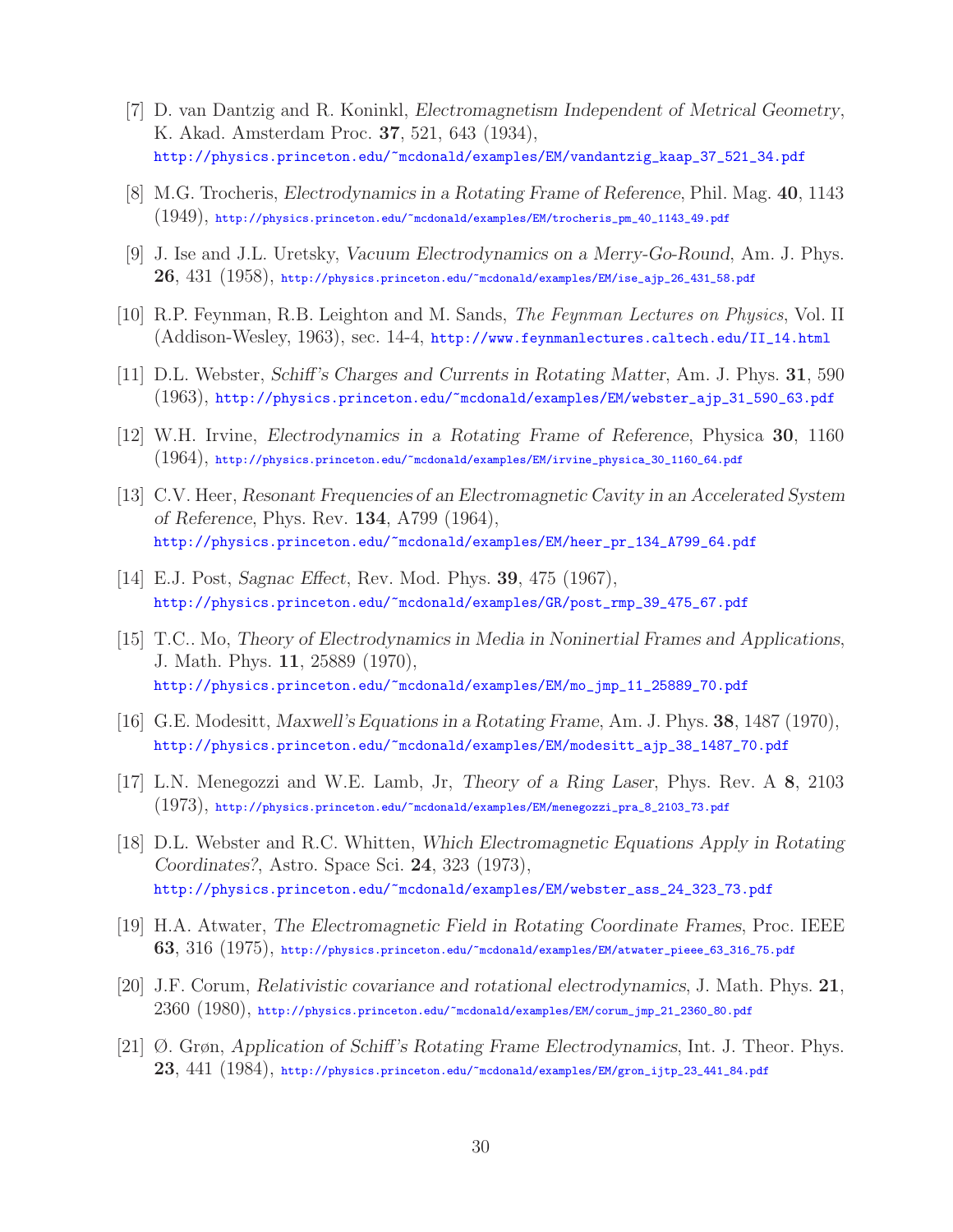- [22] A. Georgiou, *The Electromagnetic Field in Rotating Coordinates*, Proc. IEEE **76**, 1051 (1988), http://physics.princeton.edu/~mcdonald/examples/EM/georgiou\_pieee\_76\_1051\_88.pdf
- [23] G.C. Scorgie, *Electromagnetism in non-inertial coordinates*, J. Phys. A **23**, 5169 (1990), http://physics.princeton.edu/~mcdonald/examples/EM/scorgie\_jpa\_23\_5169\_90.pdf
- [24] H.W. Crater, *General covariance, Lorentz covariance, the Lorentz force, and the Maxwell equations*, Am. J. Phys. **62**, 923 (1994), http://physics.princeton.edu/~mcdonald/examples/EM/crater\_ajp\_62\_923\_94.pdf
- [25] G.N. Pellegrini and A.R. Swift, *Maxwell's equations in a rotating medium: Is there a problem?*, Am. J. Phys. **63**, 694 (1995), http://physics.princeton.edu/~mcdonald/examples/EM/pellegrini\_ajp\_63\_694\_95.pdf
- [26] M.L. Burrows, *Comment on"Maxwell's equations in a rotating medium: Is there a problem?"*, Am. J. Phys. **65**, 929 (1997), http://physics.princeton.edu/~mcdonald/examples/EM/burrows\_ajp\_65\_929\_97.pdf
- [27] C.T. Ridgely, *Applying relativistic electrodynamics to a rotating material medium*, Am. J. Phys. **66**, 114 (1998), http://physics.princeton.edu/~mcdonald/examples/EM/ridgely\_ajp\_66\_114\_98.pdf
- [28] T.A. Weber, *Measurements on a rotating frame in relativity, and the Wilson and Wilson experiment*, Am. J. Phys. **65**, 946 (1997), http://physics.princeton.edu/~mcdonald/examples/EM/weber\_ajp\_65\_946\_97.pdf
- [29] C.T. Ridgely, *Applying covariant versus contravariant electromagnetic tensors to rotating media*, Am. J. Phys. **67**, 414 (1999), http://physics.princeton.edu/~mcdonald/examples/EM/ridgely\_ajp\_67\_414\_99.pdf
- [30] D.V. Red˘zi´c, *Electromagnetism of rotating conductors revisited*, Eur. J. Phys. **23**, 127 (2002), http://physics.princeton.edu/~mcdonald/examples/EM/redzic\_ejp\_23\_127\_02.pdf
- [31] Ø. Grøn, *Relativistic description of a rotating disk*, Am. J. Phys. **43**, 869 (1973), http://physics.princeton.edu/~mcdonald/examples/mechanics/gron\_ajp\_43\_869\_75.pdf
- [32] M. Le Bellac and J.-M. L´evy-Leblond, *Galilean Electrodynamics*, Nuovo Cim. **14B**, 217 (1973), http://physics.princeton.edu/~mcdonald/examples/EM/lebellac\_nc\_14b\_217\_73.pdf
- [33] V. Hnizdo, K.T. McDonald and C.T. Ridgely, *Charged, Counter-Rotating Disks on a Rotating Platform* (Sep. 11, 2008), http://physics.princeton.edu/~mcdonald/examples/counterrotation.pdf
- [34] A. Einstein, *Autobiographical Notes*, p. 69 of P.A. Schilp (ed.), *Albert Einstein Philosopher-Scientist* (Open Court, Lasalle, IL, 1949).
- [35] K.T. McDonald, *The Barnett Experiment with a Rotating Solenoid Magnet* (Apr. 6, 2003), http://physics.princeton.edu/~mcdonald/examples/barnett.pdf
- [36] K.T. McDonald, *Unipolar Induction via a Rotating Permanent Magnet* (Aug. 17, 2008), http://physics.princeton.edu/~mcdonald/examples/magcylinder.pdf